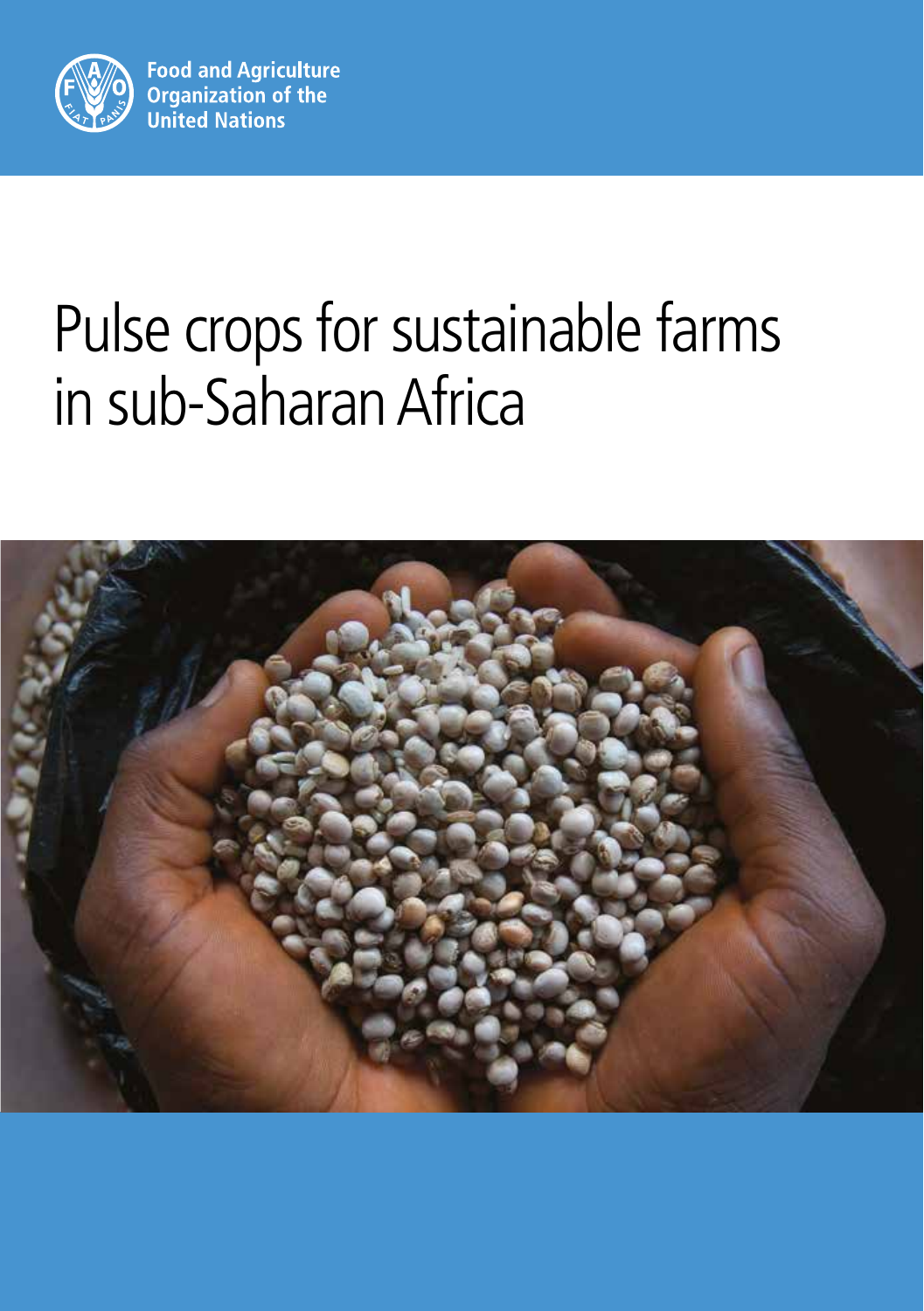# **Pulse crops for sustainable farms in sub-Saharan Africa**

#### **by**

#### **SIEGLINDE SNAPP**

*Department of Plant, Soil and Microbial Sciences Michigan State University East Lansing, United States of America*

#### **MARYAM RAHMANIAN**

*Plant Production and Protection Division (AGP) Food and Agriculture Organization of the United Nations Rome, Italy*

**and**

#### **CATERINA BATELLO**

*Plant Production and Protection Division (AGP) Food and Agriculture Organization of the United Nations Rome, Italy*

#### **Edited by**

#### **TEODARDO CALLES**

*Plant Production and Protection Division (AGP) Food and Agriculture Organization of the United Nations Rome, Italy*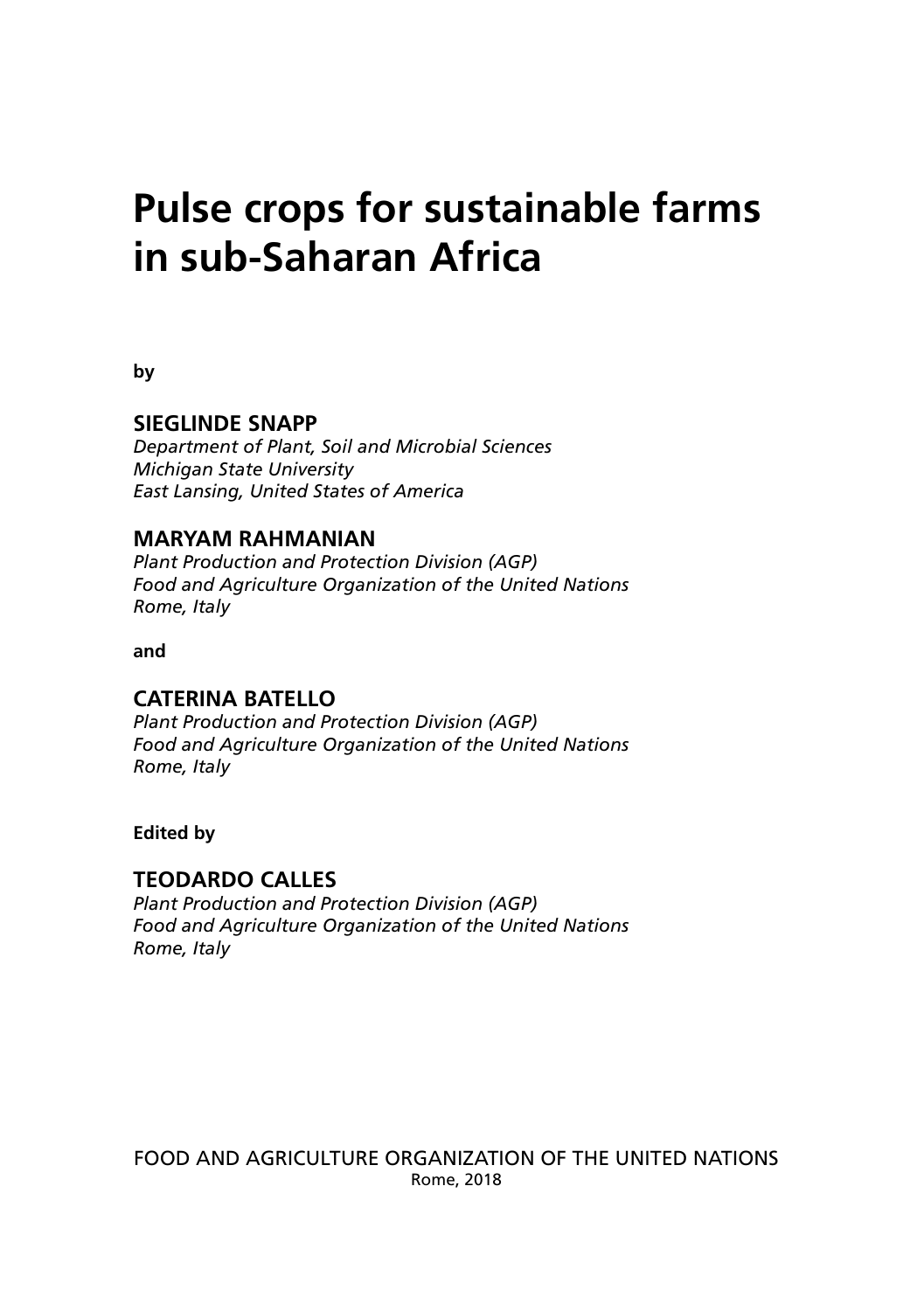Recommended citation: Snapp, S., Rahmanian, M., Batello, C. 2018. *Pulse crops for sustainable farms in sub-Saharan Africa*, edited by T. Calles. Rome, FAO.

The designations employed and the presentation of material in this information product do not imply the expression of any opinion whatsoever on the part of the Food and Agriculture Organization of the United Nations (FAO) concerning the legal or development status of any country, territory, city or area or of its authorities, or concerning the delimitation of its frontiers or boundaries. The mention of specific companies or products of manufacturers, whether or not these have been patented, does not imply that these have been endorsed or recommended by FAO in preference to others of a similar nature that are not mentioned.

The views expressed in this information product are those of the author(s) and do not necessarily reflect the views or policies of FAO.

ISBN: 978-92-5-130088-6

© FAO, 2018

FAO encourages the use, reproduction and dissemination of material in this information product. Except where otherwise indicated, material may be copied, downloaded and printed for private study, research and teaching purposes, or for use in non-commercial products or services, provided that appropriate acknowledgement of FAO as the source and copyright holder is given and that FAO's endorsement of users' views, products or services is not implied in any way.

All requests for translation and adaptation rights, and for resale and other commercial use rights, should be made via www.fao.org/contact-us/licence-request or addressed to copyright@ fao.org

FAO information products are available on the FAO Website (www.fao.org/publications) and can be purchased through publications-sales@fao.org.

Cover photographs (front and back): © Sieg Snapp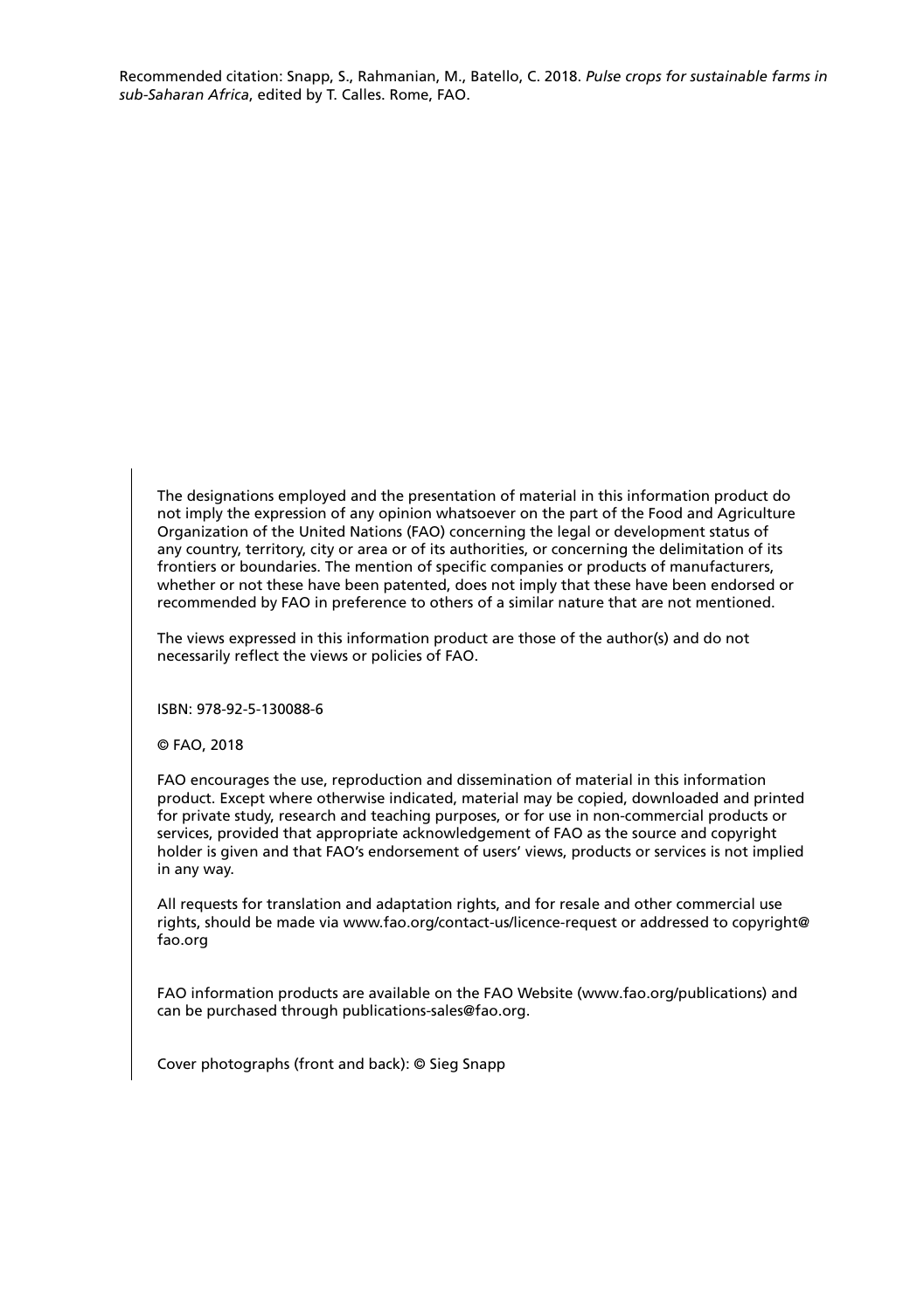# **Contents**

| Foreword                                                | V              |
|---------------------------------------------------------|----------------|
| Acknowledgements                                        | vii            |
| Abbreviations and acronyms                              | viii           |
| Summary                                                 | iх             |
| 1. Introduction                                         | 1              |
| 1.1 Pulses for sustainable agriculture and agroecology  | $\mathbf{1}$   |
| 1.2 Pulses for family nutrition                         | 3              |
| 1.3 Pulses for income                                   | 5              |
| 2. Pulse cultivation in Africa                          | 5              |
| 2.1 Pulse classification                                | 5              |
| 2.2 Pulse cultivation in Africa                         | 8              |
| 2.3 Determinants of pulse and legume cultivation        | 10             |
| 2.4 Pulse/legume growth type and services provided      | 11             |
| 3. Pulse/legume options for farming system niches       | 12             |
| 3.1 Overview of farming system niches                   | 1 <sub>3</sub> |
| 3.2 Genetic options                                     | 15             |
| 3.2.1 Warm to hot semi-arid and sub-humid tropics       | 15             |
| 3.2.2 Cool sub-humid to humid tropics                   | 18             |
| 3.2.3 Highland tropics                                  | 19             |
| 3.2.4 Humid tropics                                     | 20             |
| 3.3 Management options                                  | 20             |
| 3.3.1 Semi-arid tropics                                 | 20             |
| 3.3.2 Sub-humid to humid tropics                        | 21             |
| 3.5 Storage and seed technology options                 | 22             |
| 4. How to promote pulses and legumes                    | 24             |
| 4.1 Seed systems                                        | 24             |
| 4.2 Extension to promote pulses/legumes                 | 26             |
| 4.3 Extension of crop management                        | 27             |
| 5. Research priorities                                  | 28             |
| 5.1 Research priorities for pulses of the semi-arid and |                |
| sub-humid tropics                                       | 31             |
| 5.1.1 Common bean (Phaseolus vulgaris L.)               | 31             |
|                                                         |                |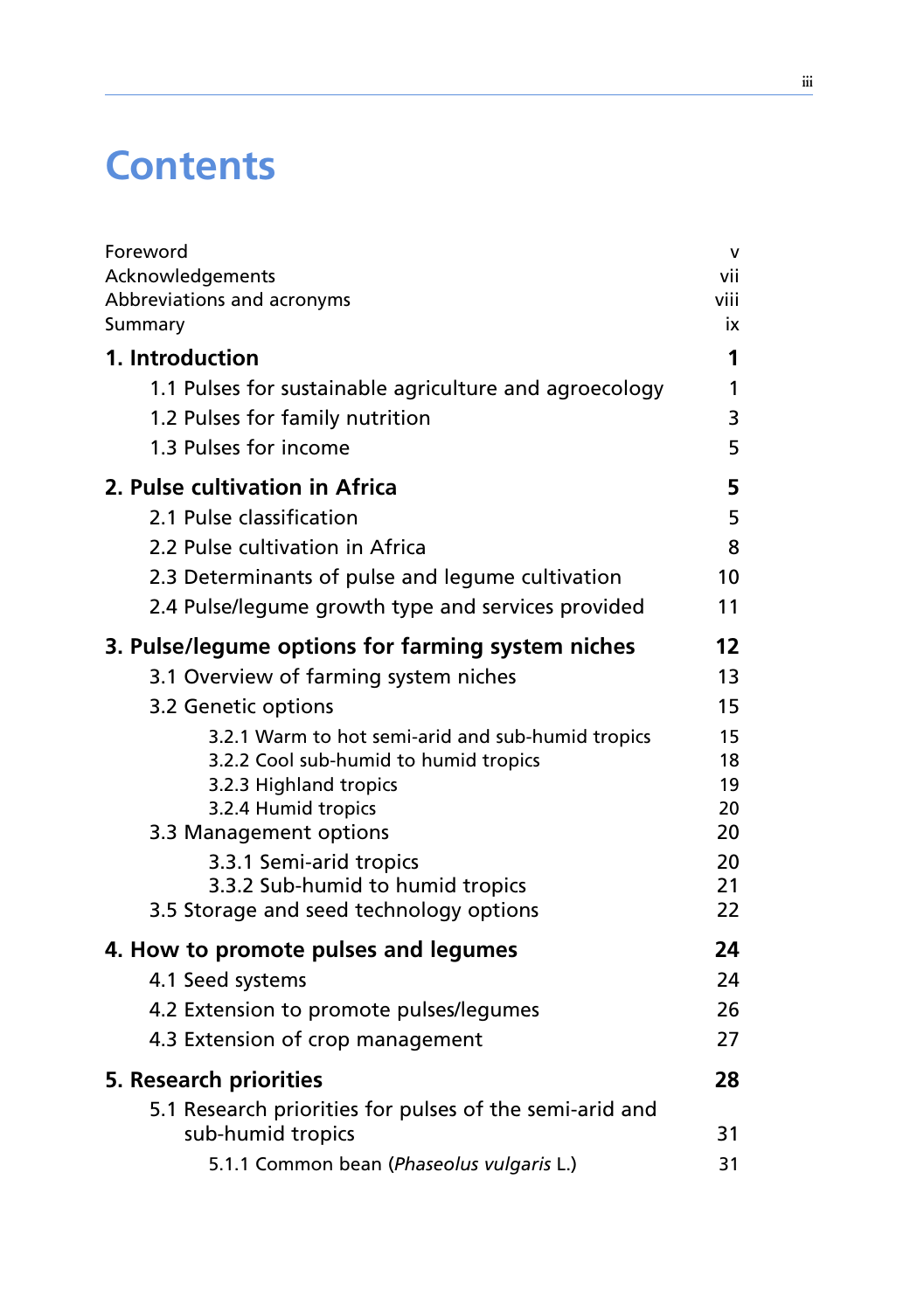| 5.1.2 Cowpea [Vigna unguiculata (L.) Walp.]              | 33 |
|----------------------------------------------------------|----|
| 5.1.3 Groundnut (Arachis hypogaea L.)                    | 33 |
| 5.1.4. Pigeonpea [Cajanus cajan (L.) Huth]               | 34 |
| 5.2 Research priorities for pulses for the humid tropics | 35 |
| 5.3 Research priorities for pulses for the highlands 5.4 | 36 |
| Research priorities for pulses for irrigated rice-based  |    |
|                                                          | 36 |
| systems                                                  |    |
| 5.5 New directions in research                           | 36 |
| 6. Conclusions and recommendations                       | 37 |
| 7. Key recommendations                                   | 37 |
| <b>References</b>                                        | 38 |
|                                                          |    |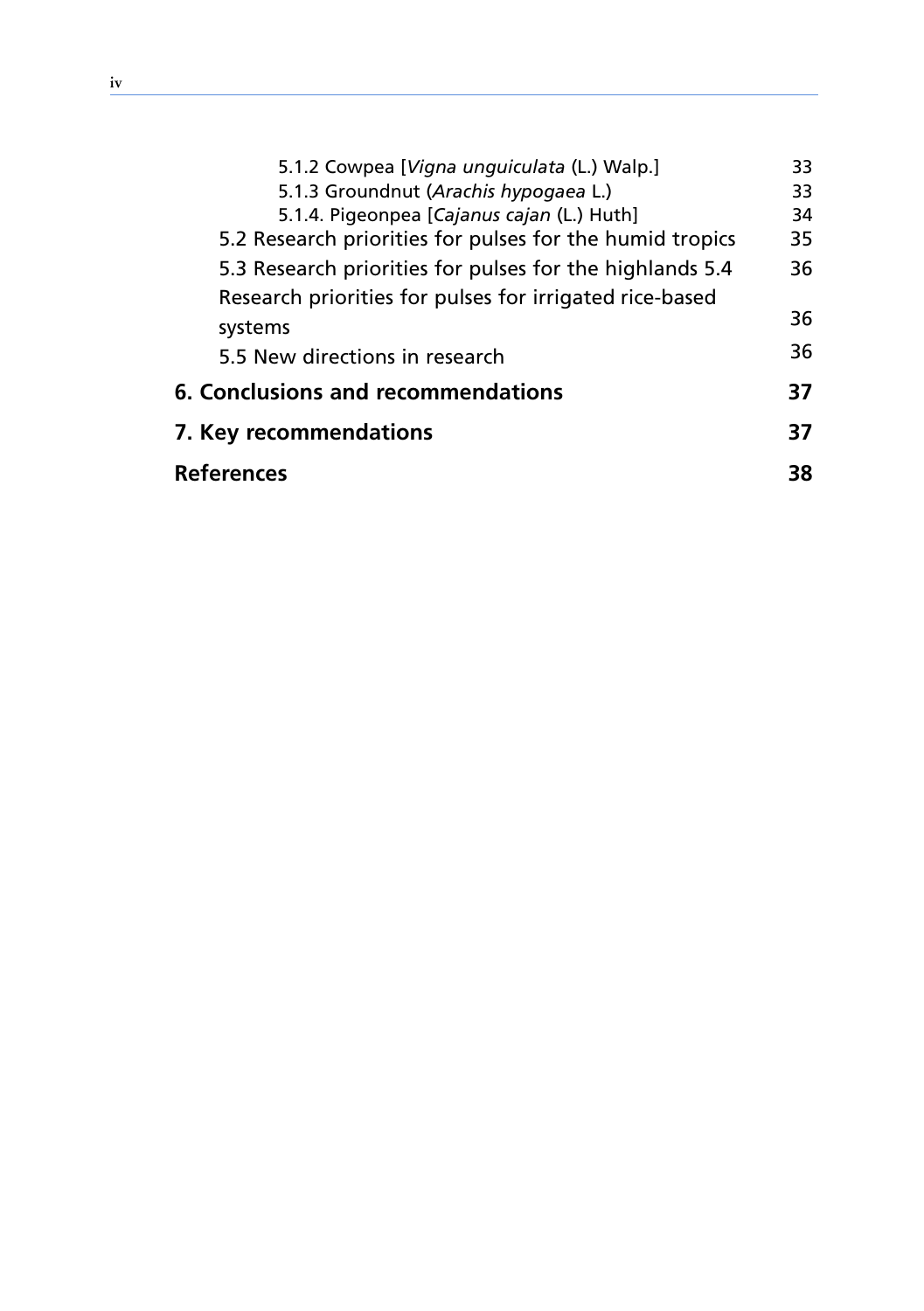### **Foreword**

Pulses have a long history as staple crops for smallholders in sub-Saharan Africa. Cowpea [*Vigna unguiculata* (L.) Walp.], for example, has been used in Africa for millennia and is currently considered the single most important pulse in the dry areas of tropical Africa. One of the oldest crops ever farmed, cowpea is known to thrive in challenging conditions – sandy soil and scarce rainfall.

Pulses, and legumes in general, have also played an important role in soil health maintenance and improvement of Africa's nutrient-poor soils. However, over time, consumers' preferences have changed, giving way to important cereals (e.g., rice, cassava, maize), subject of vast research and political support worldwide. The quantity of arable land used for pulses is much less than the area cultivated with important cereals, thus negatively affecting the nutrient balance in African soils. Pulses play a role in improving soil fertility due to their ability to biologically fix atmospheric nitrogen and, some of them, enhance the biological turnover of phosphorous.

Due to their rich nutritional value, pulses are an important part of a balanced, healthy diet. Pulses are a good source of protein and of micronutrients such as iron and zinc. Pulses can play a key role in fighting iron deficiency anaemia, one of the most important micronutrient deficiencies in sub-Saharan Africa, and protein and energy deficiencies, in both quantity and quality, as they are often the cause for widespread malnutrition, which manifests itself in the form of stunting or wasting. Moreover, pulses are low in fat and high in dietary fibres, which among others slows the absorption of lipids and lowers blood cholesterol levels as well as helping with digestion. Nutritional benefits of pulses can play an important role in reducing hunger and increasing human health, so contributing towards the achievement of United Nations (UN) Sustainable Development Goals. However, these benefits are often underappreciated and therefore the UN General Assembly declared 2016 as the International Year of Pulses (IYP), which sought to recognize the contribution that pulses make to sustainable agriculture, human well-being and the environment.

FAO's Regional Office for Africa in Ghana and FAO's Plant Production and Protection Division at Rome Headquarters support countries to sustainably intensify agricultural production in Africa, and pulses are often part of that agenda. Among the aims of the regional initiative, "Sustainable production intensification and value chain development in Africa" is the enhancement of agricultural diversification and promotion of innovative cropping practices. In this context, pulses could be integrated into cassava, maize and rice production systems, which are very important crops as they provide around 40 percent of Africa's food. The stronger integration of pulses help to sustainably intensify these production systems and value chains could be further developed.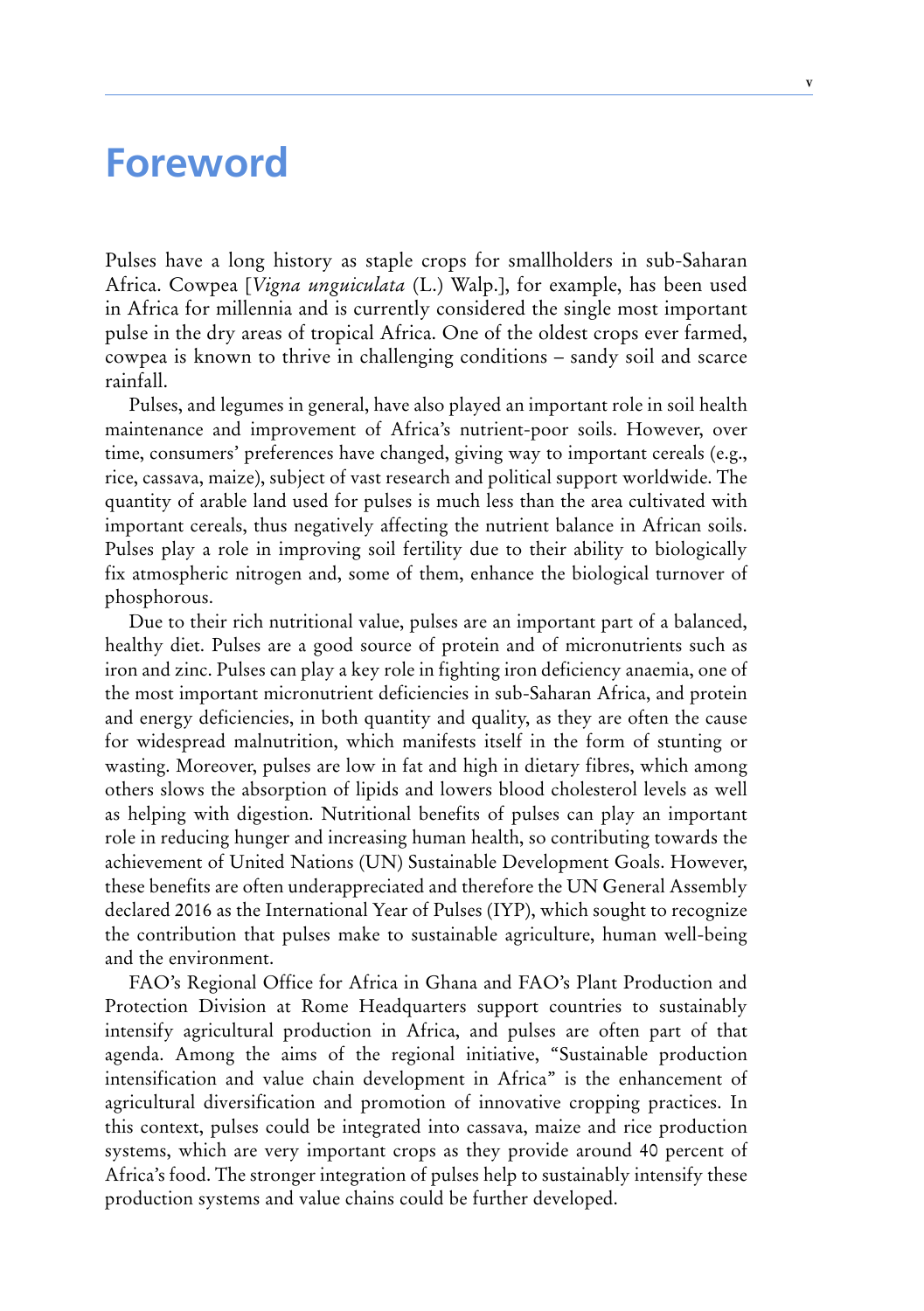There have been considerable research efforts to develop strategies to support pulses cultivation and utilization on smallholder farms in sub-Saharan Africa, which has resulted in a large body of published and unpublished data. However, an authoritative review in this area has been lacking. To fill this gap and to raise awareness on the importance of pulses in sub-Saharan Africa, authors have collated and synthesized the available information in this comprehensive state-ofthe-art document. It highlights strategies with a high potential to improve existing key cropping systems in sub-Saharan Africa.

This review improves our current knowledge on pulses and associated technologies in sub-Saharan Africa and shall also motivate to increase the utilization of pulses in crop production. It is a useful reference for researchers, extension workers, policy-makers and donors alike.

Bafferdymm

**Bukar Tijani** *Assistant Director-General Regional Representative for Africa Regional Office for Africa Food and Agriculture Organization of the United Nations*

 $\mathbb{Z}$ ,  $\mathbb{Z}$ 

**Hans Dreyer** *Director Plant Production and Protection Division Food and Agriculture Organization of the United Nations*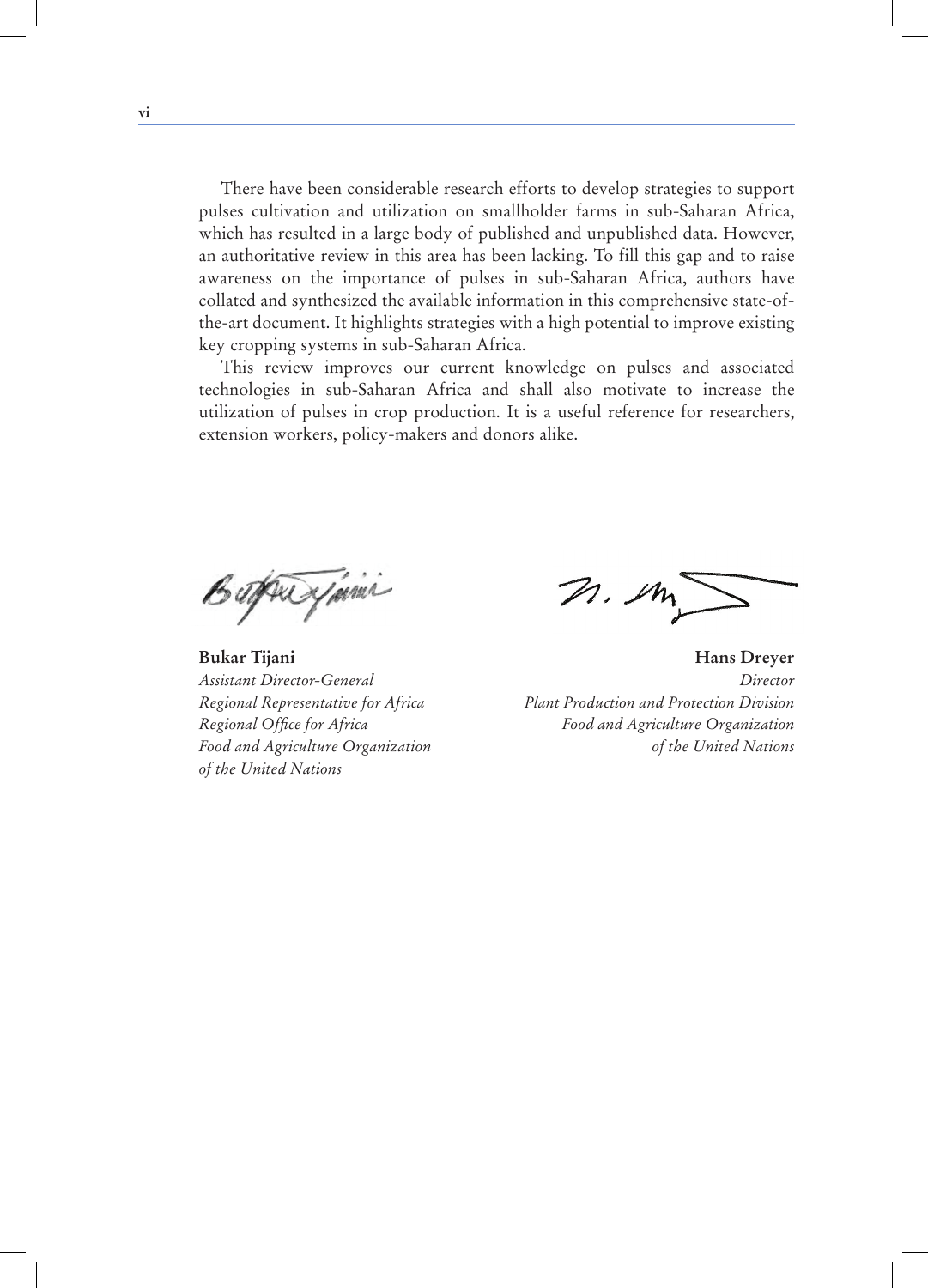### **Acknowledgements**

Our sincere thanks to all the visionaries who work with farmers, who are farmers, and through their dedication are developing sustainable agriculture and food systems, one community at a time. Their invaluable insights, and commitment are the inspiration for this review. The main author gives her sincere appreciation to Teodardo Calles, who has the special charge for legumes among the many staff that have worked so hard on making a success of the International Year of the Pulse. This is but one example of the unceasing support from all the scientists and staff at Food and Agriculture Organizations of the United Nations. The editor would like to express his gratitutde to Claudia Nicolai, Diana Gutiérrez, Michela Baratelli, Ricardo del Castello, Maria Xipsiti and many others who have helped in preparing this publication. The authors and editor would like to thank the three anonymous peer reviewers, who made important suggestions for improving the final manuscript. The main author would like to thank her family members for their support and understanding and for making this review possible.

The authors would like to thank Thorgeir Lawrence for final editing to conform to FAO editorial style, Chrissi Smith for laying out the document and Suzanne Redfern for designing the cover.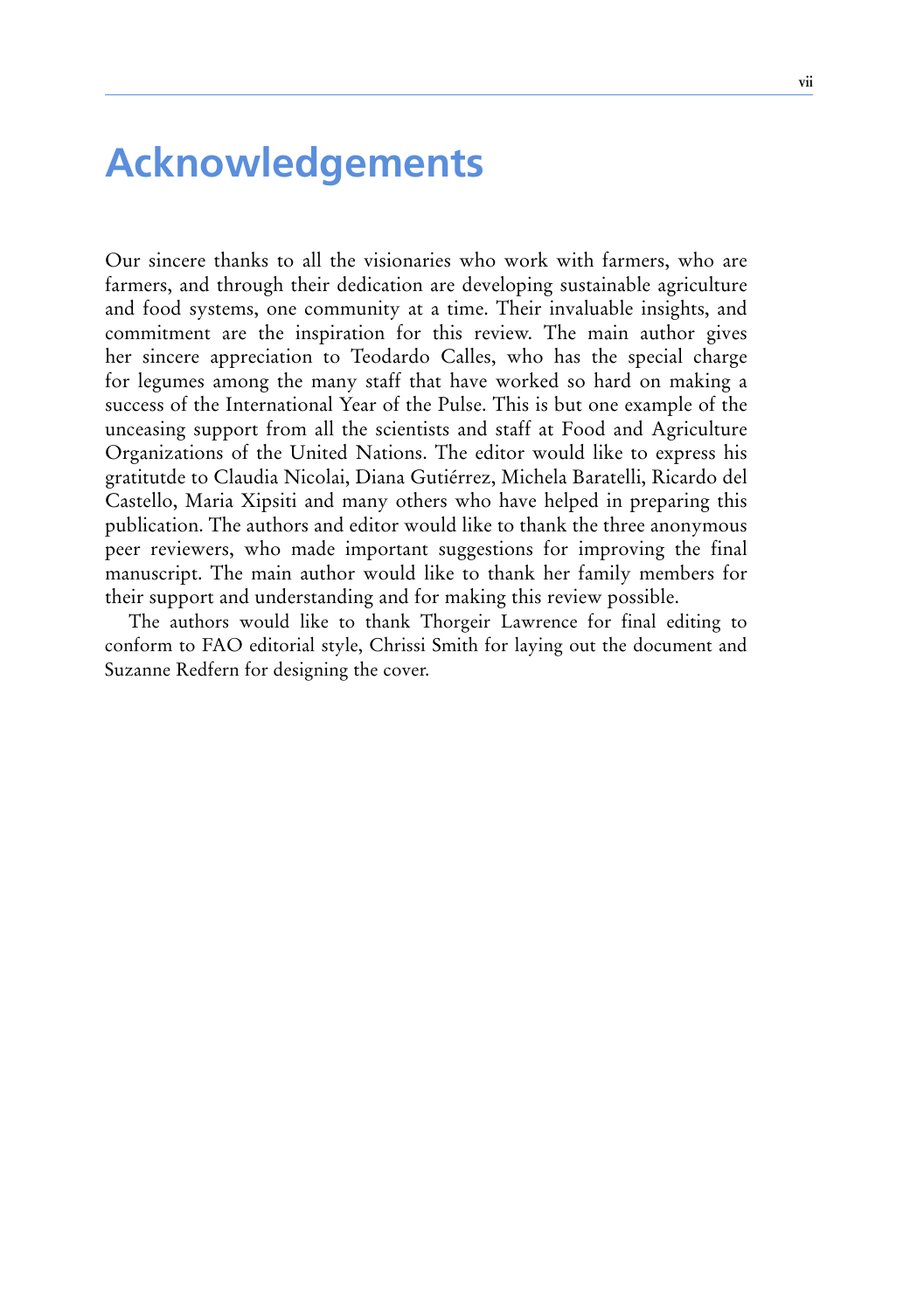# **Abbreviations and acronyms**

| <b>BNF</b>   | Biological nitrogen fixation                              |
|--------------|-----------------------------------------------------------|
| C            | Carbon                                                    |
| <b>CGIAR</b> | Consultative Group on International Agricultural Research |
| <b>DLS</b>   | Doubled-up legume system                                  |
| FAO          | Food and Agriculture Organization of the United Nations   |
| <b>FFS</b>   | Farmers' field school                                     |
| <b>IPM</b>   | Integrated pest management                                |
| <b>MAC</b>   | Mid-altitude climbers                                     |
| masl         | Metres above sea level                                    |
| N            | Nitrogen                                                  |
| <b>NGO</b>   | Non-governmental organization                             |
| P            | Phosphorus                                                |
| <b>PABRA</b> | Pan-Africa Bean Research Alliance                         |
| <b>PICS</b>  | Purdue Improved Crop Storage (bags)                       |
| QD           | Quality declared                                          |
| <b>SSA</b>   | sub-Saharan Africa                                        |
|              |                                                           |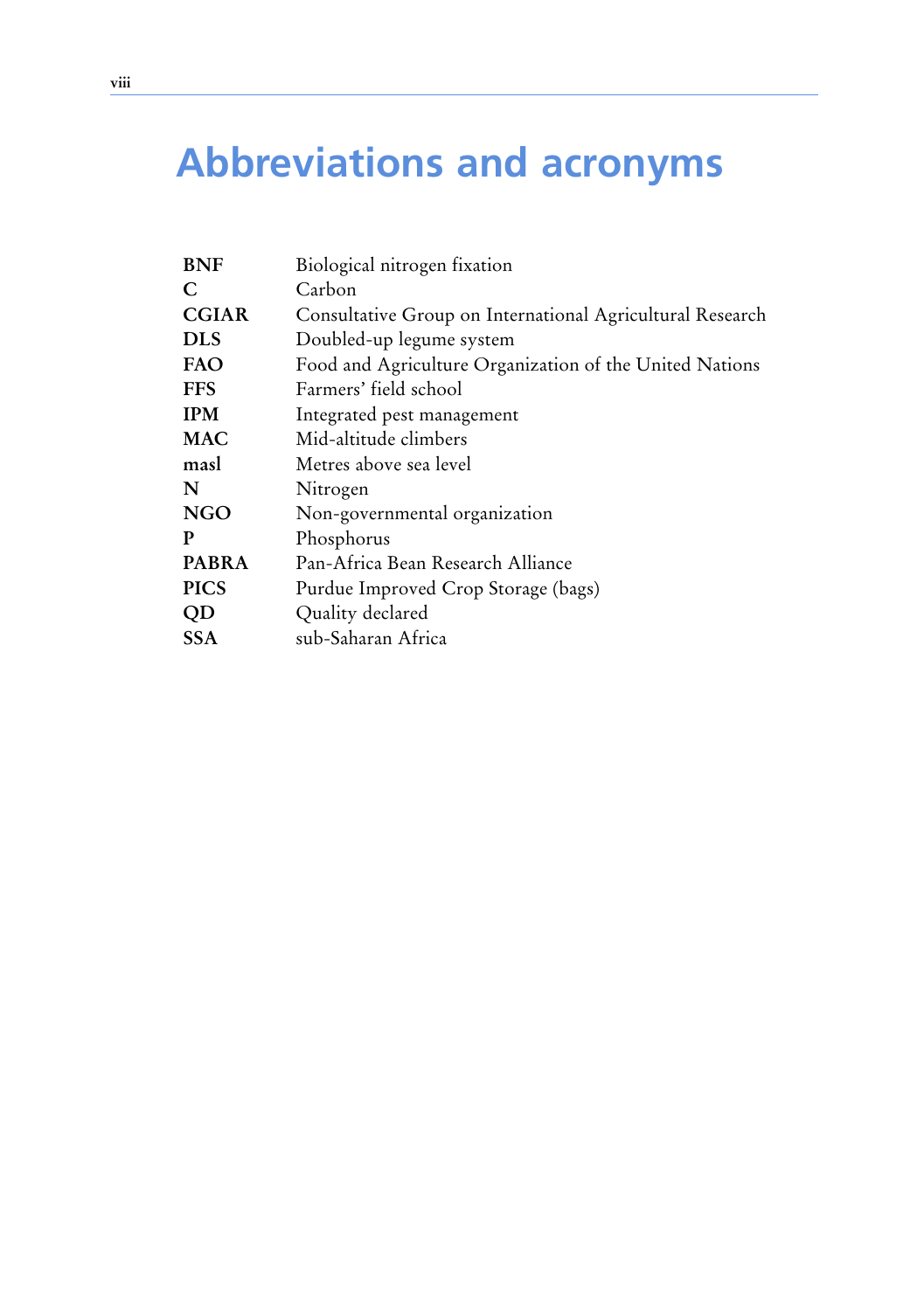### **Summary**

Food insecurity in sub-Saharan Africa is a problem affecting 153 million individuals (ca. 25%). This problem could be worsen by the ongoing soil degradation, being cause by the reduction of soil organic matter and insufficient nutrient supply. Over 75% of the agricultural land in Africa could be classified as degraded by 2020. This situation can compromise food production in sub-Saharan Africa, both quantitatively and qualitatively, and the sustainability of existing agricultural production systems.

The use of fertilizer could revert this situation; however, Africa has almost no capacity to produce fertilizers (African fertilizers production facilities work mainly in blending fertilizers) and therefore fertilizers are produced elsewhere outside Africa and transported from long distances at great expenses. This situation grants to sub-Saharan Africa farmers only a very limited access to fertilizers, thus increasing the risk of soil degradation.

Pulses have a long history in sub-Saharan Africa due to their multiple benefits. Pulses, and legumes in general, can play an important role in agriculture because their ability to biologically fix atmospheric nitrogen and to enhance the biological turnover of phosphorous; thus they could become the cornerstone of sustainable agriculture in Africa. In this sense, there is a body of literature that points to diversification of existing production systems; particularly legumes species, which provides critical environmental services, including soil erosion control and soil nutrient recapitalization. This publication is a review of some of the promising strategies to support pulses cultivation and utilization on smallholder farms in sub-Saharan Africa. The review is part of the legacy of the International Year of Pulses (IYP), which sought to recognize the contribution that pulses make to human well-being and the environment.

One challenge faced worldwide is that the diversity of pulses are not captured well in statistics. There is not a clear picture of what is grown and where, and this leads to an under-estimation of their importance for sub-Saharan Africa and consequently reduce research investment in pulses. Existing agricultural production systems are dominated by cereals, and represent opportunities for enhanced crop diversification, through promoting local and novel pulse varieties. Mixed-maize is a system that is rapidly growing and poses one such opportunity, particularly for beans. This is due in part to the large number of bean varieties that have been developed to meet local and regional market requirements, through decades long partnerships foster by Pan-Africa Bean Research Alliance (PABRA). Bean research has included pioneering participatory plant breeding, extension linked to participatory community organizations and value chains, as well as attention to informal seed systems. This example shows how pulse research can make a different on smallholder farms in sub-Saharan Africa, by broadening the range of genetic options and supporting innovation. There are many such farmer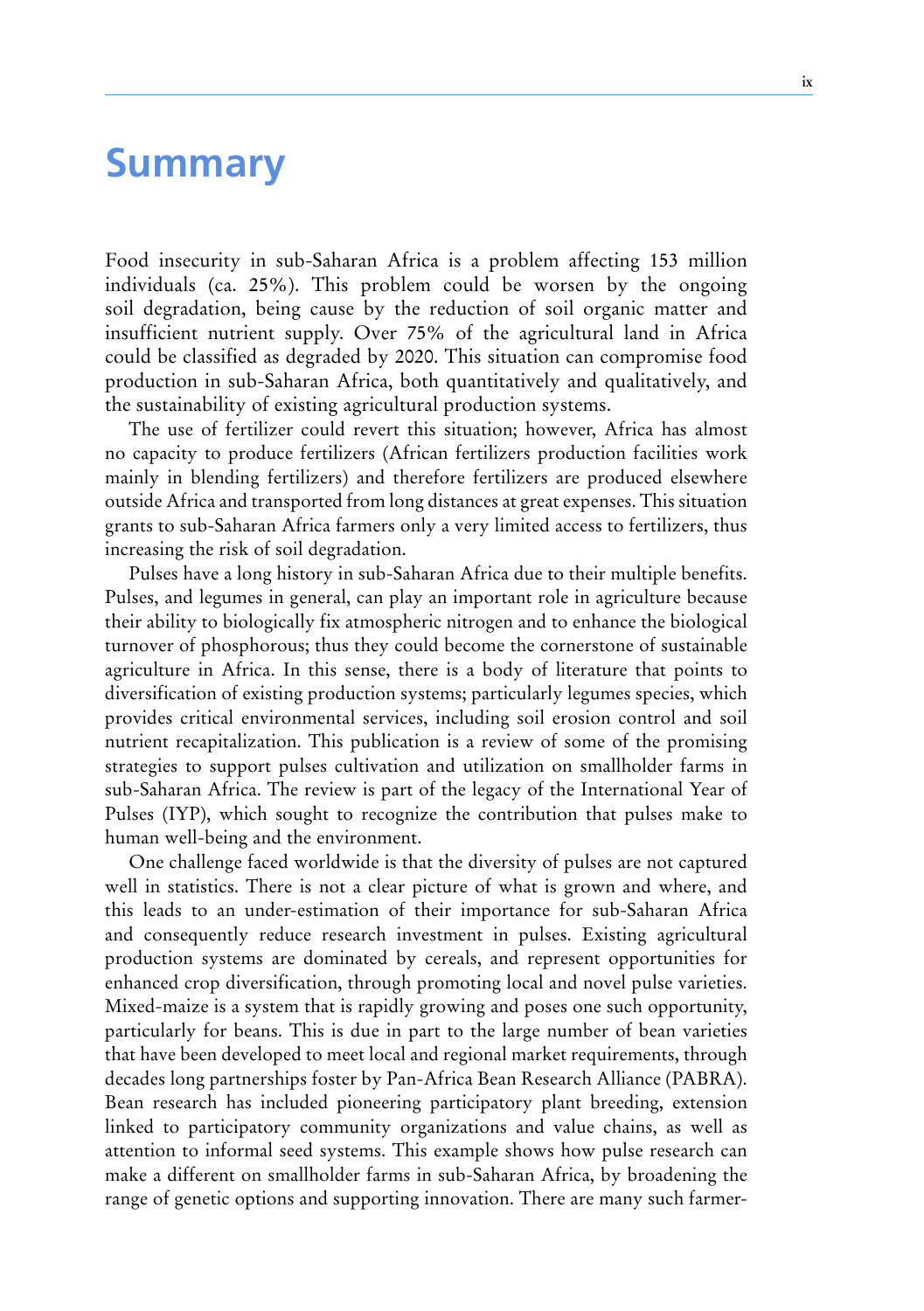approved varieties available that deserve greater promotion, as do technologies such as doubled up legume system innovation recently released by the Malawi government. At the same time, this review has highlighted that variety release has lagged for some pulse crops, and that there is urgent need for more research on adoption, barriers to adoption, and on impact of adoption.

Research priorities suggested include greater recognition and attention to expanding properties associated with *multipurpose* types of pulses, which are popular in sub-Saharan Africa. Different types of pulses are needed for different functions and in general, *multipurpose* pulses are the best to respond to the diverse needs of farmers, including food, fuel and fodder, and ecosystem services such as pollination. There is a trade-off between the harvest index and other functions, which have too often been overlooked by researchers and decision makers who tend to focus almost exclusively on increasing grain yields. Pest tolerance, as well as extension of educational approaches and agronomic advice to strengthen integrated pest management (IPM) is another area urgently needing attention. Finally, the role of specific legumes and associated biochemical properties in promoting ecosystem health, community health – this is a crucial area for research that will provide urgently needed options for women farmers – and for sustainability of communities.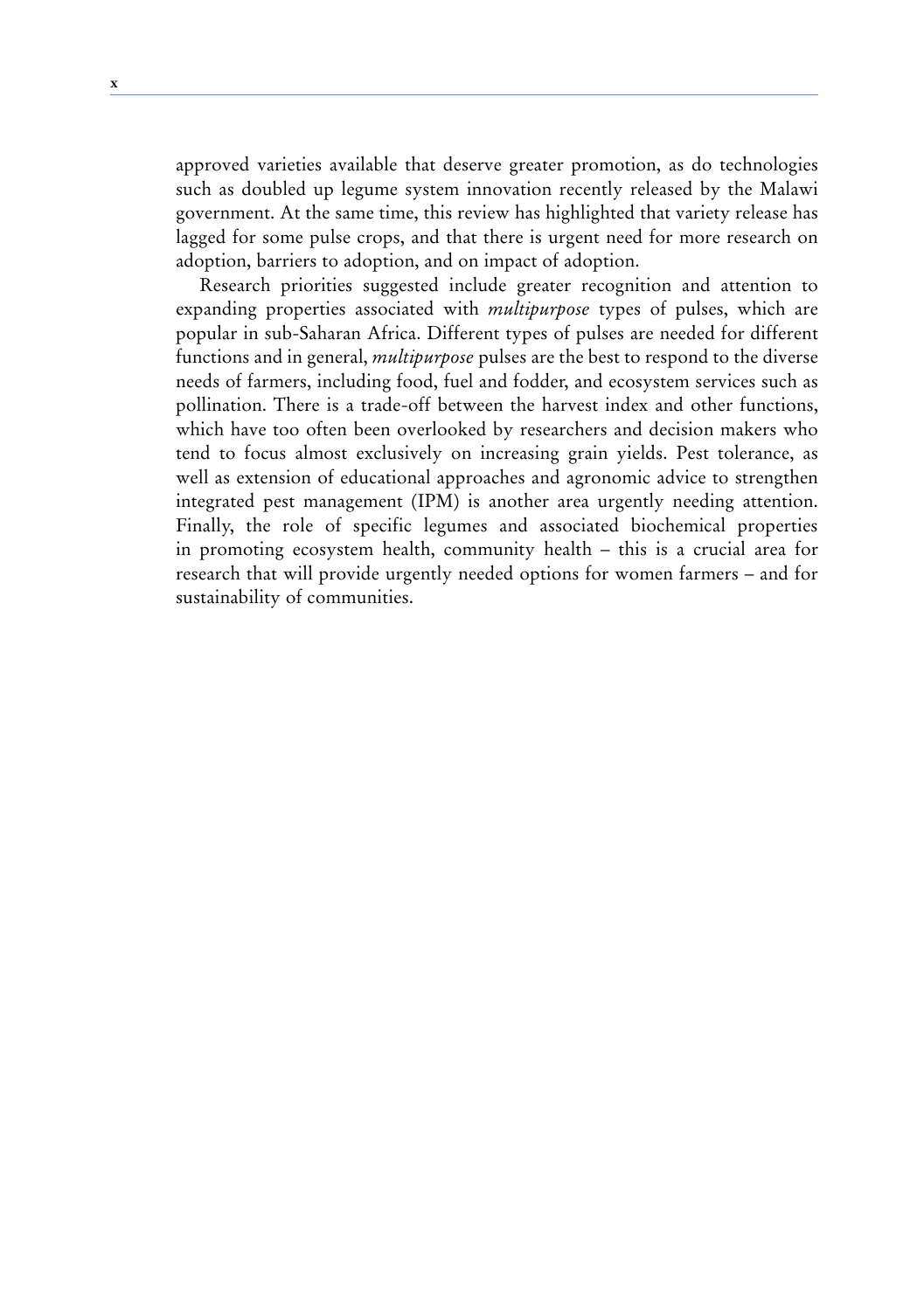## **1. Introduction**

The United Nations declared 2016 to be the International Year of Pulses, which provided a unique opportunity to review and consider how to strengthen key contributions made by pulse crops. A pulse is defined here as a leguminous crop that produces a dry grain used for food and feed (FAO, 1994). Legumes belong to the Leguminosae family, which is the third-largest flowering plant family, and comprises species with unique attributes that make essential contributions to sustainable livelihoods, nutrition and sustainable production systems. Soil fertility maintenance is supported worldwide by the presence of legumes, as is the production of diverse, protein-rich plant products and livestock fodder.

This document reports on a literature review that assessed promising pulse options to safeguard food security, nutrition and environment conservation on African smallholder farms. Our primary target here is the five legume crops grown most widely in sub-Saharan Africa (SSA), namely common bean (*Phaseolus vulgaris* L.), chickpea (*Cicer arietinum* L.), cowpea [*Vigna unguiculata* (L.) Walp.], groundnut (*Arachis hypogaea* L.), and pigeonpea [*Cajanus cajan* (L.) Huth]. Note that in addition to the pulse species, we have included groundnut in this review, even though it is not considered a pulse. We chose to include it based on its widespread production across Africa [almost 14 million tonnes produced according to FAO (2016)], where it is the second most important grain legume, and a key source of plant-protein, oil and income for many smallholder farmers. A similar rationale for the choice of pulses plus groundnut is presented in a recent FAO review of regional legume trade (Koroma *et al*., 2016).

Agroecological zones are used as a structure for this review. The identification of legume crops and management systems was carried out in relationship to farming system niches, from the arid tropics to the humid tropics. Major extension and research opportunities and gaps were also identified using this framework. Finally, we describe recommended options for promoting use of legume crops and adjusting government policies.

#### **1.1 Pulses for sustainable agriculture and agroecology**

Integrated farming systems that rely primarily on biological processes are fundamental for agro-ecologically-based food production (Marinus *et al*., 2016). The presence of legumes is the only alternative to synthetic fertilizers, which require fossil fuels to support their production through the Haber Bosch process for nitrogenous fertilizers, and through mining of scarce resources for phosphorus (P) fertilizers (Drinkwater and Snapp, 2008). There are serious environmental concerns associated with fertilizer use, including increased occurrence of invasive plant species, impaired water quality, and contributions to greenhouse gas generation, as well as 'dead zones' in large bodies of water (Rockström *et al.*, 2016). It is also important to note that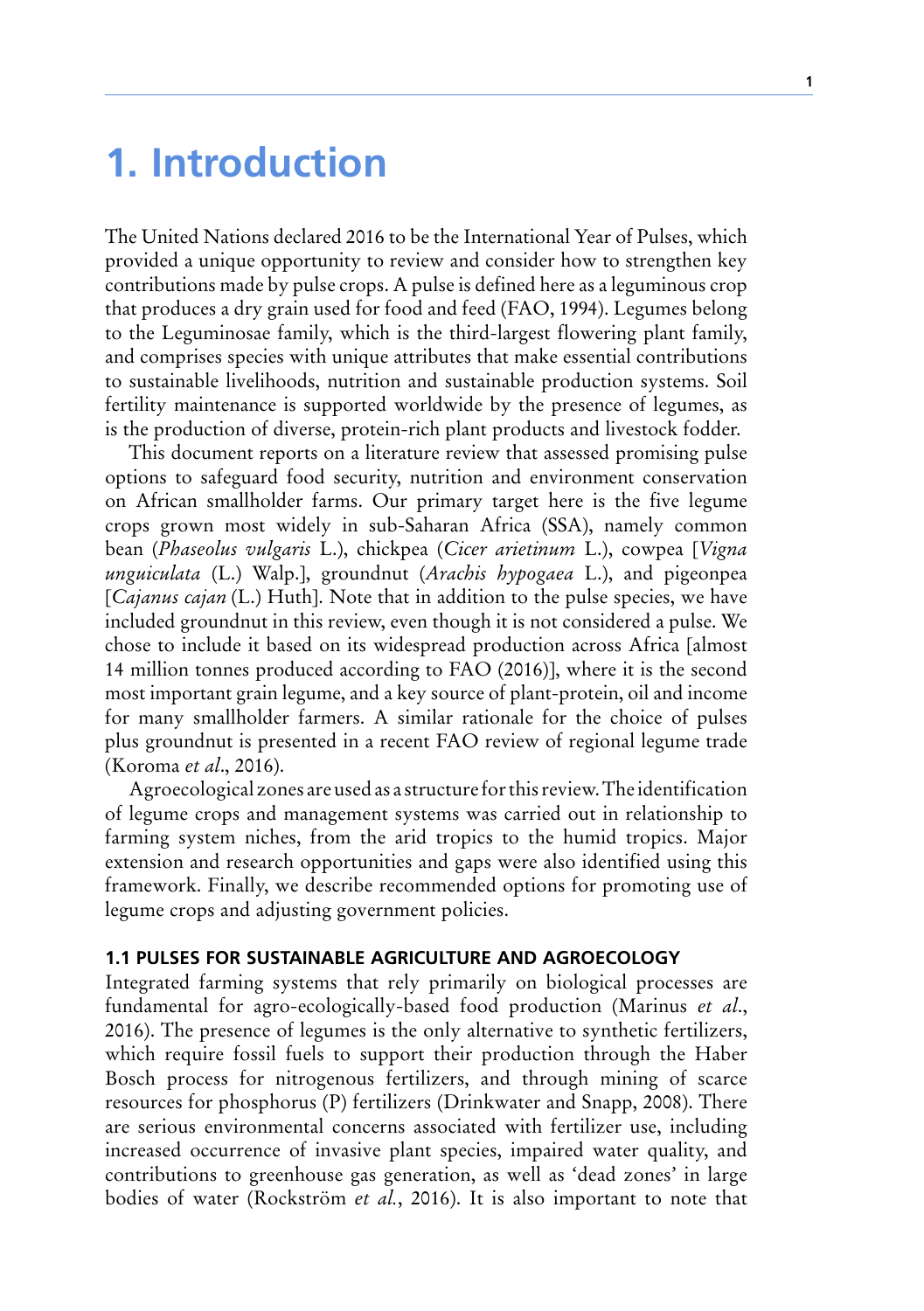fertilizers are very expensive for farmers in Africa, a continent with almost no capacity to produce fertilizers. African fertilizer production facilities are limited to blending fertilizers, which are produced and transported at great expense from long distances.

Soil degradation is a global problem, with insufficient nutrient supply and soil organic matter declines threatening food production in Africa, and beyond (Bekunda, Sanginga and Woomer, 2010). Over three-quarters of agricultural area in Africa will be classified as degraded by 2020, according to one review (Scherr, 1999). There is a body of literature that points to diversification, and particularly legumes as a plant species group that provides critical environmental services, including soil erosion control and soil nutrient recapitalization (Fornara and Tilman, 2008; Powell, Pearson and Hiernaux, 2004). Organic matter technologies for integrated fertilizer management are both directly and indirectly dependent on legume presence, as manure is an important source of organic amendments, yet the quality and quantity of manure depends on livestock feed, and quality of feeds depends on legumes (Snapp, Mafongoya and Waddington, 1998). A strong case can be made that sustainable agriculture requires that a substantial proportion of crop land be dedicated to growing legumes (Barrios, Buresh and Sprent, 1996; Koutika *et al.*, 2005). This often involves polycultures or mixed cropping systems that include legumes. However, the life history and growth type of the legume also matters. For example, a legume that is highly vegetative in growth habit and that has a long-duration growth period will be highly effective at conserving soil and at enhancing soil fertility. Whereas with a short duration, early maturing, high harvest index type of legume, such as dwarf bean, the growth type will not provide much soil benefit. It can be argued that the greater the longevity of a legume, the greater the contribution to soil rehabilitation; this is noted in a recent call for more perennial solutions to agricultural challenges in Africa (Glover, Reganold and Cox, 2012). At the same time, the environmental and socio-economic context will determine what proportion of legumes are grown, and what growth type of legume is preferred by farmers. The context will also influence what proportion of legumes will be needed to support environmental services.

Legumes are vital for sustainable production because they directly supply biologically fixed nitrogen, and they are also the indirect source of manurebased nitrogen inputs to maintain soil productivity (Giller and Cadisch, 1995). Although not all legume species form symbiotic relationships with Rhizobia, it is an important trait associated with all cultivated legumes. If a root system is well-nodulated, with effective Rhizobia, then the amount of nitrogen fixed is generally about 30 to 40 kg of N per tonne of biomass produced (Peoples *et al*., 2009). There are many factors that influence the amount of biologically fixed nitrogen, but the growth of the plant is an overriding one (once a successful symbiosis is achieved). Inoculation of legumes with appropriate Rhizobia species is an important agricultural practice, particularly in cases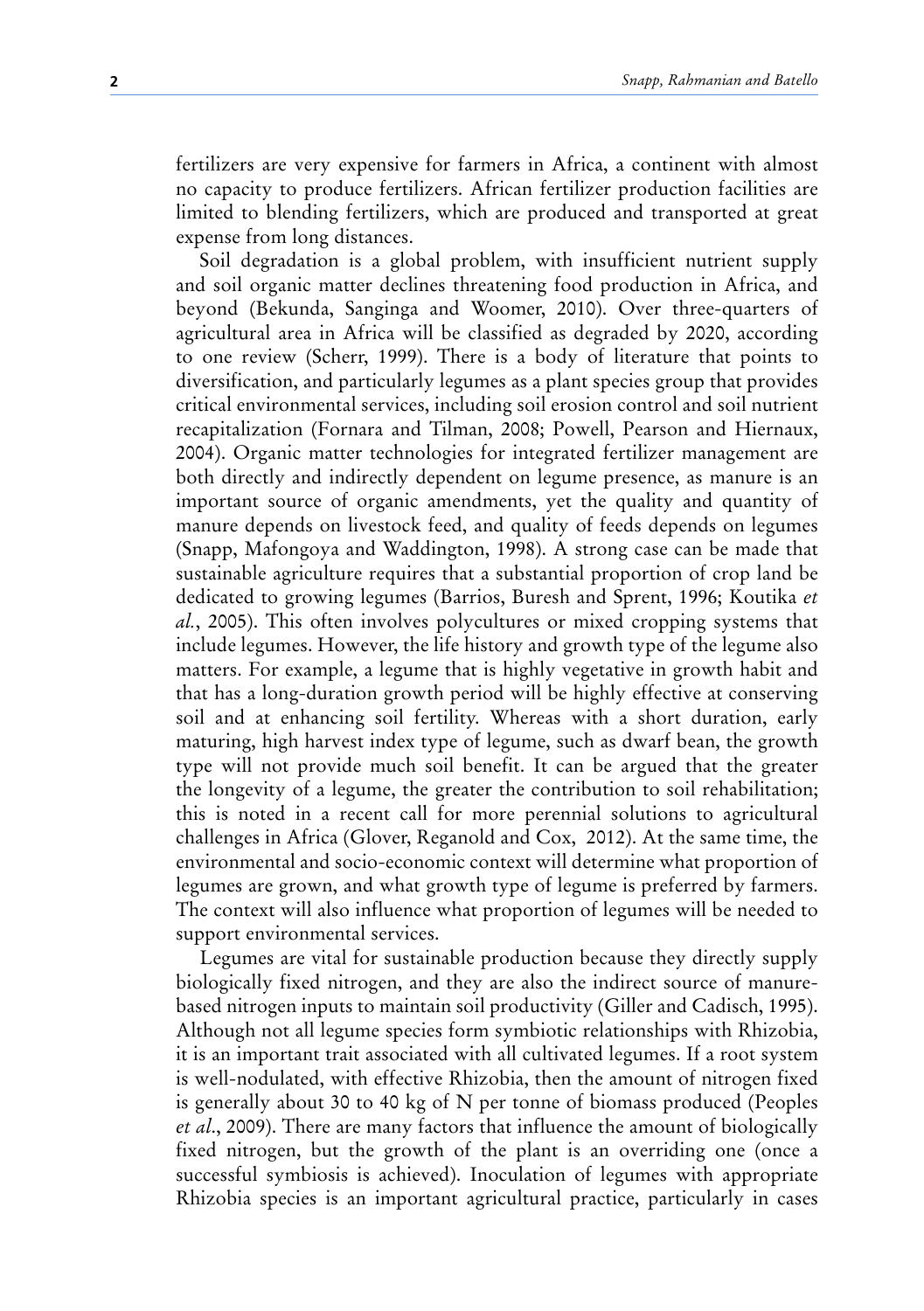where there are insufficient or non-beneficial indigenous Rhizobia. It depends on the species, as legume crops that are indigenous to an area are often not responsive to inoculation. Cowpea is such an example in Africa.

Legumes are a primary source of high quality feed that is critical for sustainable intensification of livestock systems. This includes dairy value chains, and confined feeding. Further, a legume presence is a crucial component of any effort to diversify and enrich the quality of feed in rangeland or pastures. Extensification rather than intensification is generally characteristic of livestock production in Africa, and there has been considerable discussion in the literature regarding how feasible fodder plantings are in an African smallholder context. Africa farmers generally follow extensive agricultural practices in contrast to the intensive nature of forage production, and indeed it has been argued that very little to nil adoption of forage legumes has occurred to date (Sumberg, 2002).

There are barriers to adoption of agricultural practices that involve investment in plant production specifically for animal feed, namely the requirement for sufficient income and returns from livestock to support such investment; this often involves a dairy value chain, or high-value meat production (Tarawali *et al*., 1999). There are however further challenges, beyond developing profitable technologies. Research is clearly needed to understand the barriers, and the socio-economic niches where forages and multipurpose crops could provide farmer-relevant opportunities. Important considerations need to be addressed, these include farmer preferences and targeting technologies through recommendation domains and/or better understanding of demand (Sumberg, 2002). Leguminous crop residues used as fodder has been put forward as one key technical option, as a means to improve livestock feed quality while still ensuring that farmers received adequate returns, based on dual use; legumes as a food or income crop; and as a fodder source (Powell, Pearson and Hiernaux, 2004). Recycling of nutrients from legumes through animal ingestion and manure management pathways also requires investment in knowledge, infrastructure and means of transportation. Thus, there are multiple steps involved in adoption of legumes, particularly if this practice is considered as part of a crop-livestock intensification and agricultural development process.

#### **1.2 Pulses for family nutrition**

One of the critically important sustainable development goals is to end all forms of malnutrition, and specifically to markedly reduce child stunting. One of the most pernicious forms of malnutrition is caused by insufficient protein, a complaint widespread in Africa. Food legumes are in particular valued for their nutrient-rich products, which include grain, and in many cases, vegetable in the form of leaves and pods (Dixon and Sumner, 2003). Animal feed also involves the high-protein plant products of legumes. This includes stems, leaves, as well as mature and immature pods and seeds. The nutritional benefits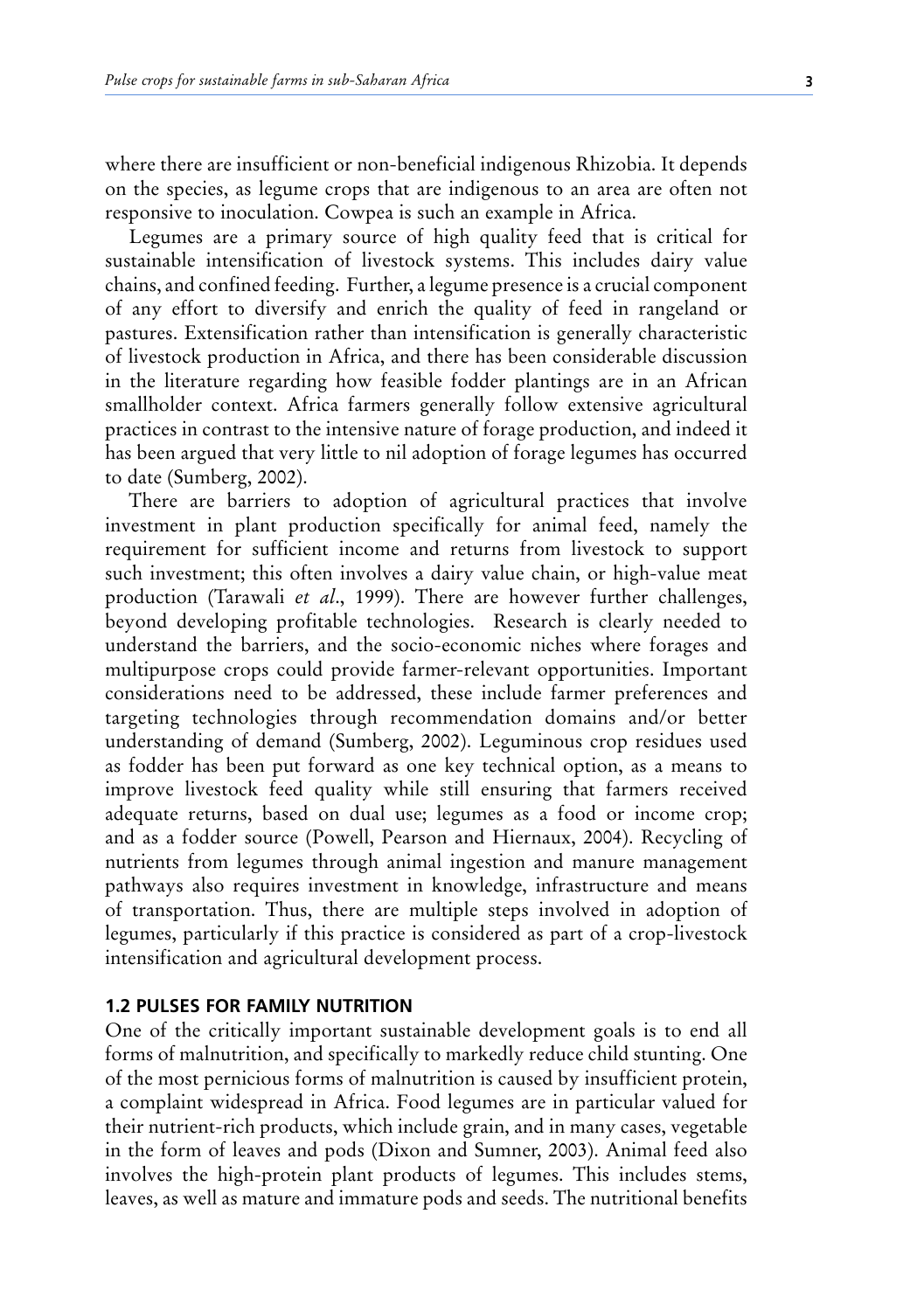of legumes include not only high protein content, but also a unique amino acid complement that includes tryptophan and lysine (Asif *et al*., 2013). These amino acids are in short supply in cereals. Cereals are also deficient in zinc and folate, an important iron source, both of which are supplied by most legume products. Thus legume foods are highly complementary to cereals, the major source of calories in diets around the world.

Pulse crops provide needed dietary diversity, and thus are key contributors to human nutrition as a crucially important source of protein, of amino acid diversity and of B-group vitamins, iron, zinc, magnesium and calcium (Messina, 1999). Amino acid diversity is essential, as the combination of amino acids that make up protein associated with cereal crops and that of legume crops are at the foundation of a balanced diet around the world, particularly in locations where plant-based food products are relied upon for family nutrition. Phytochemicals and dietary fibre are other important nutritionally beneficial attributes associated with consuming a legume-rich diet.

The high nutrient content of legumes is closely associated with complex and unique biochemistry. Through evolution, many legumes have developed unique sets of biochemical compounds as defense mechanisms against the expressed preference by insects and other animals to eat nutrient-rich legume tissues, and in some cases as adaptation to stress in marginal environments (Cullis and Kunert, 2016). Thus it is not surprising that there are many antinutritional as well as nutritional properties accompanying legume seeds and food products. These include enzyme inhibitors, lectins, polyphenolics and in some cases tannins (Odeny, 2007). Such compounds are often associated with reduced nutritional value of food, as digestibility is reduced as well as bioavailability of some minerals. Treatment of legume grains through steps such as mechanical, biological (e.g. fermentation) or heat is often necessary to remove antinutritional properties (Deshpande *et al.*, 1982) and improve bio-availability of some minerals. Plant breeding efforts are also important, and have been notably successful at developing pulse cultivars with high micronutrient content. At the same time, it is vital to pay attention to farmer preferences in conjunction with nutritional improvements. This is illustrated by the story of bean improvement in Africa. Research on Andean beans has proven to be essential to achieving success – where Andean germplasm is the source of the larger seed type and seed quality that is overwhelming preferred in SSA. Attention to this neglected germplasm was critical for successful introduction of beans with enriched levels of iron, zinc and phosphorus (Cichy *et al*., 2009).

Evidence of legume impacts on family nutrition is expected to be difficult to show, as health and nutrition are influenced by diet through many direct and indirect pathways, and consequently there have been few studies elucidating this important topic. One such was carried out in Uganda, where food security – but not income – was enhanced through the promotion of improved bean cultivars (Larochelle *et al*., 2015). Another study, in Northern Malawi, found that child stunting was reduced in villages where participatory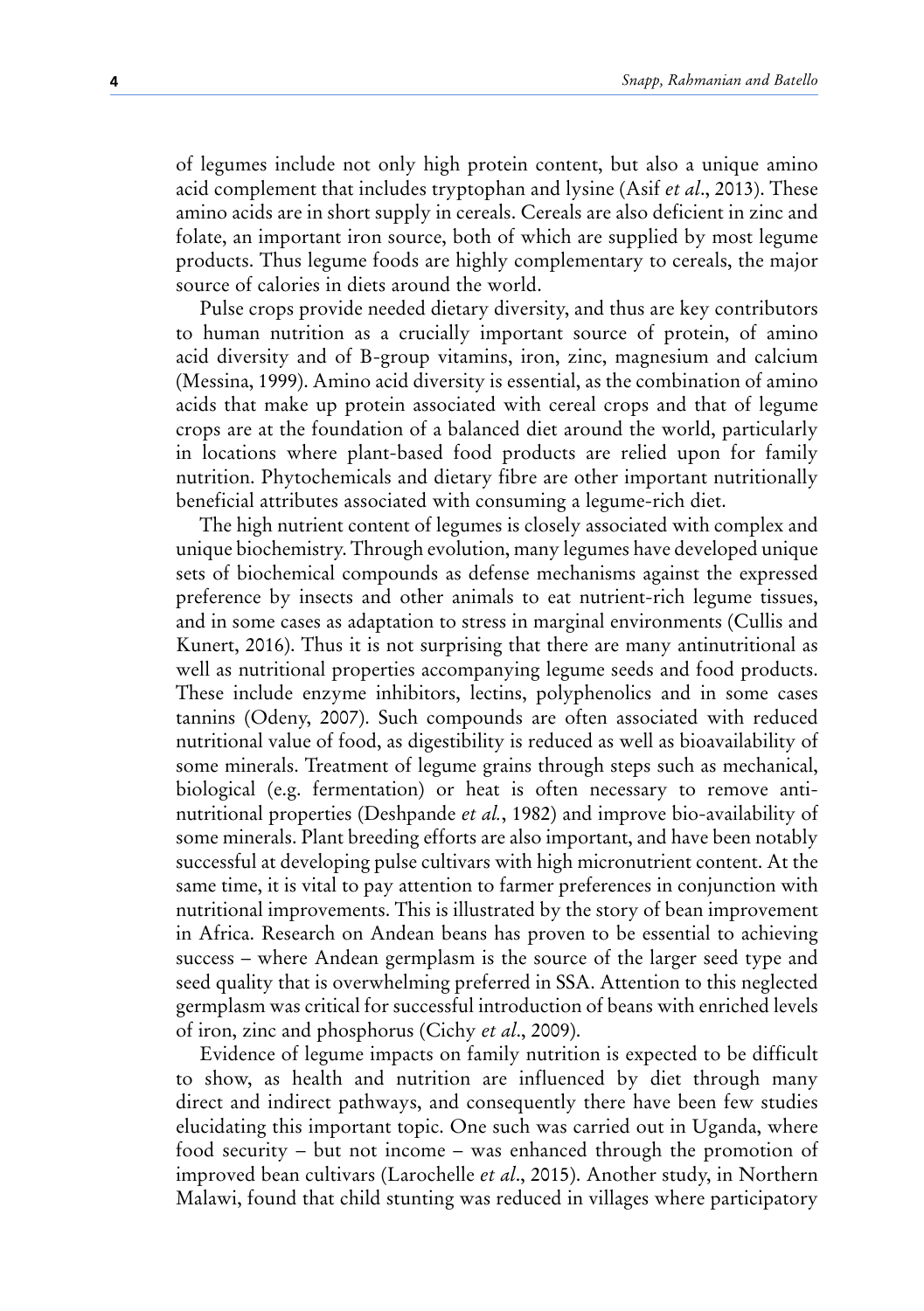research had been carried out, where the interventions combined nutrition education with legume crop diversification (Bezner-Kerr, Berti and Shumba, 2011). More research is clearly needed on such connections.

#### **1.3 Pulses for income**

The role of grain legumes in African agricultural systems is multifaceted, and many pulses provide an important source of income as they can be sold for high prices at local or international markets. The price often reflects the nutritionpacked nature of legume grains, with a high protein content, as well as unique amino acid complements, and specific biochemical compounds that vary with species. At the same time, a household survey in Malawi indicated that farmers were not always realizing a profit from legume sales, as labour inputs were high, access to good seed was poor, and legume prices varied tremendously (Snapp *et al.*, 2002). Further, studies in India have documented that legume prices are often not regulated or supported by government policies, and vary tremendously from one market to the next, and over time – this is in contrast to the general stability associated with cereal prices (Rao, 2000). There is need for market research to assess the extent to which a price premium is associated with legume crops – relative to staple cereal crops – as well as volatility, and how this influences smallholder farmer incentives to grow legumes.

Post harvest handling together with storage and processing, are essential aspects of a legume grain value chain. All have important implications for income generation potential. Particular attention needs to be paid to education on these topics, and to infrastructure that supports smallholder involvement in the entire legume value chain. This particularly holds for women farmers. An example is presented in Box 1, which highlights the benefits – and challenges – associated with cowpea processed into a nutritious snack. In West Africa, this can be an important source of agricultural-based income.

### **2. Pulse cultivation in Africa**

#### **2.1 Pulse classification**

This section provides a brief introduction to classification of legume crops, and an overview of legume crops and utilization in Africa. This provides important context for the review.

The *Leguminosae* family is divided into three sub-families: *Caesalpinioideae*, *Mimosoideae* and *Papilionoideae* (Lewis *et al*., 2005). According to this source, the sub-family *Papilionoideae* is the largest, comprising 28 tribes. This subfamily includes all species considered pulses, as well as other important grain legumes. As shown in Table 1, according to FAO (1994), pulses is the term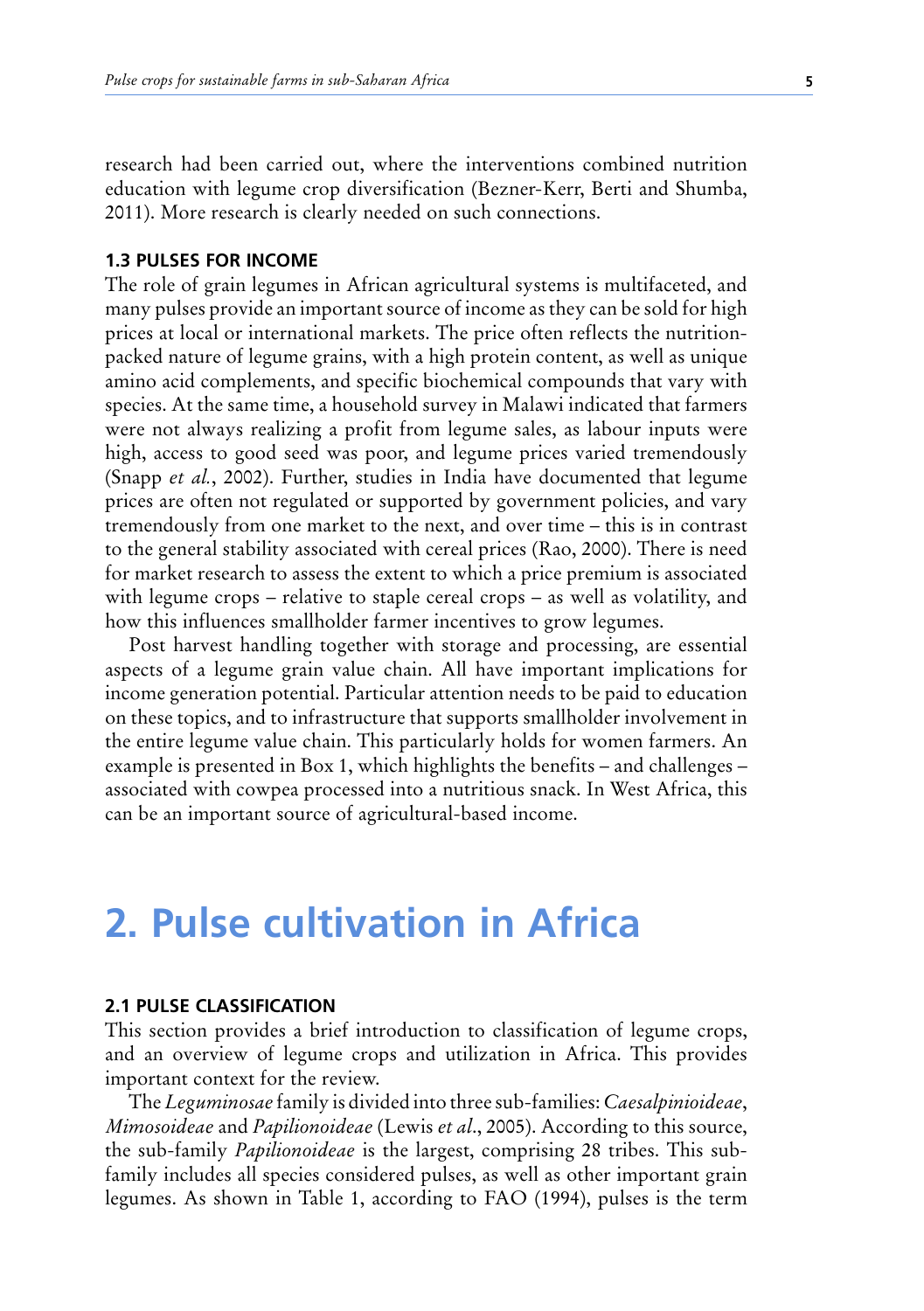#### Box 1. **West Africa cowpea: opportunities and challenges**

Cowpea is a 'golden grain' for many women entrepreneurs in West Africa, where it is used to produce a golden fried donut snack that is called '*kosai*'. It is a nutritious type of donut, complementing staple grains with a high quality protein that makes up about 25 percent of the cowpea seed (by weight). Income generation depends on the experience of the farmer-chef-marketer, and is influenced by local demand for *kosai*; however, returns are manyfold higher than minimum wage. Cowpea as a snack, and as a staple protein source, is in constant demand. West African production has increased over the last decade at about 10 percent annually, from Niger to Nigeria. New varieties of cowpea include a number of popular dual purpose types, that are critically important sources of high quality forage for livestock finishing purposes. This is another income opportunity, as fattening livestock for religious holidays is a relatively steady source of agricultural income in West Africa, amidst the uncertainty of rainfall and market fluctuations. There are many challenges associated with producing cowpea, as it is such a nutritious treat that pests such as aphids and pod borers plague it. Unsafe levels of pesticide residues in cowpea have been shown to be a problem, underlying the urgency for improved education on less-toxic pest control measures. There is clear need for the development of more pest resistant varieties and for promotion of nontoxic storage methods, such as 'PIC' bags.

for the dried grain product of beans (different *Phaseolus* and *Vigna* species), pea (*Pisum sativum* L*.*), pigeonpea, cowpea, chickpea, lentil (*Lens culinaris*  Medik.), broad bean (*Vicia faba* L.), Lupins (different *Lupinus* L. species), vetch (*Vicia sativa* L.), Bambara bean [*Vigna subterranea* (L.) Verdc.] and pulses nes1 (aggregated category including species of minor international relevance). Other legumes cultivated across Africa include soybean [*Glycine max* (L.) Merr.], groundnut and many forage species such as Brazilian lucerne [*Stylosanthes guianensis* (Aubl.) Sw.] and leucena [*Leucaena leucocephala* (Lam.) de Wit].

The focus of this review is on common bean, chickpea, cowpea, and pigeonpea, with the addition of groundnut, as these are the staple legume food crops grown on African smallholder farms. Legumes that are cultivated in Africa on a more occasional basis will also be considered, and we note that these are often locally important. See below for an expanded description. It is important to note that legumes are often grown for multiple purposes, including fodder, fuel wood, medicinal purposes and cash sales as well as food.

<sup>1</sup> Stands for "not elsewhere specified".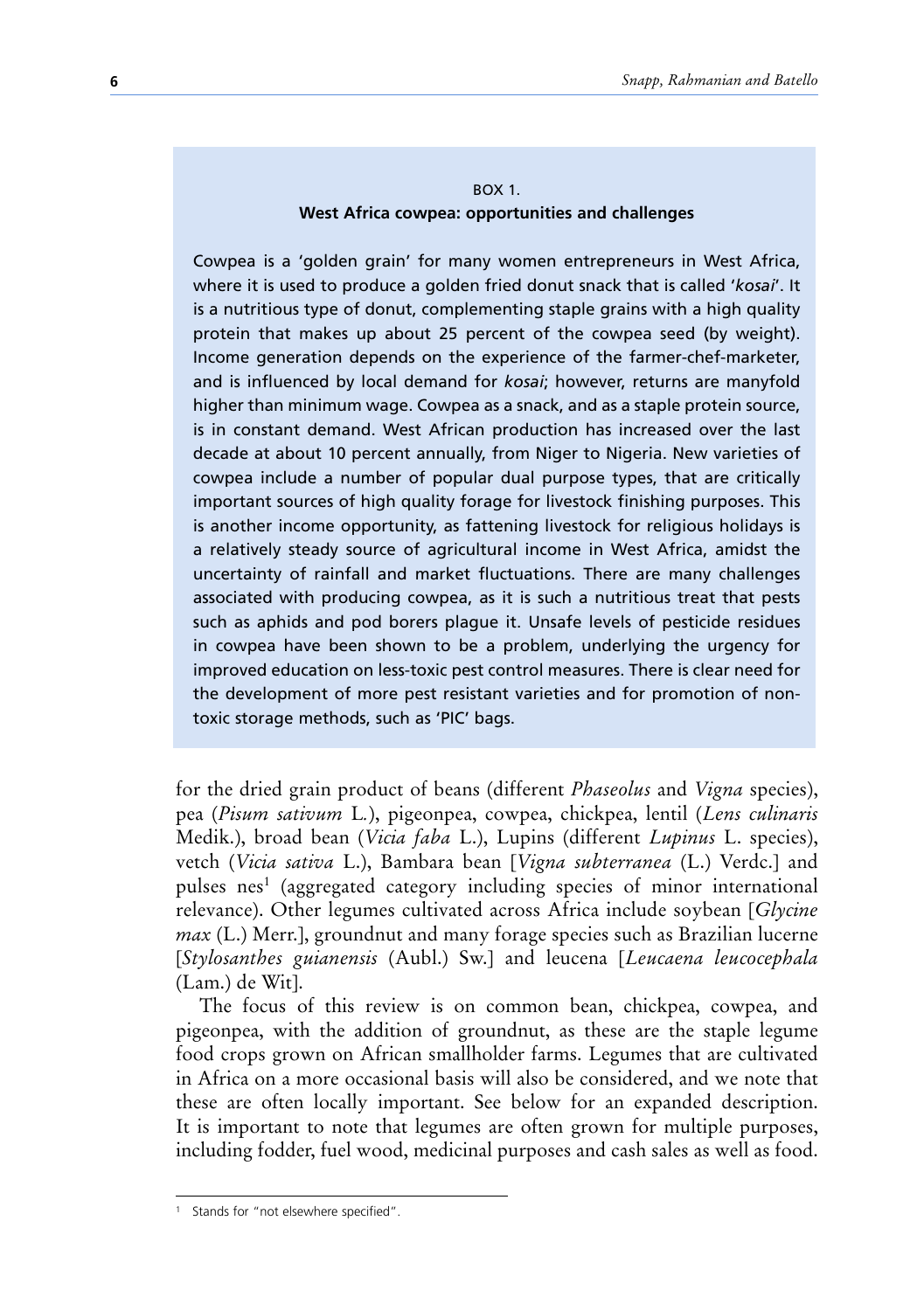| <b>FAO</b> code | Commodity                | Remarks <sup>1</sup>                                                                                                                                                                                                                                                                                                                                                                                                                   |
|-----------------|--------------------------|----------------------------------------------------------------------------------------------------------------------------------------------------------------------------------------------------------------------------------------------------------------------------------------------------------------------------------------------------------------------------------------------------------------------------------------|
| 176             | Beans, dry               | This is aggregated category that includes the following species: 1) common<br>bean (Phaseolus vulgaris), 2) lima bean (Phaseolus lunatus), 3) scarlet runner<br>bean (Phaseolus coccineus), 4) tepary bean (Phaseolus acutifolius), 5) adzuki<br>bean ( <i>Vigna angularis</i> ), 6) mung bean ( <i>Vigna radiata</i> ), 7) mungo bean ( <i>Vigna</i><br>mungo), 8) rice bean (Vigna umbellata) and 9) moth bean (Vigna aconitifolia). |
| 191             | Chickpeas                | This category only includes chickpea (Cicer arietinum).                                                                                                                                                                                                                                                                                                                                                                                |
| 187             | Peas, dry                | This category only includes pea (Pisum sativum).                                                                                                                                                                                                                                                                                                                                                                                       |
| 195             | Cowpeas, dry             | This category only includes cowpea (Vigna unquiculata).                                                                                                                                                                                                                                                                                                                                                                                |
| 201             | Lentils                  | This category only includes lentil (Lens culinaris).                                                                                                                                                                                                                                                                                                                                                                                   |
| 197             | Pigeon peas              | This category only includes pigeon pea (Cajanus cajan).                                                                                                                                                                                                                                                                                                                                                                                |
| 181             | Broad beans              | This category only includes broad bean (Vicia faba).                                                                                                                                                                                                                                                                                                                                                                                   |
| 210             | Lupins                   | This category includes several species of the genus Lupinus L.                                                                                                                                                                                                                                                                                                                                                                         |
| 205             | Vetches                  | This category only includes vetch (Vicia sativa).                                                                                                                                                                                                                                                                                                                                                                                      |
| 203             | Bambara beans            | This category only includes Bambara beans (Vigna subterranea).                                                                                                                                                                                                                                                                                                                                                                         |
| 211             | Pulses, nes <sup>2</sup> | This is aggregated which includes species of minor relevance at international<br>level: 1) hyacinth bean (Lablab purpureus), 2) jack bean (Canavalia ensiformis),<br>3) winged bean (Psophocarpus tetragonolobus), 4) quar bean (Cyamopsis<br>tetragonoloba), 5) velvet bean (Mucuna pruriens) and 6) African yam bean<br>(Sphenostylis stenocarpa).                                                                                   |

**Table 1. Classification of pulses according to FAO (1994)**

1. Scientific names are sourced from the updated taxonomic database Tropicos (MBG, 2016).

2. `not elsewhere specified´.

Soybean is also a leguminous crop of growing importance across Africa, but this crop is rarely used for food, and has been reviewed elsewhere (Gasparri *et al*., 2016); it was not included in this review.

In 1994, FAO published categories for reporting pulses, which have not changed in any substantive manner since (Table 1). This classification system includes eight clear cases, where species are reported as a unique species, and three aggregated classes ('bean, dry', 'lupins' and 'pulses nes'). This use of aggregated classes is a source of considerable confusion. For example, the dry beans combined category leads to the reporting of mung bean [*Vigna radiata* (L.) R. Wilczek] and common bean in one class, yet these crops are from two distinct genera, with quite different environmental and market niches. There is also additional confusion because some users of FAO statistics assume that the category 'beans, dry' only included *Phaseolus* species (as originally intended) or, what is more problematic, the widely cultivated common bean species (Deshpande *et al*., 1982; Eitzinger *et al*., 2016).

Nomenclatural confusion abounds, with many crops referred to as some type of 'bean' or a 'pea' including many that are not closely related, so that tracking which legumes are grown where is incomplete and inaccurate. This may have contributed to limited appreciation of the scope and diversity of legume crops that are utilized around the world. Indeed, the classification confusion may have led to under-reporting and, ultimately, under-investment in research, extension, and policy that takes account of legumes within agricultural production systems. The extent to which nomenclatural confusion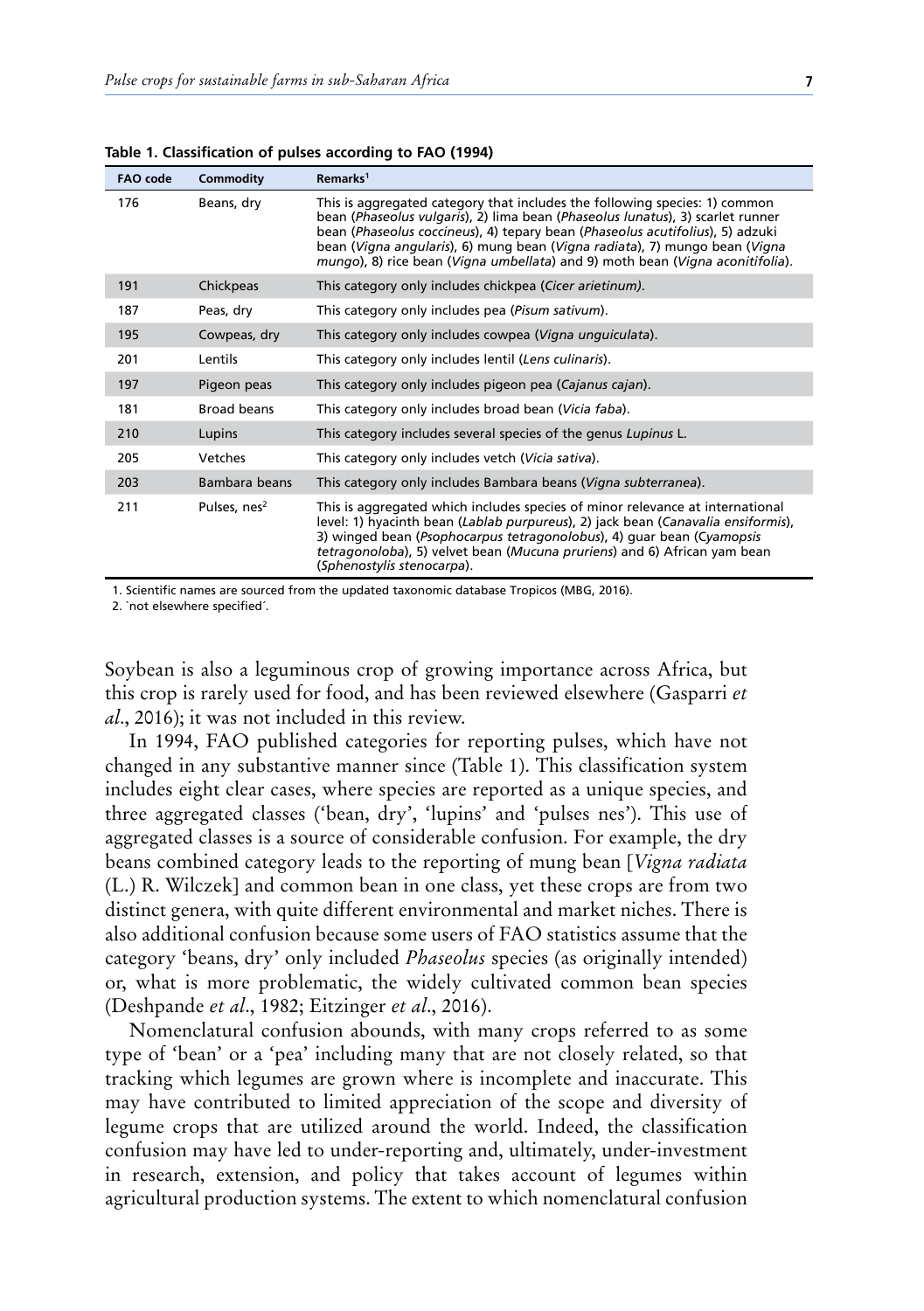is a symptom of lack of attention to this plant family, or is a cause, is hard to ascertain. Inadequate documentation of what legumes are grown and where; a real lack of adoption studies; and overall failure to invest in legume crop improvement, were some of the startling findings of a recent review of CGIAR research on legume crops (Pachico, 2014).

An important contributor to what appears to be under-representation of legumes in agricultural statistics, is that many species are grown as intercrops on smallholder farms around the globe. Mixed cropping systems and locally consumed crops are often ignored in favour of sole-cropped crops, and particularly those that are sold on export markets, i.e. the crops that are also commodities. Many tropical legumes are included in the aggregated categories of 'not elsewhere specified' or 'bean', and so are not documented individually. These include velvet bean [*Mucuna pruriens* (L.) DC.], hyacinth bean [*Lablab purpureus* (L.) Sweet], African yam bean [*Sphenostylis stenocarpa* (Hochst. ex A. Rich.) Harms], tropical lima bean (*Phaseolus lunatus* L.) and runner bean (*Phaseolus coccineus* L.). These so-called minor legumes are primarily grown on smallholder farms for home consumption and local markets. This may be a contributing factor to the above-noted lack of documentation and poor statistics for many legume crops. Taken together, these factors lead the authors of this review to suggest there has been consistent under-representation of minor legume crops in national agricultural production statistics, and, in turn, these crops have rarely been prioritized for research investment. Recent attention has included suggestions that genomic tools could be used to characterize and improve such crops, although a major investment of resources would be required as there has been very little research to date carried out on these crops (Cullis and Kunert, 2016).

In a landmark study, over two hundred tropical legumes were identified as deserving research attention for the role they might play in agricultural development (NAS, 1979). This present study focuses on only a subset of these species, those that historically were cultivated across much of Africa but have been neglected in recent years. It is recognized that there is a tremendous genetic resource base of tropical legume species that deserve plant breeder attention. There is therefore a clear call for research that is much broader in scope than current studies, which often focus on identification of novel resistance to biotic and abiotic stresses, for transfer to a few select crops. This is the case for tepary bean (*Phaseolus acutifolius* A. Gray) that is being investigated as a source of drought and heat tolerance for genetic improvement of common bean (Beebe *et al.*, 2011). There is urgent need for sustained and well-resourced efforts to improve minor tropical legume crops in their own right (Cullis and Kunert, 2016).

#### **2.2 Pulse cultivation in Africa**

The status of pulse production in Africa is one that is difficult to gauge; as noted earlier, global agricultural statistics are notably poor for legumes. This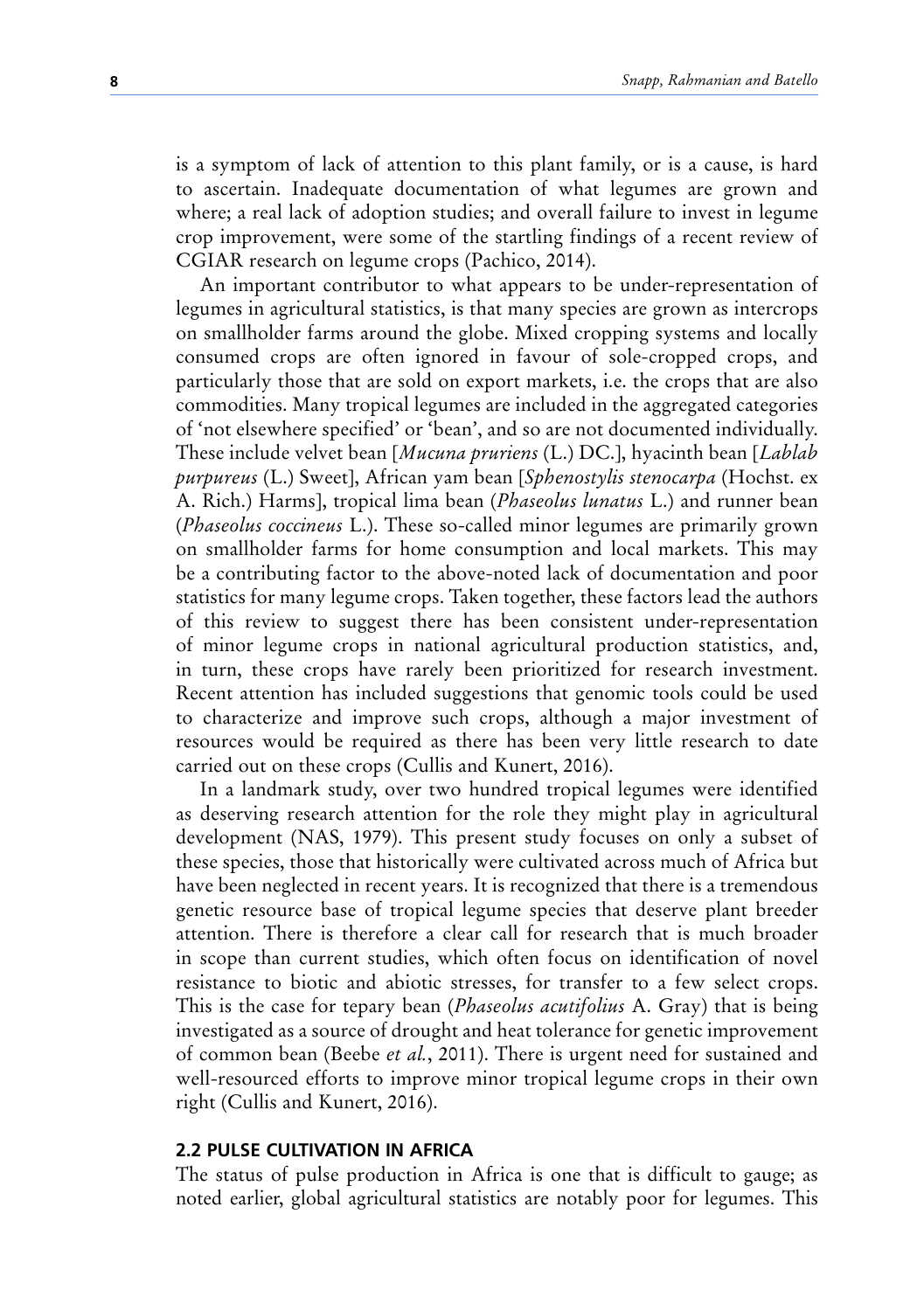

is partly due to the tremendous diversity of legume species, where many are grown in mixed or intercropped systems that can lead to legume species being overlooked in favour of a cereal or root crop that is also present. There are also definitional issues in agricultural statistics, with many species being misidentified or reported in an aggregated manner, as some crop categories include a composite of quite different species. Indeed, there is considerable nomenclatural confusion at local as well as international levels; names that include 'bean' and 'pea' are often interchangeably applied to completely different species and reported erroneously. This problem occurs within the scientific literature, and throughout the legume production chain, from field to market place. Research is urgently needed that documents legume germplasm distribution – including which varieties are grown, and where; –this is a tremendous knowledge gap and lags behind that of other food crops (Pachico, 2014).

Overall, pulse consumption has declined in regions with high incomes, such as in the Americas and across Europe. In Africa, in contrast, the pulse production area continues to expand, at a rapid rate in some cases (Figure 1). Driving much of this expansion may be a 'pull' from market demand, at both the local and international level (Koroma *et al*., 2016). A notable example is the steady expansion in area dedicated to bean production. Cowpea and groundnut area both declined in the 1980s, then resumed and are rapidly increasing across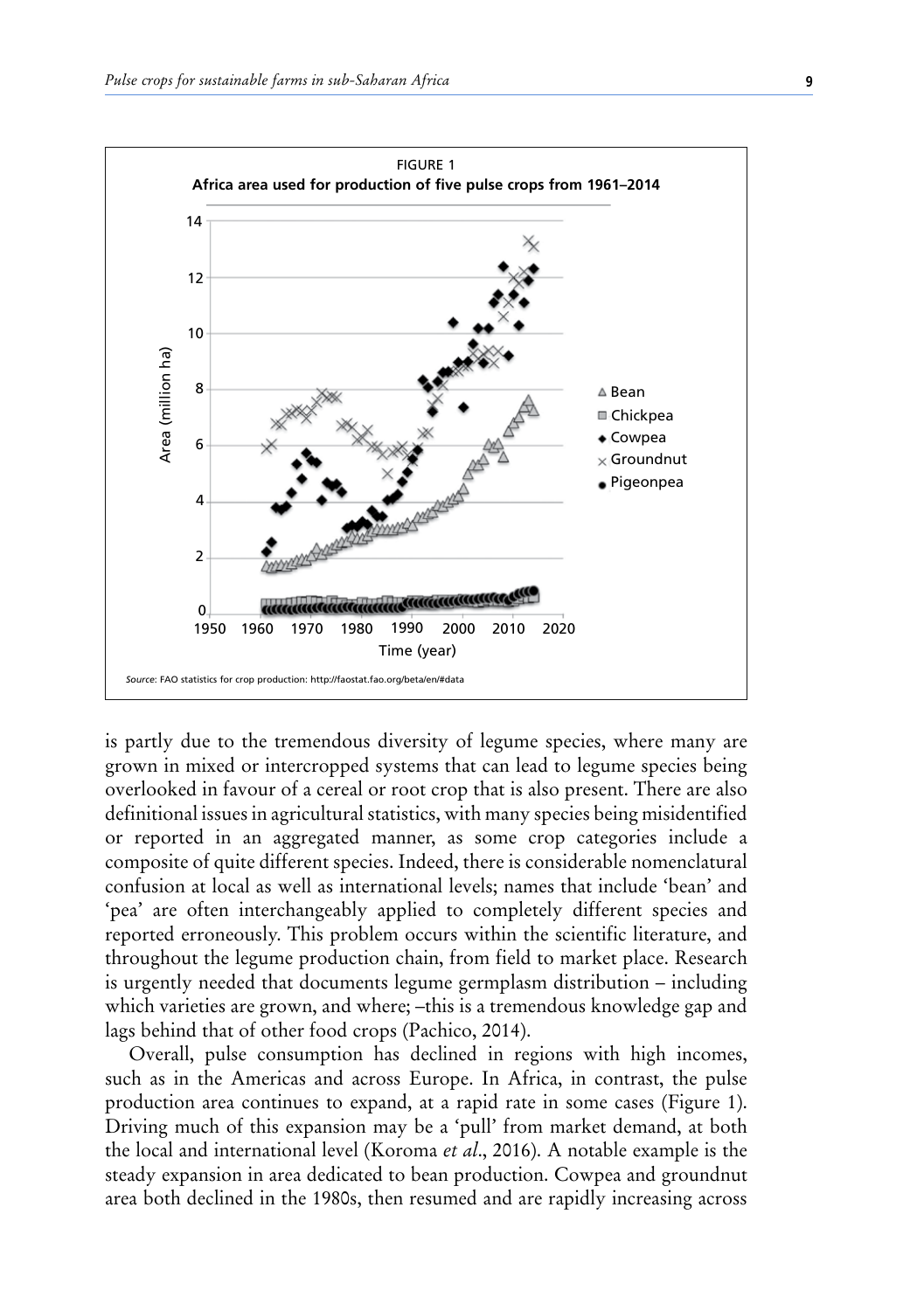Africa today. Pigeonpea and chickpea are largely confined to specific areas in Southern and East Africa for pigeonpea, and Ethiopia for chickpea. The area cultivated with chickpea has been largely static, although yields have increased recently, particularly in Ethiopia (FAO, 2014). Pigeonpea has been grown for many years but on only a modest acreage in Africa (Figure 1). This may in part reflect the undercounting of a crop that is almost always grown as an intercrop with maize, or in some cases with sorghum or other crops. Crops grown as intercrops may be undercounted in agricultural statistics. At the same time, the area devoted to pigeonpea cultivation is increasing rapidly over large areas of Malawi, the United Republic of Tanzania and Mozambique (Walker *et al*., 2015). There is strong, site-specific demand for minor legume crop species, as shown by the high market price in Kenya for hyacinth bean (N. Miller, pers. comm., 2016), and new markets for velvet bean [*Mucuna pruriens* (L.) DC.] associated with goat auctions in Zimbabwe (Kee-Tui *et al*., 2015).

Pulse yields have not increased at nearly the rate of cropping system area expansion. This implies that the expansion of area planted to legume crops is only partially due to rising demand. The extensive farming systems that remain a dominant feature in Africa may be a major explanatory factor to rising legume crop area, as there are only localized areas of crop intensification. A mixedmaize-bean production system across the central-southern part of the United Republic of Tanzania and much of southern Africa is one such example of crop intensification systems where legume crop yields are rising, along with maize (Blackie and Dixon, 2016).

#### **2.3 Determinants of pulse and legume cultivation**

Farmers often choose which crops to grow based on family food preferences, culture, food security needs and market opportunities. Other important influences on which legumes are grown include knowledge of production and post-production practices, and access to seed (Mhango, Snapp and Kanyama-Phiri, 2013). There are a number of barriers to legume production, including a focus on cereals and cash crops that often ignores legumes, as shown by many government policy and research institution priorities (Isaacs *et al.*, 2016b). The urgent requirement to meet calorie goals on small acreages goes some way to explain the attention often given to cereals.

A market value chain approach considers the entire chain, providing support for improvement of technologies, knowledge and infrastructure from seed through to grain production, including post-harvest processing and marketing (Steele, 2011). Such approaches have helped farmers and farmer groups to link to opportunities to sell legumes for high value direct consumption (e.g. groundnut), or for storage, processing and links to local, regional and global markets (e.g. common bean and pigeonpea, Kaoneka *et al.,* 2016). How to support expansion of informal and formal seed systems, and extension approaches are discussed below under means to promote legume cultivation in Africa.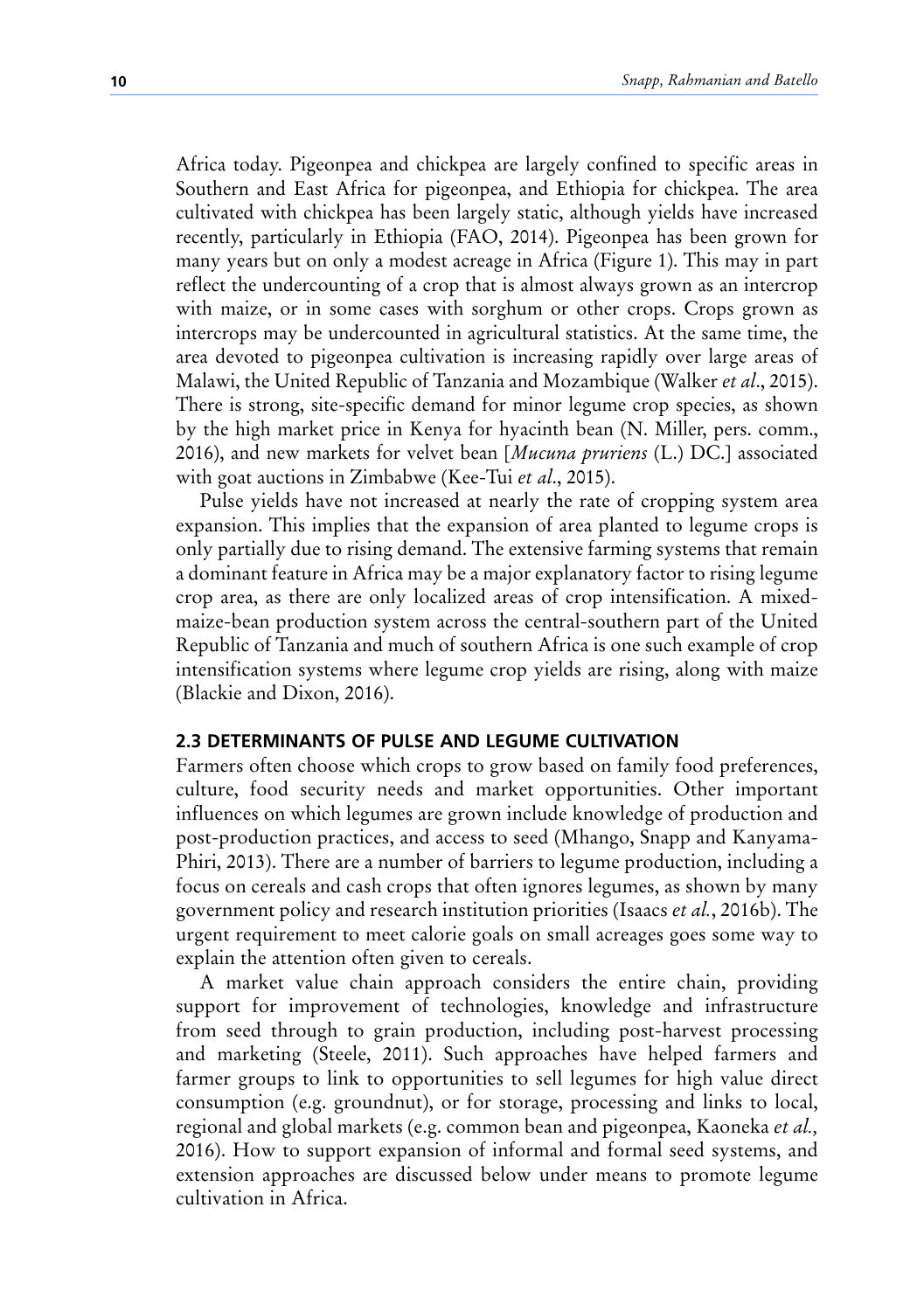#### **2.4 Pulse/legume growth type and services provided**

The growth type of the legume influences the types of services it provides. Crop legumes vary from short-lived plants with lifecycles of two to three months, and other types of plants that live for two or more years. If a crop is short-lived, and produces high grain yields, this type of legume helps with food security but does not enhance soil nitrogen status (Giller and Cadisch, 1995). A very different type of legume has a long life cycle, growing for 6, 9 or more months, and producing large amounts of biomass for multiple benefits. Such plants develop deep root systems and a large symbiotic apparatus that supports biological nitrogen fixation (BNF) and P mobilization over many months, and builds soil fertility. This type of long-lived legume often produces lots of biomass aboveground for fodder, as well as food, income and soil fertility benefits.

A number of legume species have an unusual ability to enhance solubilization of P, an important mechanism for the enhancement of soil fertility (Drinkwater and Snapp, 2008). Legume root exudates enhance the biological turnover of P in specific soil types, moving P from "sparingly available" to "soluble" pools that are available to other plants. Such mechanisms are species dependent and include many tropical food legumes,including chickpea, groundnut and pigeonpea (Richardson *et al*., 2011).

Residue management is a largely unknown and unconsidered aspect that is none the less an important factor in legume contributions to global agriculture. Modelling the terrestrial carbon budget requires attention to agricultural practices, and several studies have highlighted the lack of certainty occasioned by major unknowns, such as the extent and intensity of crop residue management (Bondeau *et al.*, 2007). There are also tradeoffs to consider, as in general agro-ecozones that support high net primary production of crops, with associated residues. These are also the areas where utilization of crop residues for livestock and other uses (fuel for example) leaves little residue behind for soil improvement purposes. This limits soil benefits from residue produced in high potential, mesic rainfall environments, whereas in low potential, marginal environments where residues are rarely collected, there is little to utilize, as primary growth of crops and residues is poor (Valbuena *et al*., 2012).

There are numerous services that legumes can provide, and some key benefits have been outlined here. The relationship of growth type to services provided has been emphasized along with the importance of management to maximize returns from legume integration. However, adoption of legumes will depend to a large degree on the context, including the socio-economic environment and biophysical conditions. This review next considers which legumes fit within which niches, as context is a key conditioning criteria for selection of legumes to promote the potential for their successful adoption.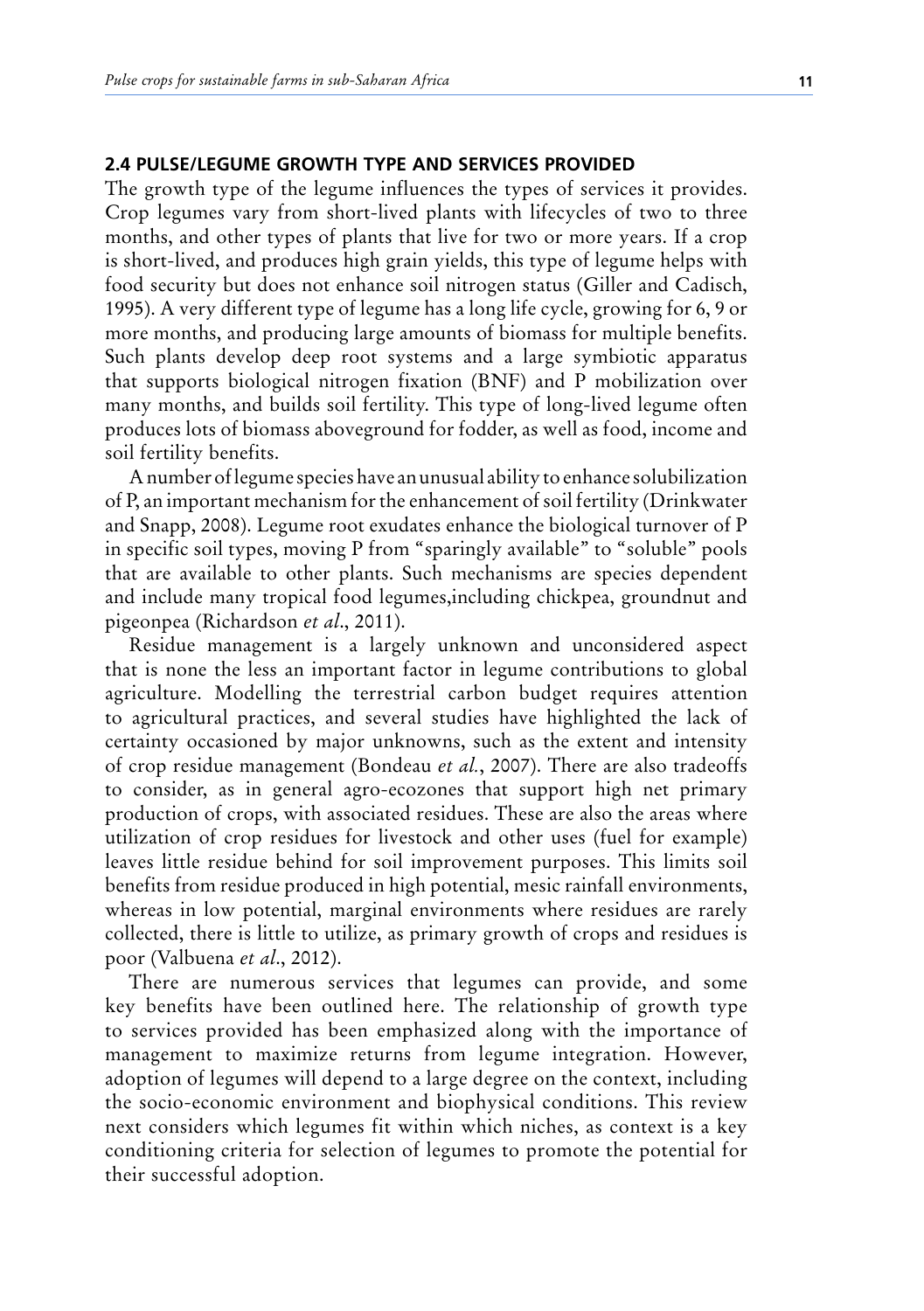# **3. Pulse/legume options for farming system niches**

Introducing a wider range of varieties is fundamental in efforts to support farmer experimentation and to promote legume production. Modern cultivars and traditional landraces can both be important sources of diversity. Through promoting participatory on-farm testing of a wide diversity of varieties, legumes with new or missing traits can be introduced to a community or a farm family, for purposes such as disease resistance and tolerance to poor soil types. This exposure to a wide range of germplasm will help diversify farms, particularly if accompanied by education on the value of diversity and on agroecology. However, not all legumes are expected to thrive in all environments. This is why we have taken the approach of considering the biophysical and socio-economic niche in relationship to legume varieties and management systems that are promising options for dissemination through extension efforts (Table 2).

Identification of legume options with a good chance of success is greatly enhanced by first taking into consideration the farming system environment, through the concept of a socio-ecological niche (Ojiem *et al*., 2006). Social and economic context as well as biophysical properties are thus used to define a niche to predict which legume technologies might be a good fit. As a first step in identification of promising pulse options it would be useful to consider

| <b>Niche</b>            | <b>Genetics</b>                                                                                     | <b>Agronomy system</b>                   | Agronomy<br>management                                       | Post-harvest         |  |
|-------------------------|-----------------------------------------------------------------------------------------------------|------------------------------------------|--------------------------------------------------------------|----------------------|--|
| Arid zone               | Local cowpeaPlus <sup>1</sup><br>varieties, adapted to<br>harsh environment, for<br>food and fodder | Cowpea-millet and<br>cowpea-sorghum      |                                                              |                      |  |
| Cereal semi-arid        | Early Cowpea <sup>2</sup>                                                                           | Relay shade-tolerant                     | Seed priming                                                 | <b>FFS</b>           |  |
|                         | CowpeaPlus                                                                                          | cowpea                                   |                                                              | Cowpea seed          |  |
|                         |                                                                                                     | Groundnut disease<br>resistant varieties |                                                              | systems              |  |
|                         |                                                                                                     |                                          |                                                              | Cowpea - PIC<br>bags |  |
| Mixed-maize             | Early Bean                                                                                          | Intercrop with shade-                    | Cereal-legume mixed<br>systems and micro-<br>dose fertilizer | Groundnut            |  |
|                         | PigeonpeaPlus                                                                                       | tolerant bean                            |                                                              | PIC bags             |  |
|                         |                                                                                                     | Ratoon pigeonpea                         |                                                              | FFS <sup>4</sup>     |  |
|                         |                                                                                                     | Pigeonpea-groundnut<br>DLS <sup>3</sup>  |                                                              |                      |  |
| <b>Highland tropics</b> | Climbing bean                                                                                       |                                          |                                                              |                      |  |
| Humid tropics           | Disease-resistant bean<br>and lima bean                                                             |                                          | Bean seed treatment<br>(especially for heavy<br>soils)       |                      |  |

**Table 2. Farming system ecological niches and associated legume options that are proven and ready for dissemination through extension. More detail is provided in Table 3.**

1. Multipurpose grain legumes are designated here as 'plus', such as indeterminate cowpea (often called dual purpose). Pigeonpea local selections are abbreviated.

2. Early maturing varieties of cowpea, groundnut and bean, designated as "Early".

3. DLS = Doubled-up legume system.

4. FFS = Farmer field school. Topics include integrated crop management such as for striga, family nutrition, and market value chain linkages.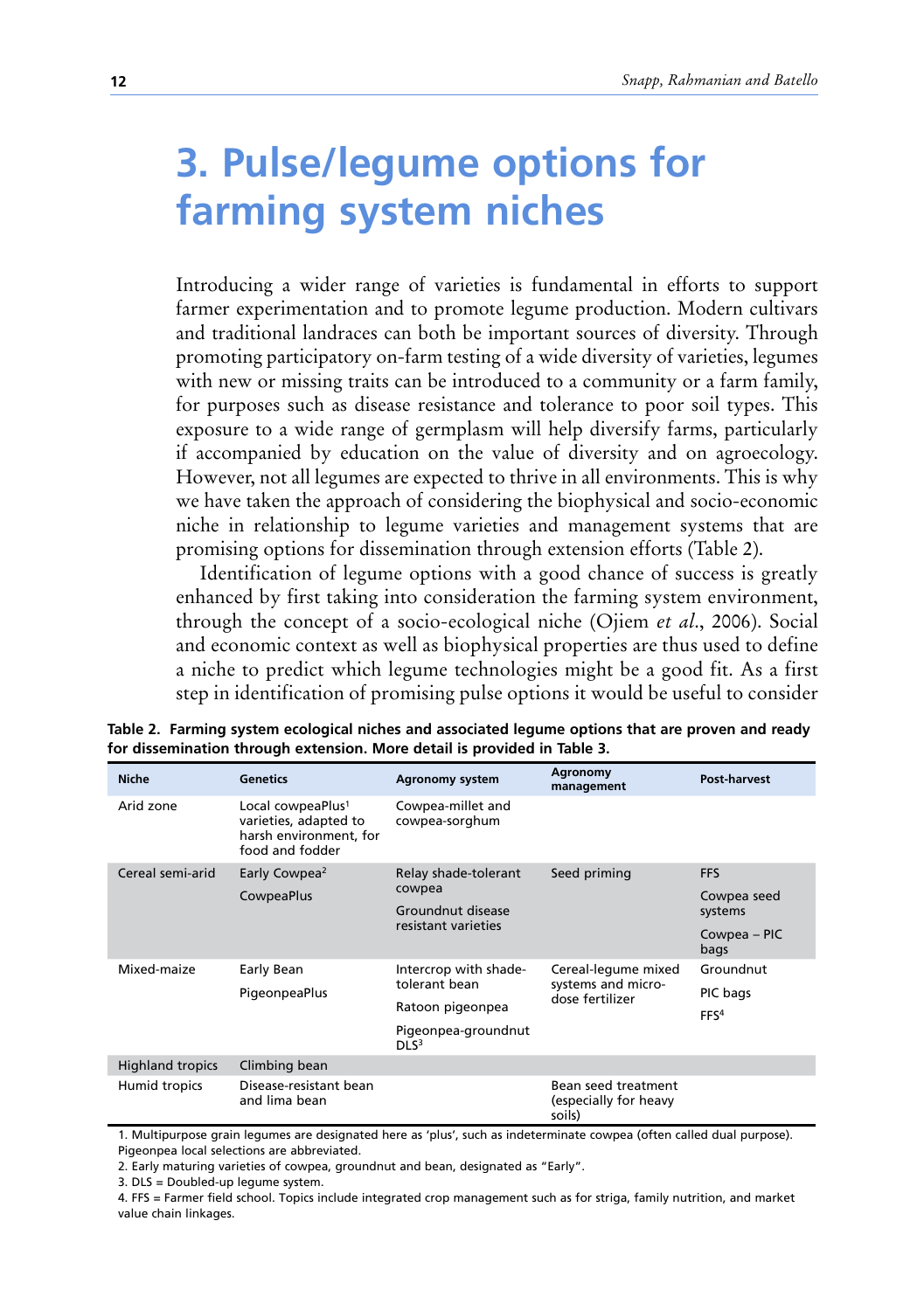a farming system niche and identify 'best bet options' for that niche. The approach is not to find the best fit. It is to provide a diverse range of options that are biologically suited, that can be assessed through a farmer participatory process, or through performance of indicators in relationship to socioeconomic criteria, to assess the fit and to adapt as needed. Gender preferences are expected to be an important aspect of a socio-ecological niche for legume crops in Africa, particularly as women often play a leading role in production and post-production processing of legumes (Ferguson, 1994).

#### **3.1 Overview of farming system niches**

In this section we first consider the precipitation and temperature gradients that define the major agro-ecological zones where pulses are grown. Across the arid tropics, precipitation is highly variable and less than 500 mm per annum; this context is generally not conducive to crop production and agropastoral systems dominate. There is considerable emphasis on livestock in the arid tropics, but there is some production of highly drought-tolerant pulses, such as cowpea in mixed systems with millet and with sorghum (Moussa *et al*., 2016). Forage legumes are on occasion important in this environment, as a source of good quality livestock feed – a recent example is Burkina Faso, where farmer interest has increased regarding legume fodder. However, this is an exception for the arid tropics. As precipitation increases and becomes more reliable in the semi-arid and sub-humid tropics, food legumes become an important food crop. Most prominent among these are common bean in cool to warm environments, and cowpea, groundnut and pigeonpea in warm to hot environments. In contexts where livestock take priority, particularly in the semi-arid tropics, production of fodder may be as important as grain. Thus, cowpea and pigeonpea are widely valued as dual use or multipurpose legumes, which implies a vegetative growth type rather than grain growth types that have a harvest index.

Indeed, there is great diversity among pulse growth habits, and integration of different types is a means to enhance farming system resilience (Figure 2). Early maturing types of pulses such as 60-day common bean or cowpea provide a quick high-protein source through rapid grain production. These often have high income generation potential, as a snack or when sold as a high-protein vegetable, such as fresh bean. Others are longer-season growth types that provide multiple services, such as animal fodder, fuelwood and soil fertility, as well as some food production (Snapp, 2017). Farmers value such diversity and often deliberately grow a range of growth types. Further, farmers are often eager to experiment with new varieties so as to expand the portfolio of crop types that they cultivate. This has been shown for maize and groundnut household surveys conducted in Malawi, where farmers have often expressed interest in trying out modern varieties that were early maturing, not to replace but to augment their traditional longer-duration varieties (Fisher and Snapp, 2014).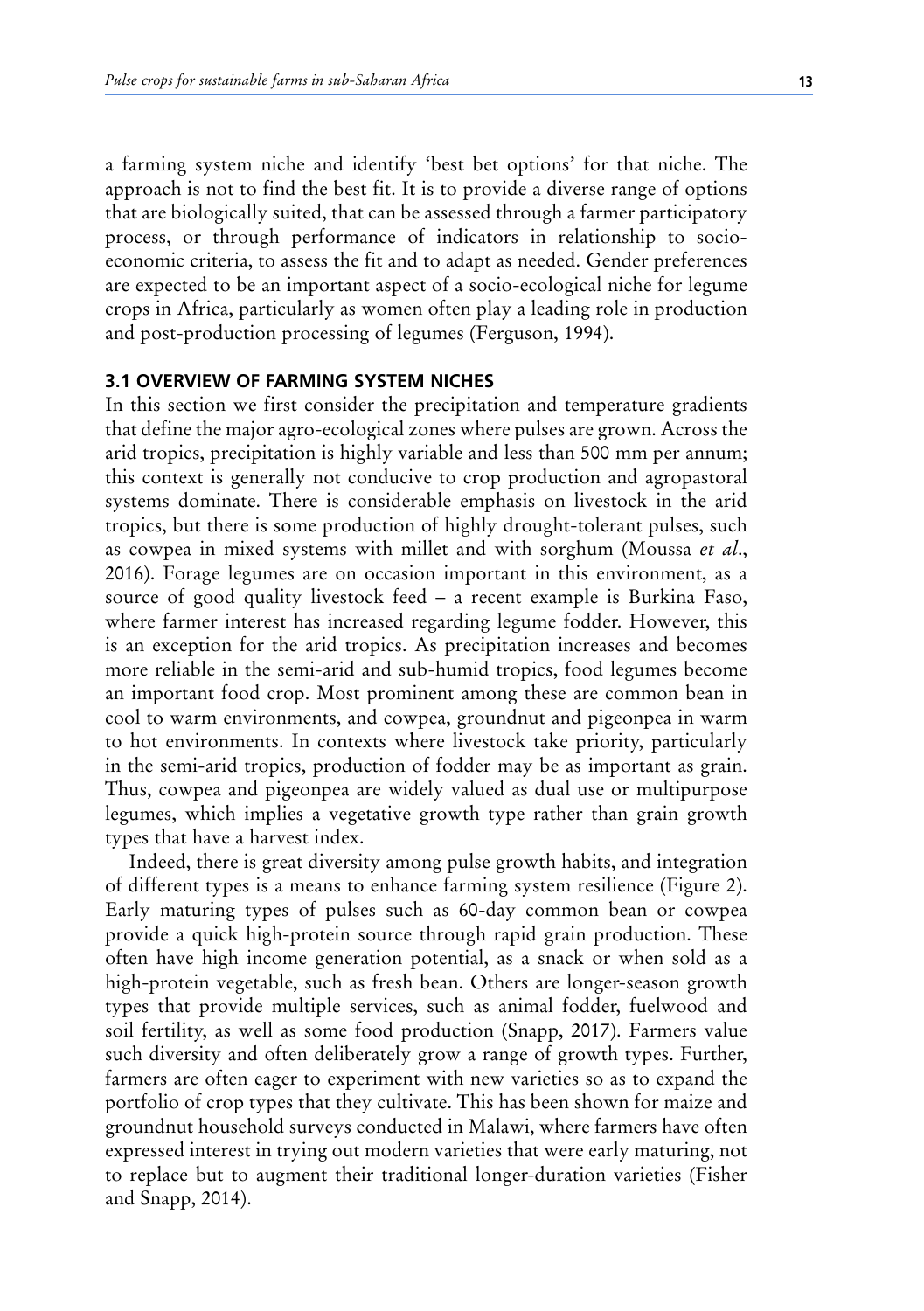**Table 3. Pulse technologies that are 'promising options' for extension. (These legumes and management systems should be made widely available and promoted through participatory education, and policies that support access by many communities, farmer organizations and large numbers of farmers.)**

| <b>Technology</b>                                                                                                         | <b>Environmental fit</b>                                        | Socio-economic fit                         | <b>Principles</b>                                                | <b>Adoption</b>                                                                                                                         | Reference                                                         |
|---------------------------------------------------------------------------------------------------------------------------|-----------------------------------------------------------------|--------------------------------------------|------------------------------------------------------------------|-----------------------------------------------------------------------------------------------------------------------------------------|-------------------------------------------------------------------|
|                                                                                                                           |                                                                 |                                            | <b>Genetic options</b>                                           |                                                                                                                                         |                                                                   |
| Bean varieties<br>(disease<br>resistance)                                                                                 | Cool sub-humid<br>to humid cereals<br>and tree/tuber<br>systems | Food insecure<br>and market-<br>oriented   | Diversity, Farmer<br>knowledge                                   | Adoption of<br>pest resistant,<br>farmer-preferred<br>varieties<br>throughout<br>Africa                                                 | Muthoni and<br>Andrade, 2015<br>Sperling <i>et al.</i> ,<br>1993  |
| <b>Bean varieties</b><br>(cooking time,<br>seed quality<br>traits)                                                        | Sub-humid to<br>humid cereals<br>and tree/tuber<br>systems      | Food insecure<br>and market-<br>oriented   | Diversity, Farmer<br>knowledge                                   | New selection<br>criteria for<br>breeders; used by<br>farmers                                                                           | Cichy et al.,<br>2015                                             |
| Climbing bean,<br>+staking                                                                                                | High altitude<br>tropics, cool<br>sub-humid                     | High population<br>density, land<br>scarce | Intensification                                                  | <b>Adoption across</b><br>all of East Africa<br>highlands,<br>potential for<br>all populated<br>highland tropics                        | Sperling and<br>Munyanesa,<br>1995                                |
| Chickpea<br>disease-resistant<br>varieties                                                                                | High altitude<br>tropics                                        | Market-oriented                            | Intensification                                                  | Ethiopia, other<br>locations market<br>constraints                                                                                      | Pachico, 2014                                                     |
| Pigeonpea<br>multipurpose<br>varieties                                                                                    | Semi-arid to<br>Subhumid<br>tropics                             | Food insecure<br>and market-<br>oriented   | Diversity,<br>Multipurpose<br>(food, income,<br>fuel, soil P, N) | United Republic of<br>Tanzania, Malawi<br>& Mozambique<br>rapid growth<br>(much less<br>common in<br><b>Central and West</b><br>Africa) | Ae et al., 1990<br>Orr et al., 2015                               |
| Cowpea<br>multipurpose<br>varieties                                                                                       | Semi-arid                                                       | Food insecure<br>and market-<br>oriented   | Diversity,<br>Multipurpose<br>(fodder, food,<br>income)          | <b>West Africa</b>                                                                                                                      | Alene and<br>Manyong, 2006<br>Singh et al.,<br>2003               |
|                                                                                                                           |                                                                 |                                            | <b>System options</b>                                            |                                                                                                                                         |                                                                   |
| Bean seed<br>systems<br>Quality declared<br>seed (QD)<br>systems                                                          | All                                                             | All                                        | Diversity<br>and farmer<br>knowledge                             | 3 million farmers<br>adopted new<br>bean varieties in<br>Africa<br>United Republic<br>of Tanzania QD<br>system                          | Abate et al.,<br>2012<br>Pachico, 2014<br>Rubyogo et al.,<br>2010 |
| Mixtures of<br>grain legumes<br>(varieties grown<br>in mixtures and<br>legumes grown<br>with cereals) for<br>pest control | Sub-humid<br>tropics                                            | Food insecure                              | Diversity<br>and farmer<br>knowledge                             | Traditional<br>farmer practices<br>that are<br>widespread;<br>Research is<br>limited as yet.                                            | Abate et al.<br>2012<br>Ssekandi et al.,<br>2016                  |
| Bean, cowpea<br>cereal intercrops<br>with fertilizer<br>micro-dosing                                                      | Semi-arid to<br>sub-humid                                       | Market-oriented                            | Targeted<br>intensification                                      | Adoption with<br>beans in some<br>areas of United<br>Republic of<br>Tanzania and<br>Zimbabwe                                            | Snapp,<br>Aggarwal and<br>Chirwa, 1998<br>Twomlow et<br>al., 2010 |
| Cowpea relay<br>intercrop with<br>cereal                                                                                  | Semi-arid                                                       | Food insecure,                             | Diversity,<br>Resilience                                         | Traditional<br>farmer practice                                                                                                          | Kamara et al.,<br>2011<br>Nederlof and<br>Dangbégnon,<br>2007     |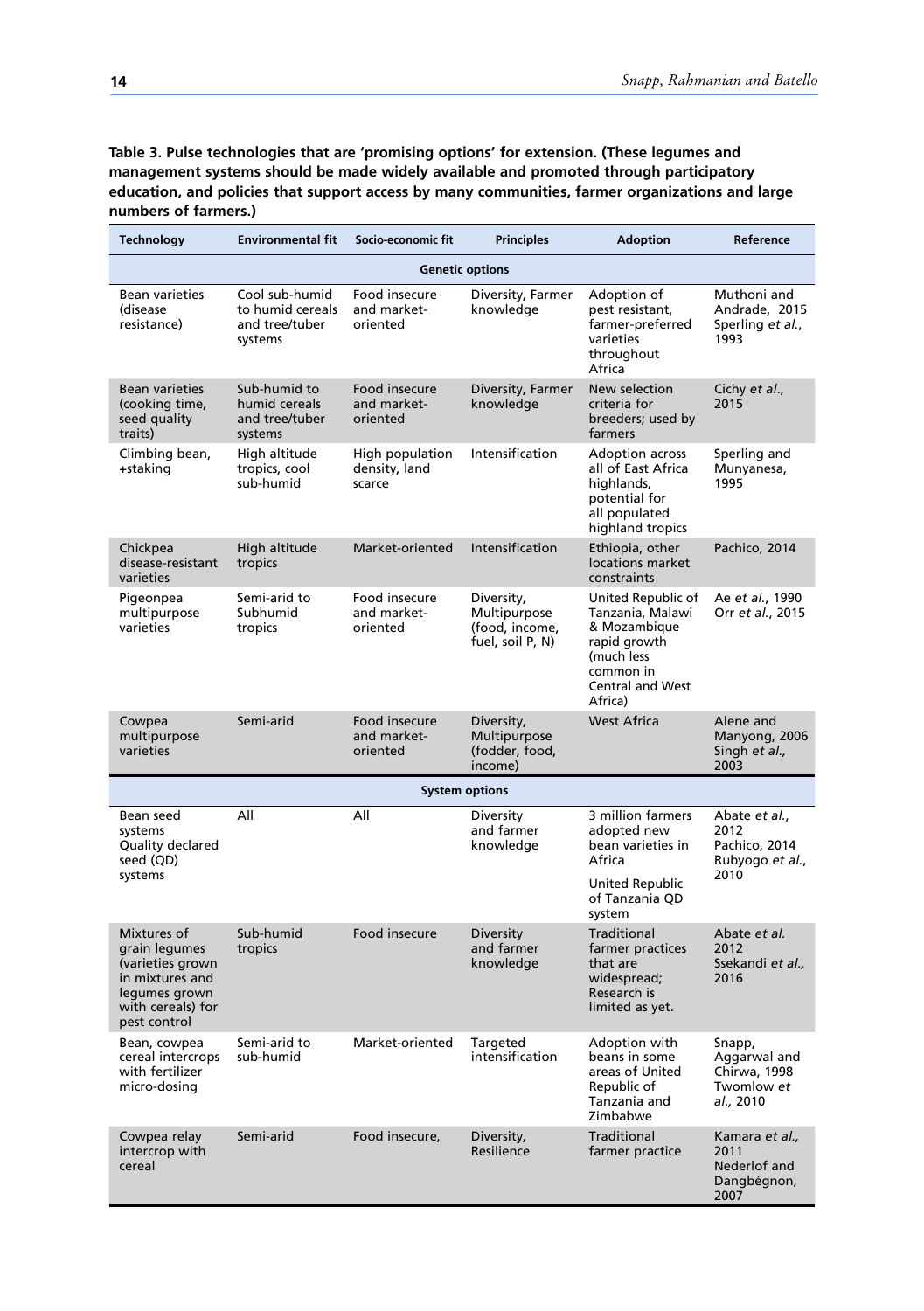| <b>Technology</b>                                                                                                     | <b>Environmental fit</b>     | Socio-economic fit                       | <b>Principles</b>                                                                                                              | <b>Adoption</b>                                                                                      | Reference                                             |
|-----------------------------------------------------------------------------------------------------------------------|------------------------------|------------------------------------------|--------------------------------------------------------------------------------------------------------------------------------|------------------------------------------------------------------------------------------------------|-------------------------------------------------------|
|                                                                                                                       |                              |                                          | <b>System options</b>                                                                                                          |                                                                                                      |                                                       |
| Seed priming                                                                                                          | Semi-arid to<br>sub-humid    | Food insecure                            | Targeted<br>intensification                                                                                                    | Traditional<br>farmer practice                                                                       | Abdalla et al.,<br>2015<br>Harris et al.,<br>2001     |
| DLS <sup>1</sup><br>technologies<br>(groundnut<br>or bean<br>intercropped<br>with pigeonpea)<br>Pigeonpea<br>ratooned | Semi-arid to<br>sub-humid    | Food insecure<br>and market-<br>oriented | Diversity,<br>Multipurpose<br>(food, income,<br>fuel, soil P, N,<br>soil organic<br>matter),<br>Intensification.<br>Resilience | 100 000s in<br>Malawi                                                                                | Chikowo et al.,<br>2014<br>Snapp et al.,<br>2010      |
| Physical<br>soil/water<br>conservation<br>(Zai pits, tied<br>ridges)                                                  | Semi-arid.<br>degraded soils | High population<br>density               | Targeted<br>intensification                                                                                                    | Traditional<br>farmer practice,<br>targeted use of<br>inputs to soil and<br>water conserved<br>zones | Aune and<br>Bationo, 2008<br>Sanginga et al.,<br>2003 |
| PIC bags                                                                                                              | Semi-arid to<br>sub-humid    | Market-oriented                          | Targeted<br>intensification                                                                                                    | Contradictory<br>reports,<br>profitability<br>higher on<br>legumes but with<br>cost risk             | Baoua et al.,<br>2012<br>Sudini et al.,<br>2015       |

#### **Table 3 cont'd**

 $1$  DLS = Doubled-up lequme system.

#### *Multipurpose legumes*

These can be described as those that combine copious vegetative growth with food products – and thus address immediate requirements for food and income along with longer-term requirements for soil building, fuelwood and livestock fodder (*Orr et al., 2015*). Multipurpose legumes require a long growth period to produce biomass for extra services, and so do not include short-duration growth habits. Early maturing varieties of legumes provide important services to farmers, by providing food and a source of income early in the season, and helping mitigate effects of erratic weather. These include short-duration, rapid-maturation types of groundnut, cowpea and bean that avoid drought. Mixtures of species can be used to enhance resilience through the deliberate combination of multipurpose, long-season legumes and earlymaturing species (cereals or other legumes) (Figure 2; Chikowo *et al*., 2014;). This agroecology principle of diversification can be implemented through farmer practices, such as intercrops, polycultures and rotational sequences.

#### **3.2 Genetic options**

#### **3.2.1 Warm to hot semi-arid and sub-humid tropics**

Groundnut and cowpea are food legumes highly suited to smallholder farming systems in the warm to hot areas of semi-arid and sub-humid tropical savannahs (Table 2). Rapid maturing varieties that produce a crop in about 60 days have been developed for cowpea; they can be readily integrated into existing cropping systems as intercrops, relay crops or as a double-crop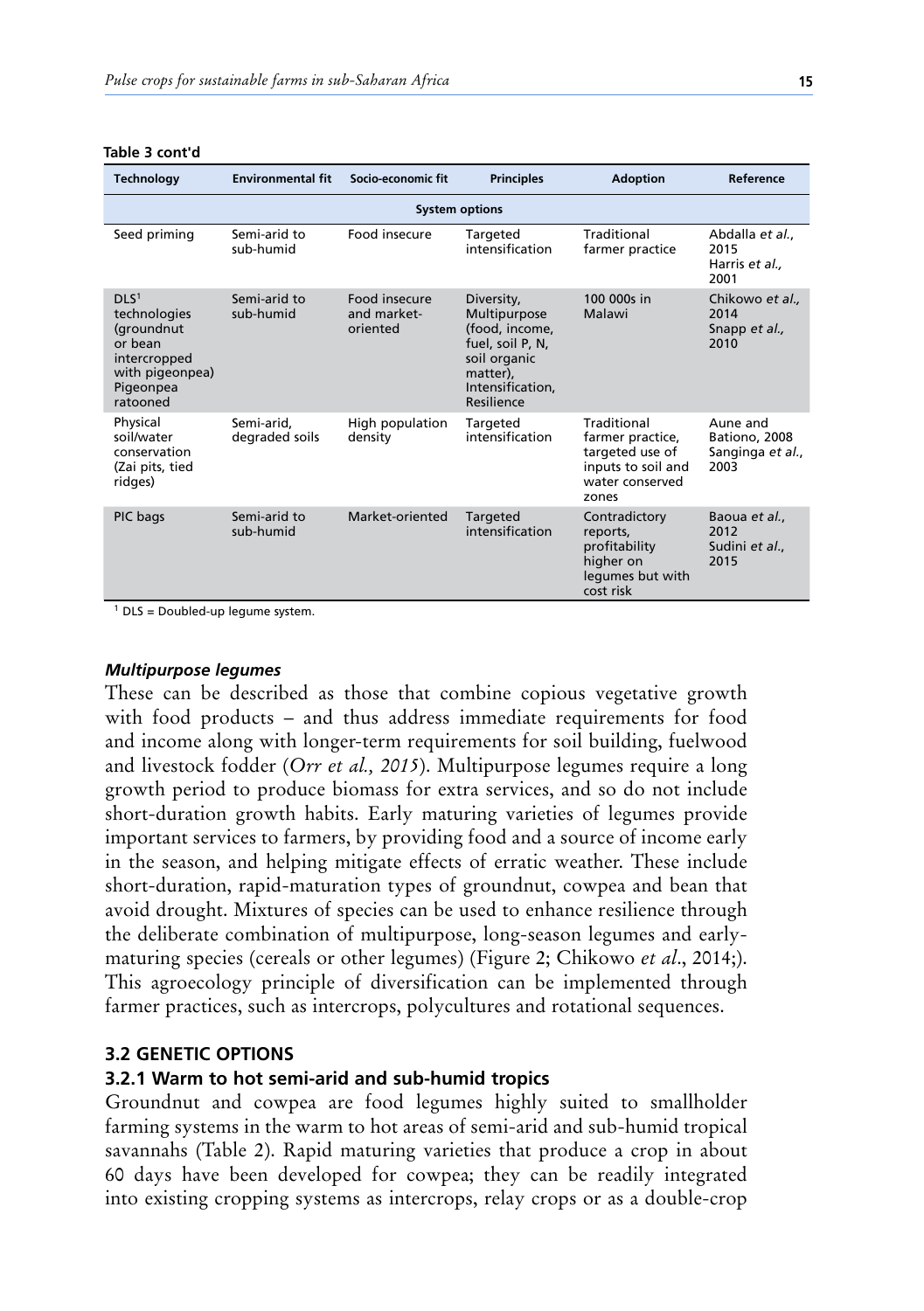

sequence (Singh *et al*., 2003). Eearly maturing groundnut varieties are also available, although there are many fewer released cultivars than for cowpea. In many cases farmers may show considerable interest in late, early or a range of maturation ecotypes, depending on the genetic material already available, and on local goals. Crops that mature at different types are often an important means to augment food security, as they either produce early when there may be limited food available, or late-duration varieties often are indeterminate in nature, and thus produce multiple harvests over a long period (Snapp, 2017). This provides a means of storage and extension of the harvest season, which is often an important constraint in dry, variable rainfall areas. However, it can also be an issue under humid conditions where storage can be problematic. In any food-insecure environments, an extended harvest of nutritionally-rich legume grain will be a welcome addition.

Groundnut is an important crop in Africa, and is particularly well adapted to the sub-humid tropics and sandy soils. West Africa is where groundnut has historically played a key role, and more recently East Africa has seen a rise in groundnut production, due primarily to expansion of area (Figure 1). Groundnut is a primary source of oil and protein in many communities, and a major source of agricultural income. However, there is a major challenge that faces groundnut production, and that is the incidence of aflatoxin – many markets have adopted what is effectively a zero-tolerance policy against this highly toxic fungal product. Aflatoxin is a critical threat to human health,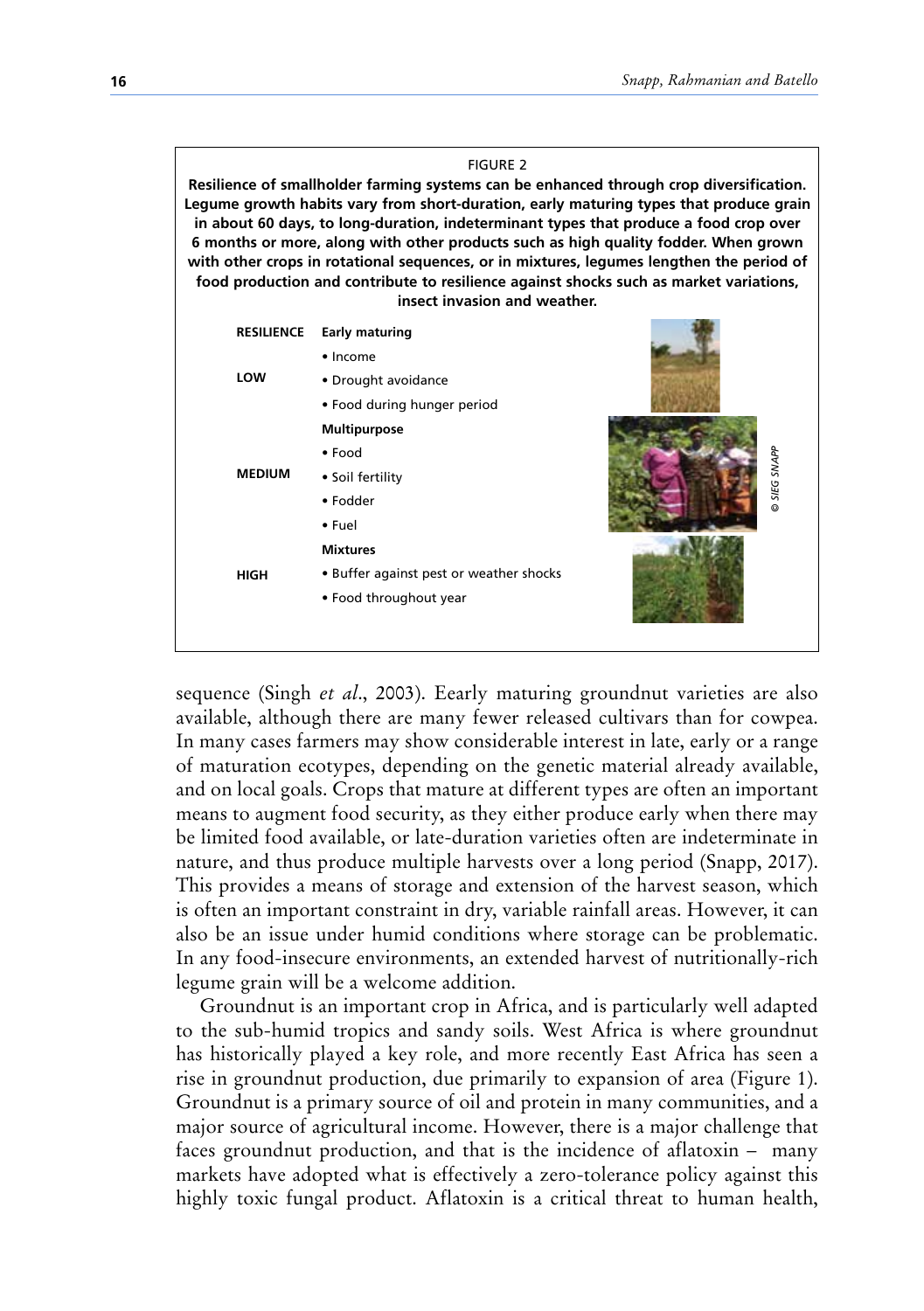and it is exacerbated by poor grain storage in hot, humid environment. A few varieties of groundnut have been developed, and plant breeding continues to address, genetic control of aflatoxin (Waliyar *et al.*, 2016; Table 2). Currently, agronomic management and post-harvest storage are important means to achieve control (Johnson, Atherstone, and Grace, 2015). Field-tested storage solutions have been developed that not only address post-harvest aflatoxin contamination, but also protect against insect predation and poor seed germination. These include hermetic storage technologies, such as the GrainSafe Mini bag with ultra hermetic properties, and the PICS bag (Sudini *et al*., 2015; Williams *et al*., 2014). It is however important to combine these with educational efforts: thus moisture must be well-managed or such storage approaches can damage the grain. Other approaches to aflatoxin control have shown strong technical performance, and deserve to be the focus of policy support, with educational efforts, as the health hazards associated with aflatoxin require urgent attention (Wu and Khlangwiset, 2010).

#### *Drought-tolerant, disease-resistant and farmer-approved cultivars*

Over a 100 such genotypes of groundnut have been developed and released, although many of the more successful varieties were developed over 20 years ago (Table 4). Recently a number of disease-resistant varieties have been released, and are slowly becoming popular in some areas – although a lack of adoption has also been noted (Pachico, 2014), and this will be discussed later under the research section. Promising varieties include a number of disease-resistant groundnut varieties, notably to the virus-vectored disease *rosette*, which has been successfully introduced in some districts of Uganda and Kenya (Okello *et al*., 2014). As well, there are shorter duration varieties that have a 'bunch' growth type that requires less labour to harvest compared to traditional spreading types, as well as providing early harvest and drought avoidance, leading to widespread acceptance of two such varieties (JL24 and CG7) in Malawi (Tsusaka *et al.*, 2016).

Another important pulse for semi-arid and sub-humid environments is pigeonpea. This crop is widely adapted to dry and variable rainfall environments; however, this species has primarily been grown to any major extent in southern and eastern Africa, where market value chains are well developed, and link to urban Asian populations and all the way to India. In

|           | <b>Pre-1970s</b> | 1970s | 1980s         | 1990s | 2000s | 2010-2013 | <b>Total</b> |
|-----------|------------------|-------|---------------|-------|-------|-----------|--------------|
| Bean      |                  | 6     | 22            | 73    | 130   | 80        | 312          |
| Chickpea  | 0                | 3     | $\mathcal{P}$ | 9     | 12    |           | 33           |
| Cowpea    | 3                | 8     | 49            | 65    | 32    | 12        | 169          |
| Groundnut | 20               | 23    | 25            | 21    | 48    |           | 144          |
| Pigeonpea | 0                | 0     | 3             |       | 12    | 4         | 21           |

**Table 4. Cultivar releases for the most important pulse crops in sub-Saharan Africa** 

*Source*: based on the review by Pachico (2014), updated with data from Monyo and Varshney (2016).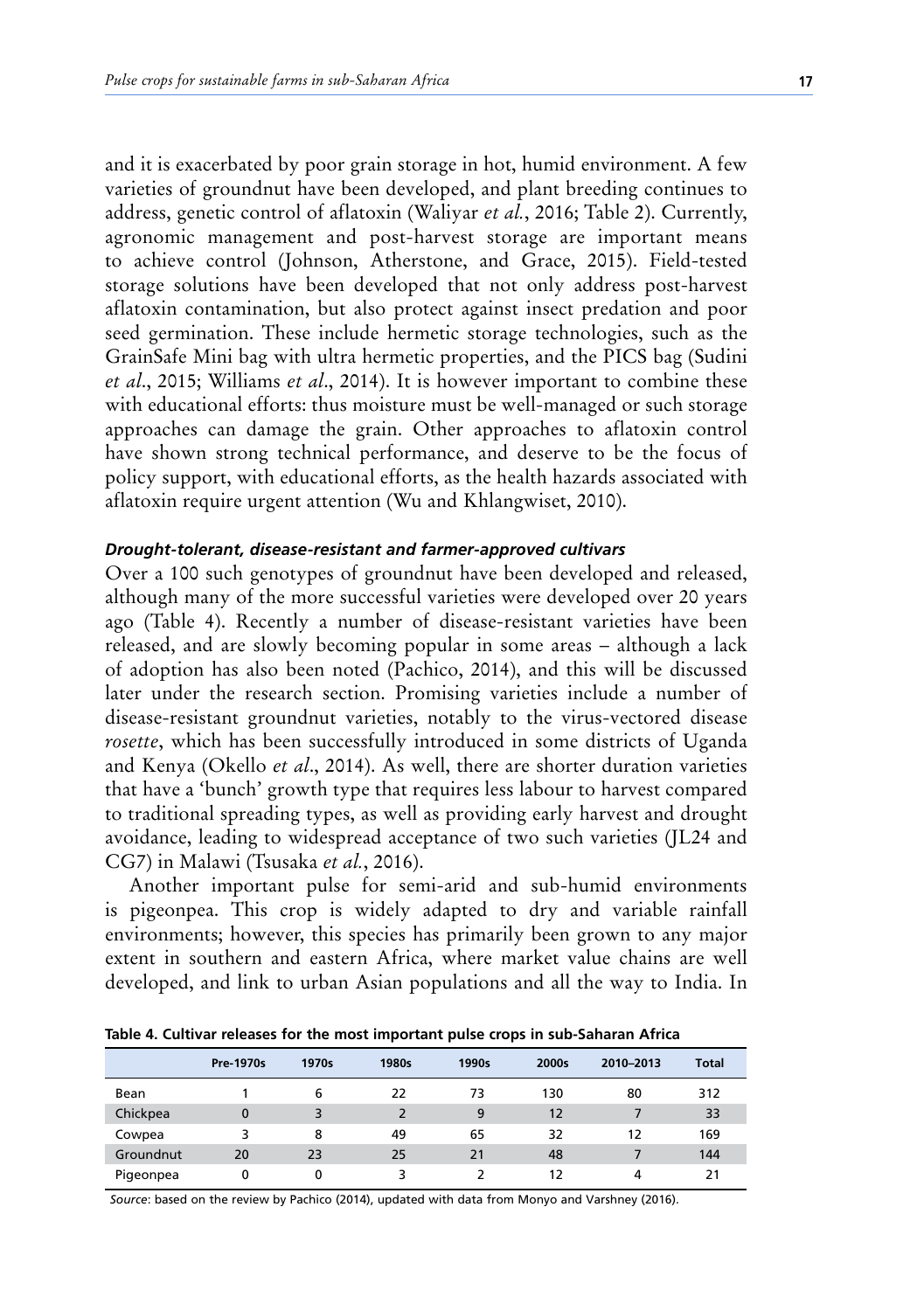Ethiopia, central and western Africa, pigeonpea is grown occasionally but primarily as a home garden or border crop around a field (Table 2).

Smallholder farmers often prioritize growing maize or sorghum on most of their land, to meet food security requirements. This has proved a barrier to adoption of many pulse crops, and led some farmers to prefer legume-cereal intercrops over rotation systems. In southern and eastern Africa a pigeonpeamaize intercrop has proven to be one of the only consistently profitable and farmer-approved means to grow a pulse such as pigeonpea, which has properties that support soil conservation, while at the same time ensures a consistent supply of maize (Rusinamhodzi *et al.*, 2012). Indeed, the maize-pigeonpea system has increased in area by about 10 percent annually since 2010 in Mozambique, Malawi and the United Republic of Tanzania (Walker *et al*., 2015). This may in part be due to rapid adoption of a medium-duration variety of pigeonpea with large stalks for fuel, and reported tolerance to flower-eating beetles (Orr *et al*., 2015). Weevils and other insect pests remain wide-spread challenges to pigeonpea production, but there are a number of promising medium and longduration varieties that show outstanding potential for growth in mixed cropping systems with maize, sorghum and other legumes (Monyo and Varshney, 2016; Roge *et al*., 2016). Pigeonpea variety releases have been minimal compared with other pulse crops (Table 4), but there are a number of farmer-approved varieties of pigeonpea that deserve much greater dissemination.

#### **3.2.2 Cool sub-humid to humid tropics**

Common bean is the food legume most suited to sub-humid and humid environments, particularly in cooler areas. There is tremendous variation among varieties grown by farmers, a diversity that is further supported by the hundreds of bean varieties that have been released by governments across Africa, more so than any other legume crop (Pachico, 2014). Resistance to diseases, seed quality traits and shorter cooking time are some of the crop improvement traits that have been addressed by bean breeders in recent years (Table 3; Cichy, Wiesinger and Mendoza, 2015). These are issues of particular interest to women, who are in most cases responsible for cooking pulses, and often indicate decided preferences associated with quality traits (Isaacs *et al.*, 2016). There is considerable excitement about the fuel-saving and reduction in work load benefits associated with short cooking time that has been recently documented in eastern and central African landraces, and these traits are being incorporated into other bean lines for broader dissemination. This broadens the options available to smallholder farmers, a situation further supported by the integration of participatory action research on bean improvement with attention to supporting local seed systems (discussed in more detail below, and see David and Sperling, 1999; Rubyogo *et al.*, 2010).

Overall, as presented in Table 3, there are many varieties and cropping systems that are highly promising bean-based options ready for extension. There has been considerable progress in developing varieties and variety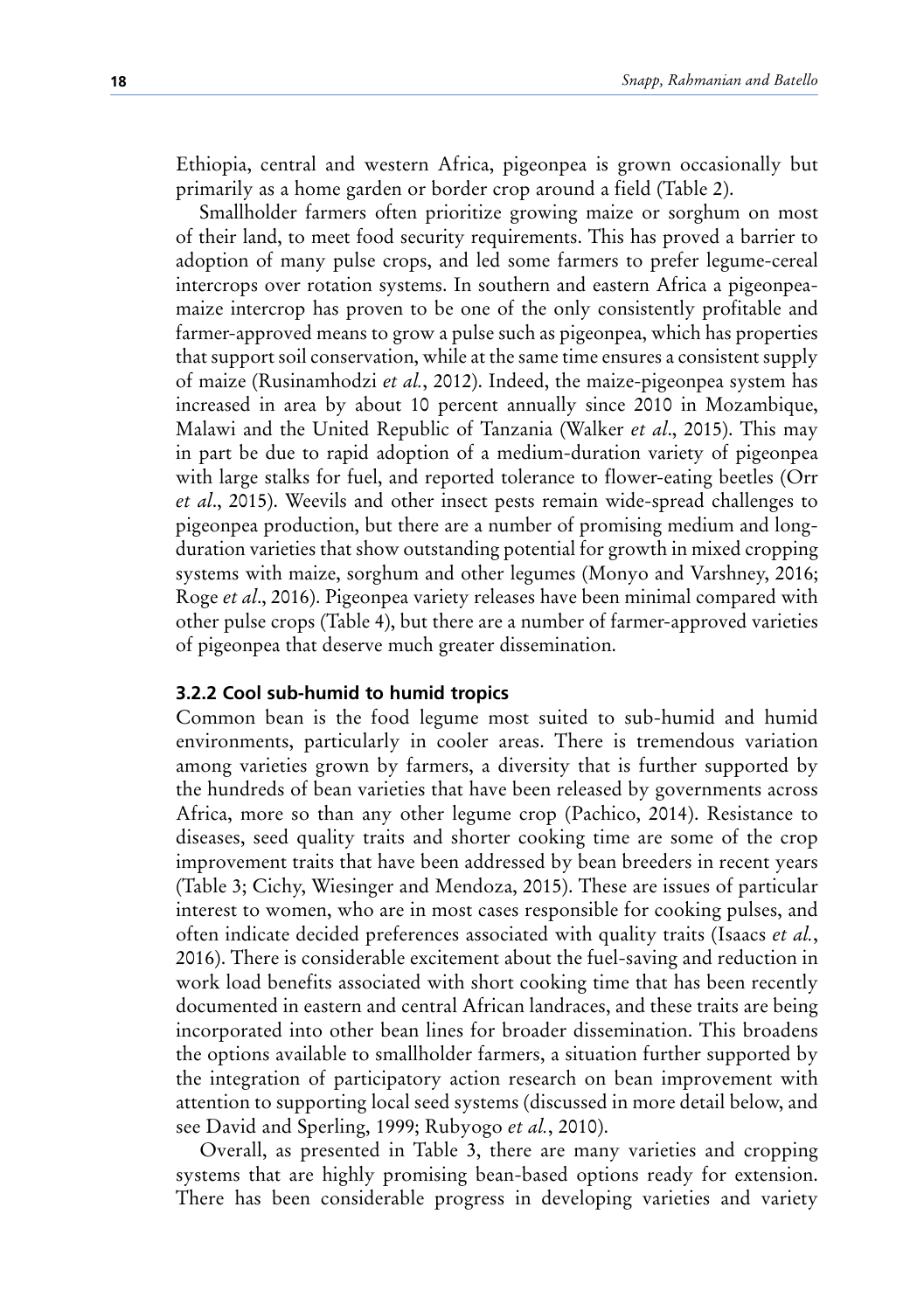mixtures with enhanced disease resistance, and insect tolerance (Ssekandi *et al*., 2016). Providing a portfolio of varieties for farmers to experiment with in extension efforts is important, to increase genetic diversity options at the community level. Diversifying informal and formal seed options is important, as a means to support widespread availability of both commercial and noncommercial varieties. See discussion below on seed systems and technologies. Such extension should be in conjunction with support for agronomic innovations such as intercropping beans with banana, cassava and other perennials that thrive in a more humid environments (Table 3).

#### **3.2.3 Highland tropics**

Specifically adapted to the coolest zones of the tropics, in the highlands of East Africa, the climbing bean provides an example of the rapid adoption that is possible when smallholders find value in a new type of genetic resource (Sperling and Munyanesa, 1995). The associated management requirements are labour intensive, including staking or providing some form of support, yet farmers have readily learned and taken up this novel bean type over the last few decades (Tables 2 and 3). The popularity appears to be due to the tremendously high yields that are possible with this long-duration plant, as well as an ability to produce large amounts of leafy biomass. Climbing bean provides multiple products, including fresh and dry beans, as well as leaves that are edible and consumed as a vegetable. The soil improvement properties are many times greater than short-statured bean. Climbing bean is only suited to production in cold, high altitude sites, which until recently limited the production area primarily to the highland tropics of East Africa. Over 25 years, climbing bean has steadily spread throughout the highlands of Rwanda, Uganda and Kenya. An exciting new growth niche has been opened up through recent genetic improvements that have expanded the range of climbing bean adaptation to mid-altitude sites. This includes greater tolerance to heat, one of the key features of adaptation associated with these 'Mid-altitude Climbers (MAC)' (Table 4; Checa and Blair, 2012). These MAC varieties are still in the testing phase, but they are important options to consider as part of a diverse portfolio to address a changing climate, as well as for new locations.

Disease-resistant chickpea varieties have been widely adopted in Ethopia and deserve a mention here, as an option for highland and cooler areas in the tropics (Table 3). The availability and uptake of new chickpea varieties appears to have been a contributor to recognizing the increases in chickpea yield in Ethiopia; however, these varieties appear not to have been adopted elsewhere as yet (Pachico, 2014). The focus of research efforts to date have been primarily on disease-resistance and developing early maturing types with a high harvest index (Bantilan *et al.*, 2014). As has been shown for other grain legumes, there may be need for a broad range of improved chickpea types that fit different markets and local requirements and goals (Ashby, 2009).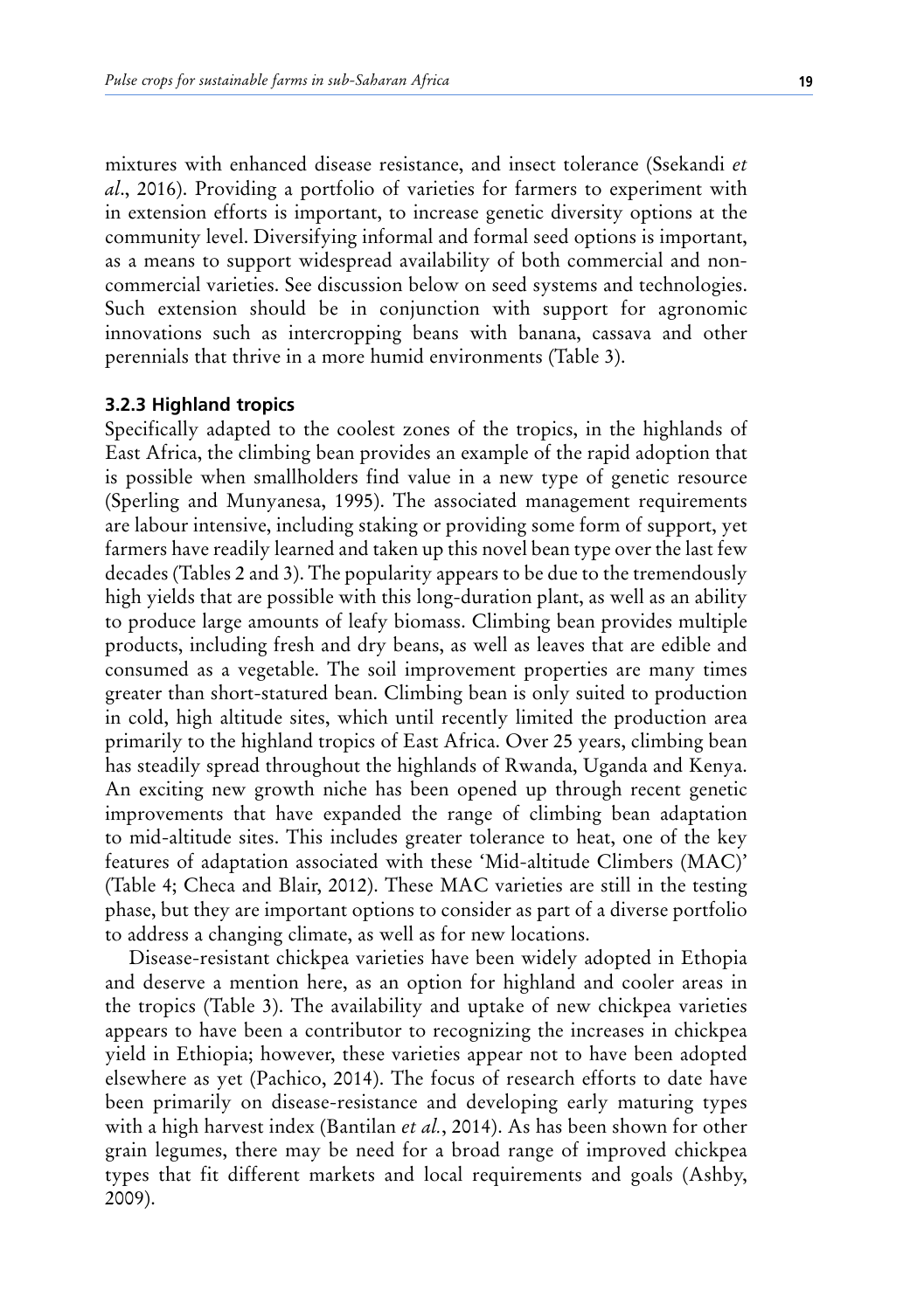#### **3.2.4 Humid tropics**

Lima bean (*Phaseolous lunatus* L.) is a species that is closely related to *Phaseolous vulgaris* (common bean), and this species has potential to support bean production in hot, humid environments. This is in part due to traditional varieties of lima that have been noted to have robust disease tolerance, which is a crucial adaptation to a humid environment. Limited research investment has been carried out to improve lima bean to date, so extension efforts will need to be carefully planned to rely on local testing before promotion. It will be important to work with farmer varieties, and to consider the complex, local systems where farmers have integrated lima bean. An example of such is found in the Nigerian humid tropics, where lima is grown with African yam bean and cassava (Ibeawuchi, 2007).

#### **3.3 Management options**

#### **3.3.1 Semi-arid tropics**

Mixing varieties and species is a widespread farmer practice that should not be ignored. It is an important practice that helps buffer risk, from variable rainfall, market shocks and temperature extremes as well. Further benefits from mixed cropping systems include promotion of beneficial insects, buffering of abiotic and biotic stress and, in many cases, regulation of disease. At the same time, there can be challenges associated with growing mixtures, including requirement for multiple harvest times and, often, sorting of crop produce.

Resilience to weather risk is particularly important in arid to semi-arid tropics. Planting a crop such as cowpea – which is tolerant of extremes in heat and low moisture – is a practice that acts as insurance, as it can be planted as a relay intercrop or after a cereal crop has failed due to an extreme weather event. Pigeonpea is highly suited due to phenology to planting patterns that include an intercrop with sorghum or maize, as it grows slowly initially and does not compete with the cereal. Late in the growing season pigeonpea starts to branch out, a growth pattern highly suited to erratic rainfall patterns that often see moisture becoming available after maturity of a cereal crop. Further, a pigeonpea intercrop benefits a cereal crop through biological N fixation, P solubilizing soil enhancement properties and soil organic matter conseration through leaf fall mid-season. Food production is also buffered, as harvest is distributed throughout the season in mixed plantings, as leaves become available as a vegetable early in the season with cowpea, and long-season crops such as pigeonpea provide food late in the year.

Many varieties of pigeonpea have the potential to be an important buffer against drought, through the practice of ratooning. Although this is a practice that is not part of official agronomic recommendations nor has not been systematically studied in recent decades (Kane, Rogé and Snapp, 2016), yet it is valued by some farmers, as shown by a recent survey in Malawi (Rogé *et al.*, 2017). Ratooning involves cutting branches back after the first harvest and thus harvesting two crops over time; this is a practice that should be more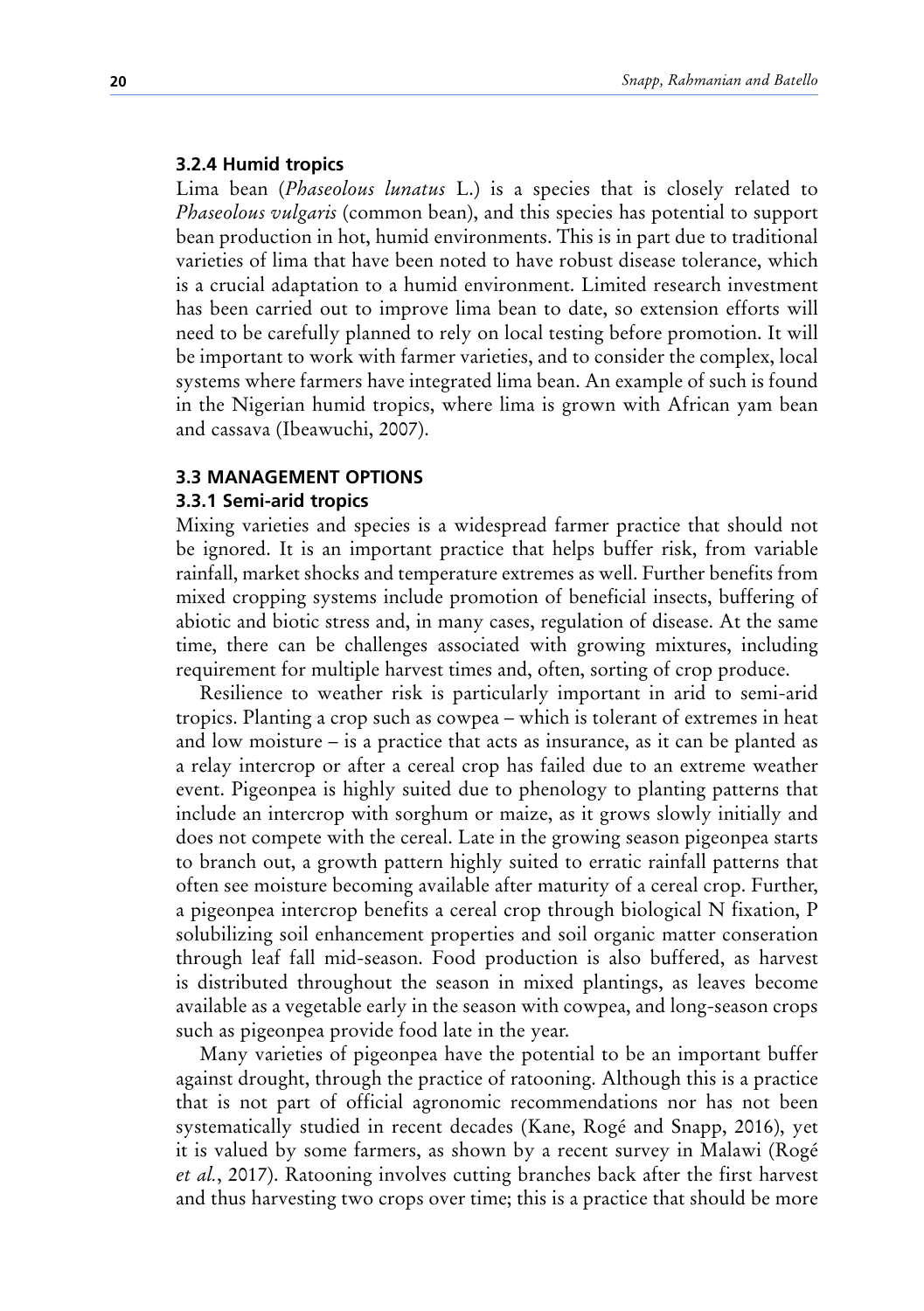widely evaluated and promoted, as it saves labour and has tremendous benefits in terms of soil building and supporting beneficial insect diversity (Table 2). Consideration of the potential to ratoon should be considered as part of a pigeonpea extension programme, as an option that enhances livestock feed quality, and risk mitigation, with minimal labour requirements (however, it is important to keep in mind that free roaming livestock may curtail this practice). Overall, pigeonpea is a highly effective species at fixing nitrogen and obtains about 90 percent of its nitrogen from BNF, and has been shown to be one of the most effective crop species to enhance P availability through root exudates that enhance solubilization of P in some soil types. In contrast, bean is a very poor nitrogen-fixing crop (about 50 percent BNF rate), for the vast majority of bean types that are short-statured

Zonal soil management is another very important traditional practice, this involves targeting management of soil, water and nutrients to the zone of plant growth, and often combines modest input use with soil conservation practices such as *zäi* holes (Table 2; Aune and Bationo, 2008). However, it should be taken into consideration that a study in Burkina Faso found that farmers prioritized soil improvement through *zäi* and mulching for cereals, and did not use these practices on legume crops (Slingerland and Stork, 2000). The preferential allocation of soil amendments to cereals is an important challenge noted in many studies, and agronomic improvement of pulse production in Africa requires close attention to socio-economic context and farmer decision making. This is a barrier to sustainable production practices, as pulse production needs to be combined with soil conservation, so as to achieve soil health regeneration and protect soils. Indeed, diverse production systems that include legumes have been shown to be critical to the successful implementation of conservation agriculture.

One way forward may be to consider legume production in a systems context, as farmers invest in fertility practices that benefit legumes grown in sequence or simultaneously with cereals as intercrops (Snapp, 2017). Another form of targeted, zonal concentration of nutrients from inorganic and organic sources is the application of micro-fertilization, such as capfuls of fertilizer applied to a planting station where two or more crop species may be grown together. This approach often involves targeting of the small doses of nitrogen or P fertilizer with crop residues applied as a mulch, or complementary amendment with manure and other organic resources (Table 3; Sanginga *et al*., 2003).

#### **3.3.2 Sub-humid to humid tropics**

Pest management becomes a pressing challenge in locations where rainfall is sufficient to support vigorous growth of weeds. Many insect and disease organisms also thrive as moisture and temperature conditions allow. Crop diversification that is promoted through intercrop systems, and planting mixtures or mosaics at the field and landscape level is one of the most important means to prevent pest damage. Regulation of pests, as well as confusing and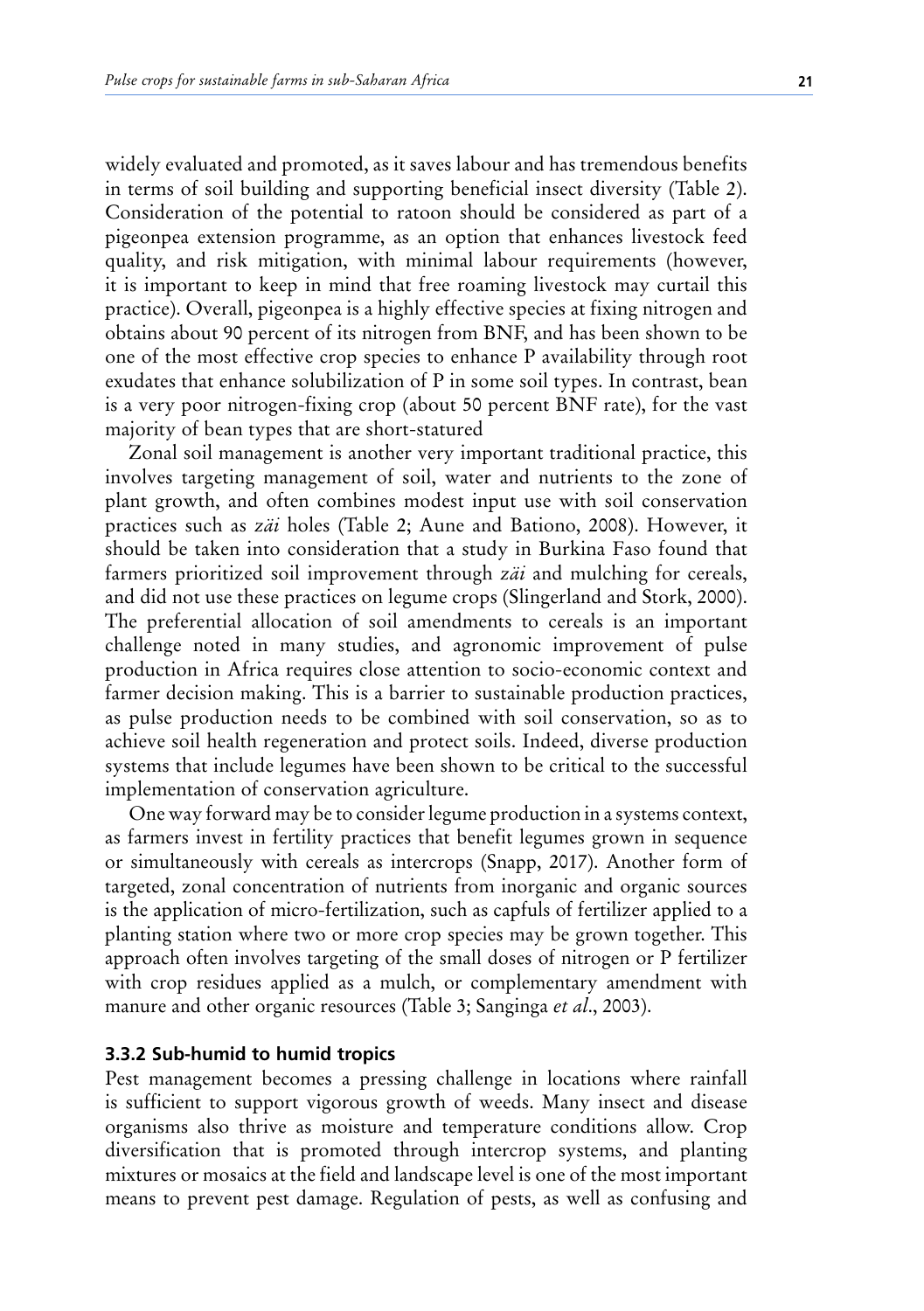preventing access to susceptible plants can be enhanced through cropping system design, and arrangements of different, and complementary, plantings (Snapp, 2017). Intercrops often suppress weeds, through competition for resources including the capture of sunlight. Examples include maize-beans and maize-pigeonpea, two important intercrops widely grown in the sub-humid tropics (Rao, Rego and Willey, 1987).

Diversification is important for many reasons, as it provides important buffering services for smallholder farmers that value resilience in the face of weather and market shocks. Intercropping is a historically valued practice that has been in decline and actively discouraged in some countries (Isaacs *et al*., 2016a, b). It has however recently begun to be re-evaluated in the literature, with key benefits documented through meta-analyses as well as comprehensive reviews (Yu *et al.,* 2016). In an environment with sufficient rainfall, particularly bimodal systems that occur over much of the sub-humid to humid tropics, there is ample scope for intercrop and relay intercrop systems. Planting two or three crops with complementary growth types is one of the most effective means to capture sunlight and maximize utilization of water and nutrient (Kanyama-Phiri, Snapp and Minae, 1998).

Ways to enhance BNF through intercropping pigeonpea with other short-duration type legumes are considered next.

Doubled-up legume system technology relies in the initial year on the intercrop of species with complementary growth habits. In a subsequent year the system is rotated with a cereal crop that requires large amounts of nitrogen, thus the system capitalizes on the soil nutrient improvements from the cultivation of two legumes. Through diversifying species grown, the doubled-up legume system (DLS) also enhances resilience of the entire cropping system through the 'insurance' policy offered by growing crops with different requirements for moisture, and distribution of rainfall (see Box 2; Mhango *et al.*, 2013; Smith *et al.*, 2016).

In DLS, pigeonpea is grown as an overstory multipurpose crop that provides fuel wood, fodder, soil fertility building and food (green pods and dry grain). An understory of groundnut (or soybean, or common bean) is planted at the same time to provide an early and highly nutritious crop. As described by Mhango *et al.* (2013), it uses a two:one seed ratio of groundnut:pigeonpea within the same row, with pigeonpea in planting stations (two plants per station at widely spaced intervals), and groundnut as a single or double row depending on land management (double rows are usual for soil bund, or ridge or tiedridge systems with wide spacing of rows).

#### **3.5 Storage and seed technology options**

#### *Seed priming*

In a semi-arid environment agricultural investment is often limited in nature, as variable rainfall can impose significant risk. One type of investment that imposes minimal risk and can help buffer this risky environment is that of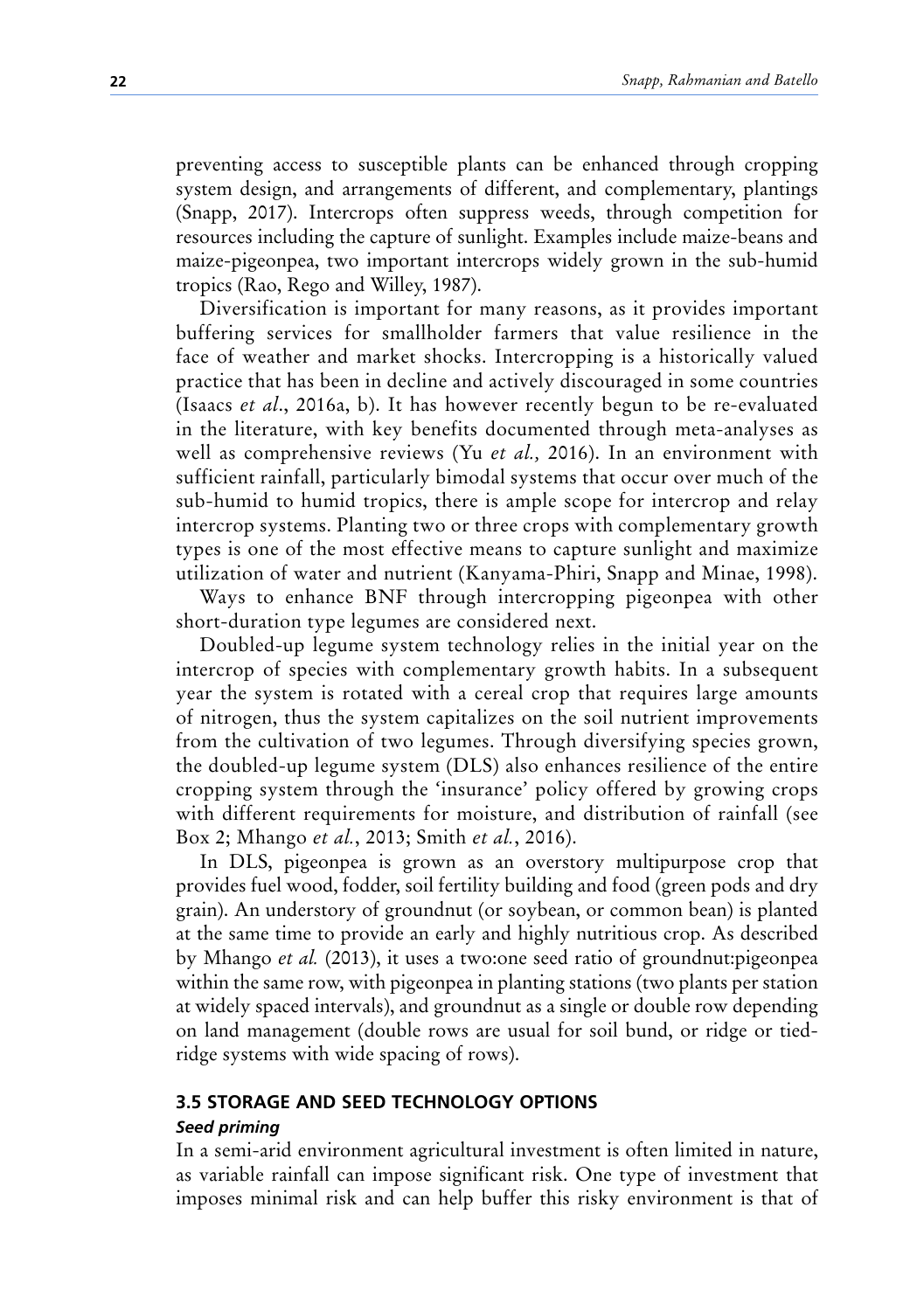#### Box 2. **Doubled-up legume system**

Smallholder farmers across Africa grow maize, sorghum and millet in mixed cropping arrangements with food legumes. For example, sorghum is often grown in rows that are interspersed with widely spaced cowpea within the same row, or in alternate rows. Maize and groundnut or common bean are also grown as companion crops. A relatively new approach is intercropping two legumes that have different but compatible growth habits. An example is that of a pigeonpea and groundnut intercrop, where both are planted at the same time and the pigeonpea grows slowly at first, which minimizes any interference with the groundnut crop. As the groundnut begins to mature, the pigeonpea shots up and becomes a bush just as the groundnut is harvested. Thus both an understory and an overstory consist of a legume crop, providing double the food and double the biological nitrogen fixation, as well as continuous and complementary leaf coverage that protects soil from erosion. This approach – growing a legume-legume intercrop – is known as the doubled-up legume system. The Malawi government recently released this technology as an agroecology option for enhancing soil fertility while maintaining two food crops on smallholder fields. It is gaining widespread acceptance in Malawi. Farmers are experimenting and adding their own ways to manage the two crops. For example, after harvesting the double crop of groundnut and pigeonpea, some farmers 'ratoon' pigeonpea (cut back the branches) and grow it for a second year, often as a maize-pigeonpea intercrop in year two. Other farmers are adding a third crop to the mixture, such as a low growing pumpkin between rows or adding rows of maize. In whatever form farmers use doubled-up legume systems, they are incorporating the following agroecology principles into their farm:

- increasing production in a sustainable manner with double the legume presence on a plot;
- increasing agricultural biodiversity to cope with climate change;
- promoting living soil cover through crop residues that enhance soil biology, build soil nutrient status and protect against erosion.



*Doubled-up legume system being used in Malawi.*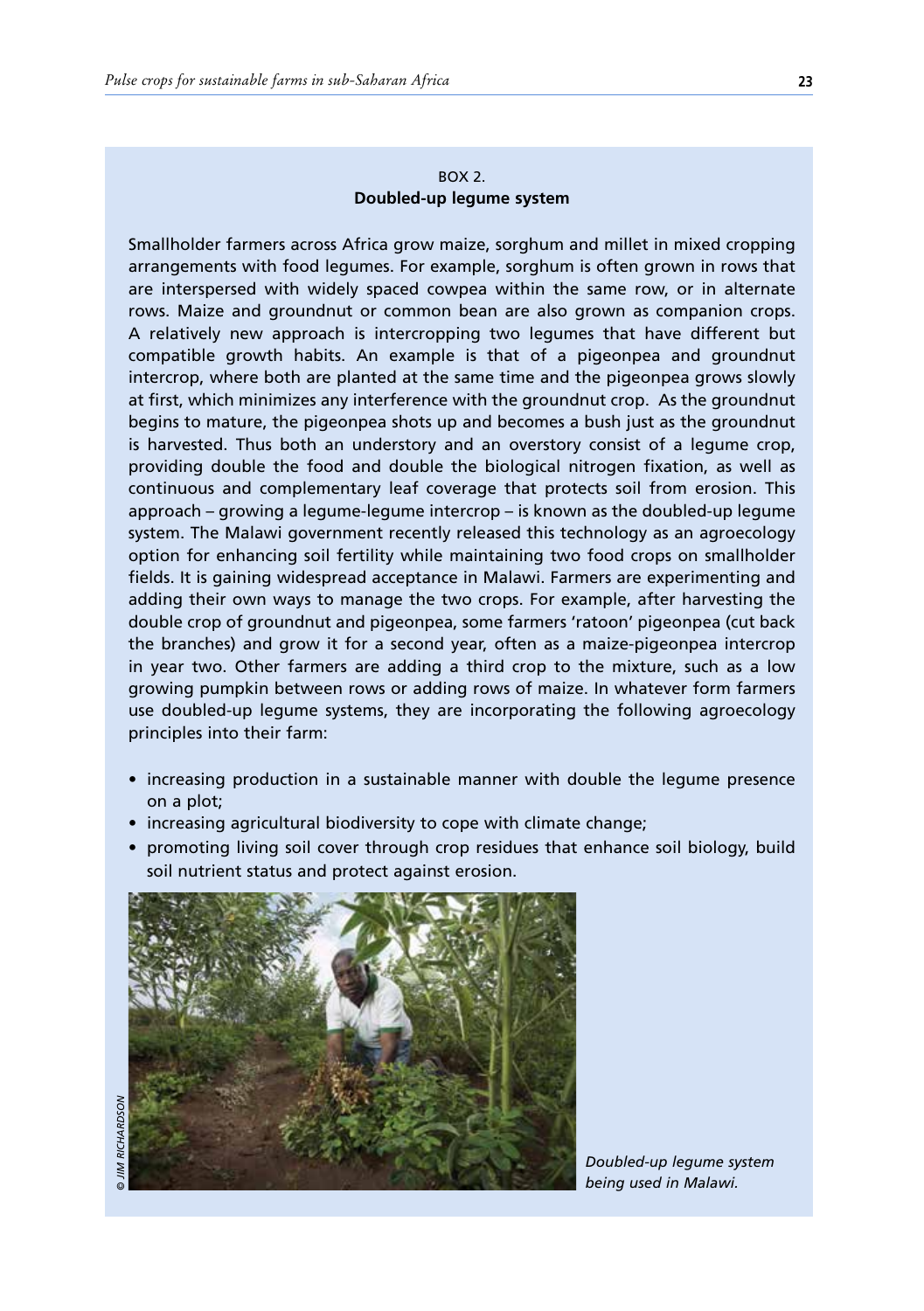seed-based technologies, such as seed-priming. A number of important seed innovations are described in Table 2. such as seed priming (preparing seeds for planting by pre-soaking them, with water and air drying, after which the seed can be stored for months). Once a seed is primed it germinates more vigorously and rapidly, for better stand establishment. The costs are minimal, making this a technology affordable to the vast majority of smallholder farmers.

#### *Storage of legumes using PICS bags*

PICS and related storage technologies produce an air-tight environment. These have a proven ability to extend storage for many months with excellent protection of seed quality. Profitability varies as there are up-front purchase costs, but profitable use is most consistently associated with PICS for higher value crops that are highly susceptible to pests, such as grain legumes (Baoua *et al*., 2012 ; Sudini *et al*., 2015).

# **4. How to promote pulses and legumes**

#### **4.1 Seed systems**

Support for improved function of seed systems is extremely important for crops that are not accessed through the formal seed market. This is the situation in Africa for legume crops, as about 95 percent of legume seed sown on smallholder farms is reliant on informal seed systems (McGuire and Sperling, 2016). This includes farm-saved seed, local purchase of grain to be used as seed, and kin and friend networks for sharing seed. In some cases government-sponsored access can be very important, through subsidies or seed distribution as part of disaster relief. Policy-makers and research priorities need to take into account the vital role that is played by informal seed systems, which need to be supported and improved. For example, smallholder farmers often pay for legume seed, mainly in local markets; existing channels could be used to promote new cultivars, and higher quality seed, through means such as small sized seed packets.

Over the long term, there is clear need for the creation of formal seed systems that provide smallholder farmers with access to good quality seed. Efforts to support both informal and formal seed systems should be coordinated, and both integrated with participatory plant breeding efforts to develop cultivars that are valued by farmers (Ashby, 2009). Pioneering approaches to crop improvement in West Africa have integrated farmers and farmer cooperatives from conceptualization, through variety mprovement, to developing viable seed systems (Weltzien, vom Brocke and Rattunde, 2005).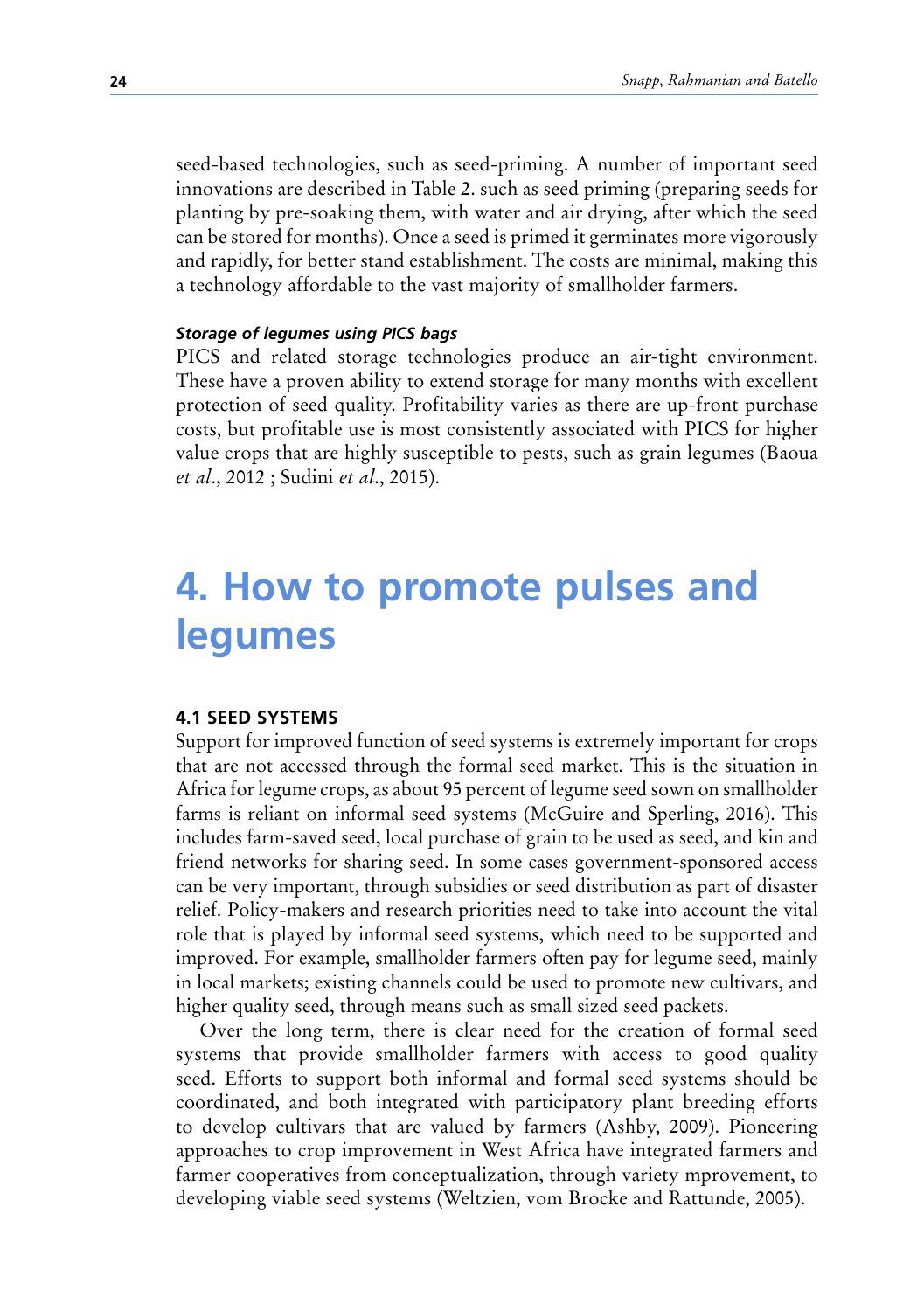There is considerable debate on how to bolster informal seed systems. One promising approach is the enhanced production of the class of seed that is termed 'quality declared' (QD) seed, which involves local production less stringent certification mechanisms in comparison with formal, certified seed production (Abate *et al.,* 2012). This system can promote more decentralized and small-scale seed production, with lower seed prices, thus potentially increasing access to seed. To support the production of QD seed requires education and supportive polices, which have not been forthcoming in much of southern Africa. However, there are positive examples such as the widespread production of QD seed in the United Republic of Tanzania, facilitated by extension staff. It can be an effective means to promote diversity and enhance access to legume varieties, including the identification and promotion of farmer-preferred varieties.

Seed quality issues are varied, and some potentially serious problems reflect the production, handling and storage conditions. These include seed damage from pests and physical causes; the presence of seed-borne diseases; inadequate nutrition of seed; poor seed germination; and reduced vigour of seedlings. Other quality issues relate to the genetic purity of the seed, which requires attention to 'rogueing out' of off-types (plants that display a phenotype different to the variety that is being produced). This is an issue where markets require uniformity, and to address genetic purity requires understanding of how species reproduce and associated separation distances needed for production of pure seed. Legume seed quality challenges are often related to the high nutrient content of the seed, which makes pest damage and spoilage a greater concern than other crop types, as illustrated by a recent study of pigeonpea seed systems in Malawi (Jere, Orr and Simtowe, 2013).

Promoting local capacity to produce and store seed is fundamental in efforts to improve informal seed systems. This approach relies upon education and training of farmers, traders and others involved in local seed systems, to enhance understanding of how to produce, inspect and store local seed sources for improved quality (Abate *et al.*, 2012). This has been shown to be an effective means to enhance quality of local seed sources (i.e. grain that is used for seed, locally grown seed, and farm-saved seed). Examples from Kenya and Ethiopia illustrate that bean seed quality can be boosted through education of farmers and traders, as well as agricultural staff from local non-governmental organizations (NGOs). Education includes how to produce contaminant-free seed, and, in post-production, how to carry out visual inspection and hand selection to identify (apparently) disease-free, undamaged seed, with the use of simple tests to determine seed moisture content, germination and fungal presence (Odhiambo *et al.*, 2016; Oshone, Gebeyehu and Tesfaye, 2014). Related efforts include a focus on the dry season, where irrigation can be used to produce pest-free and high quality seed for the rainy season; however there has been little research reported on this approach, and evidence is required to assess this option (Kadyampakeni *et al.*, 2013).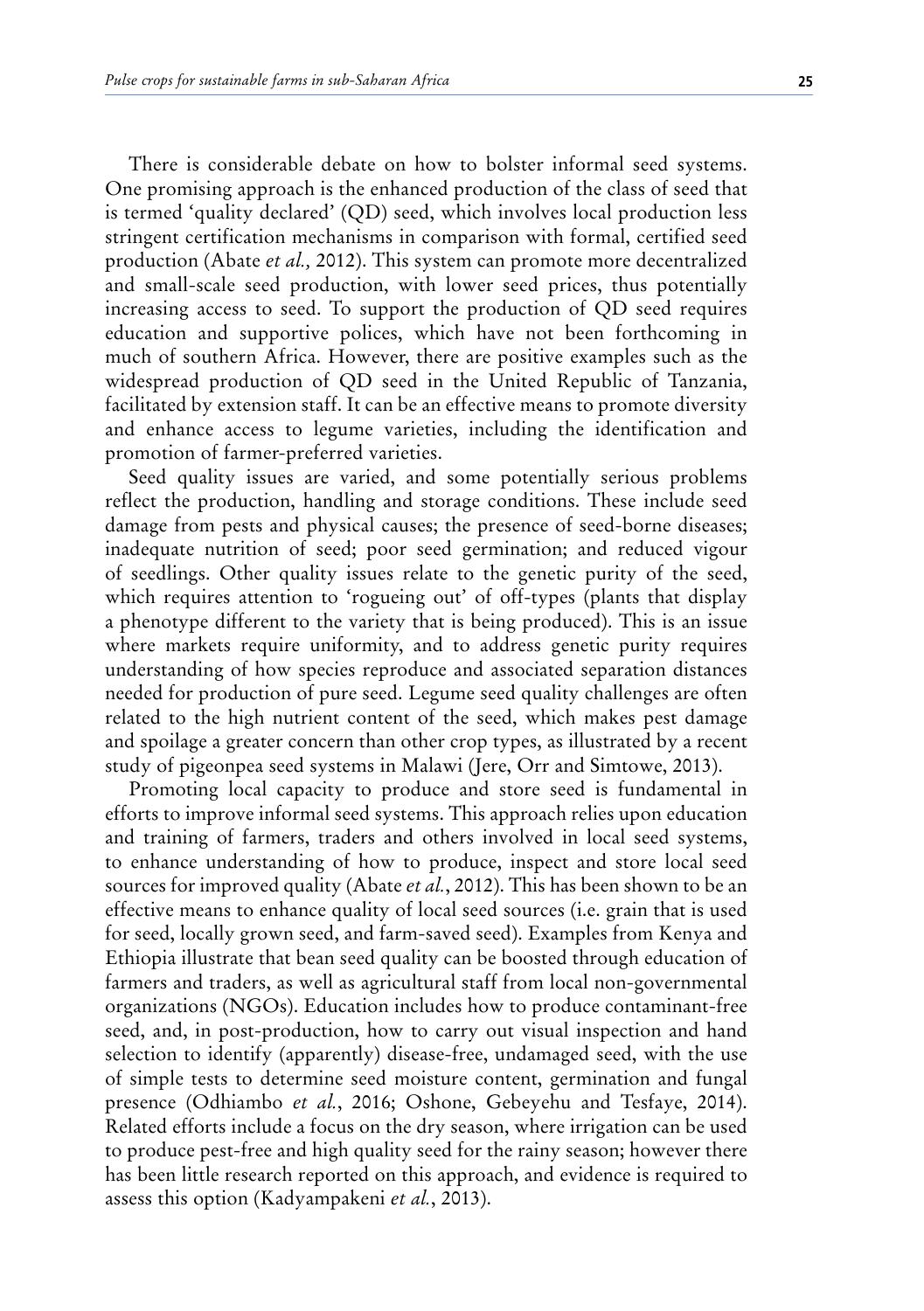Finally, there are efforts related to improving the quality and appropriateness of cultivars used in seed distribution as part of relief efforts. Additionally, seed fairs are used in relief efforts, to promote access to more diverse crops and genotypes (McGuire and Sperling, 2016), and fairs also feature in non-emergency contexts with NGOs or farmer organizations, as part of educational efforts to enhance appreciation of genetic diversity.

#### **4.2 extensIon to Promote Pulses/legumes**

Extension has been shown to be more effective when client-oriented, focusing on supporting farmer experimentation and participatory approaches (Johnson, Lilja and Ashby, 2003). There are numerous opportunities to support farmer experimentation, local adaptation and adoption of technical options. This process can be promoted through education and policy initiatives. Options presented in Table 2, and in more detail in Table 3, should be considered as a basis for initiating a participatory extension and action learning process (such as a farmer field school, see Davis et al., 2012). The extension process should be an active learning approach that provides farmers and farming communities with access to options rather than imposing a set of inflexible technologies. This is an alternative to how technologies have often been promoted in Africa, where local conditions are not always taken into account (Snapp *et al*., 2003).

New and traditional technologies are highlighted here, with a focus on the most promising ones (Table 2). Participatory approaches to extension that involve farmer experimentation are essential for the adaptation of legumes to local environments. Collection of landraces and diverse germplasm is one way to enhance local variation in genetic resource options that can support farmer experimentation. Another is to consider a niche with few legumes. Examples include maize-dominated landscapes of southern Africa (Snapp *et al*., 2010), and irrigated systems (formal and informal) where paddy rice could be diversified with legumes, and legume seed production can be carried out in the low-disease-pressure dry season. New germplasm of chickpea and mung bean has been developed with adaptation to irrigated systems. This includes early and extra-early maturing varieties; these have been introduced as rotational crops to improve rice system performance in South Asia (Rashid *et al*., 2004).

Another very low cost, and farmer adoptable, technology is that of seed priming. It is related to traditional practices such as soaking of seeds, and selection of the best for planting, and it could be promoted in a systematic way, particularly in semi-arid areas with degraded soils, where poor stand establishment of crops is a problem. Also in areas where it could be combined with fast growing short-duration crops such as early cowpea relay intercrop (Rashid *et al*., 2004).

Participatory approaches can help expand the range of pulse lines so that farmers and consumers have more options. For example, participatory plant breeders use a process that often involves a wide range of stakeholders, and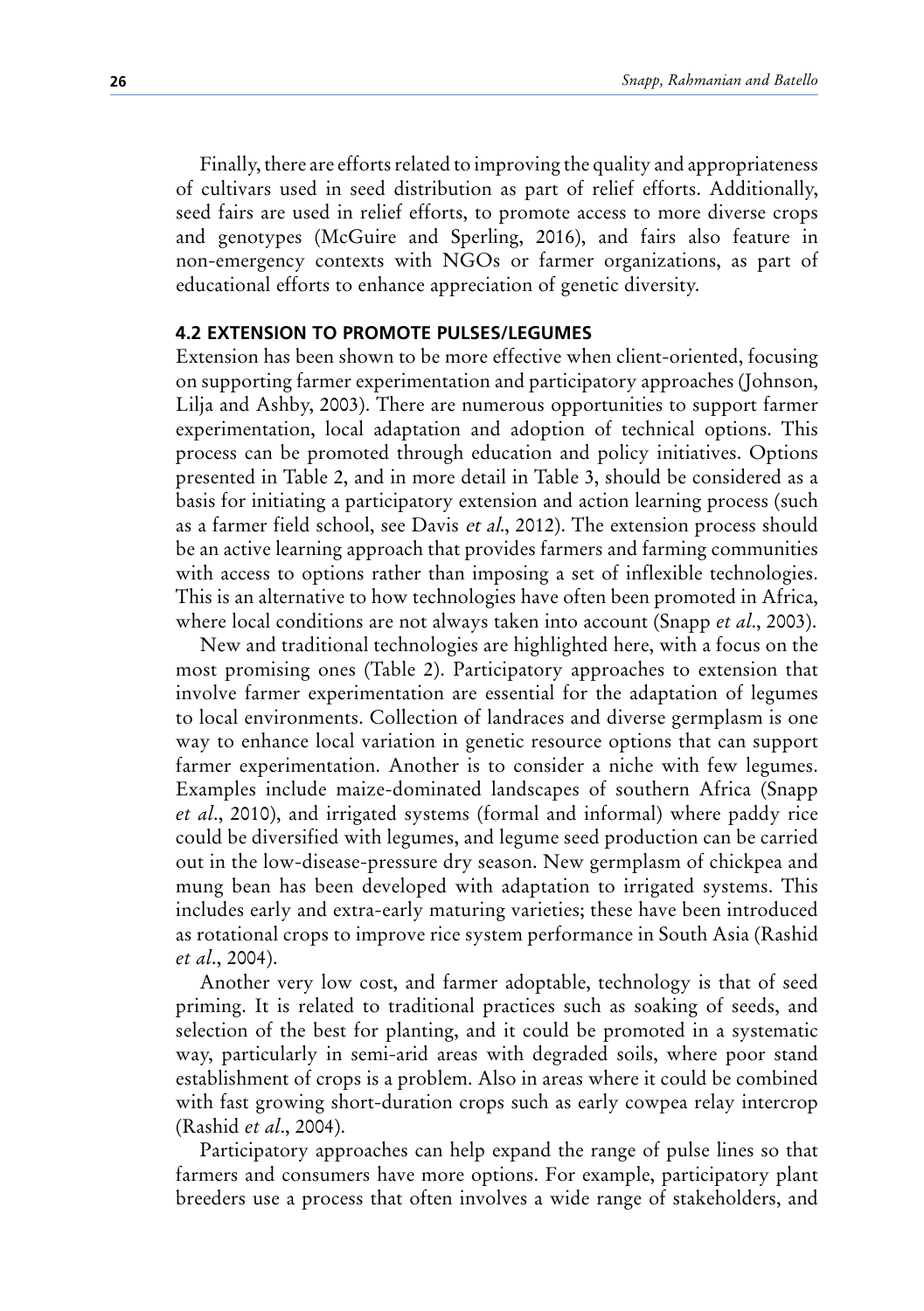a commitment to releasing many different lines that meet both local and market preferences for taste and other seed traits (Witcombe *et al*., 2005). An important example is provided by investment in bean research at both international and national efforts (Rubyogo *et al*., 2010; Sperling *et al*., 1993), and see Table 2. This includes the sustained work of scientists, extensionists, students and others at dozens of universities and many other stakeholders who have been working together through the organized bean network 'PABRA' for over two dozen years. There appears to have been much less investment by public research institutions in other pulse crops, such as pigeonpea breeding, where few systematic efforts have been made to collect landraces, or test thousands of germplasm lines, and, indeed, a modest number of cultivars of pigoenpea have been released for African smallholder farmers. More effort is needed in this area.

#### **4.3 Extension of crop management**

Education in crop management and integrated approaches are vitally important in promotion of legumes, as legume traits that make them nutritionally rich can also pose serious production challenges (Snapp *et al*., 2002). This includes a modest ability to compete with weeds, at least during initial growth; being prone to insect damage (due in part to the attraction posed by nutritionally enriched plant tissues); and modest in yield relative to many crops. This requires that farmers have a plan in place to monitor for, and to control, the insects and disease organisms that often attack these crops. This requires education in agroecology, with particular attention to using intercrop systems and IPM practices. It is important to be aware that it is very difficult to grow most pulse crops in humid environments, due to pest pressure. For example, sub-humid production of cowpea is almost impossible without a means of controlling aphids and pod borers (Agunbiade *et al.*, 2014). Thus IPM education is important for all legumes, but particularly for cowpea. Postproduction utilization and storage are also challenging for pulses and require attention in a holistic manner.

Thus, integrated approaches to education, that include pre- and postproduction issues such as nutrition and storage, may be key to success in promoting broader uptake of legume crops, this is represented in Table 1 as farmer field school (FFS) approaches. However, this is a broader topic of action learning. Careful attention to local priorities should drive all participatory approaches to development (Obaa, Mutimba and Semana, 2005;), and legumes may not be valued locally. This could be an opportunity for education about human nutrition, that might build local demand for legumes. However, this is an iterative, long-term process and technologies should not be introduced as a solution but rather as part of an integrated process (Neef and Neubert, 2011). In Mali, farmers have been successful in growing a wide range of cowpea and sorghum genotypes, through an integrated pre- and post-production 'farmer field school' educational effort that prioritized farmer-identified challenges such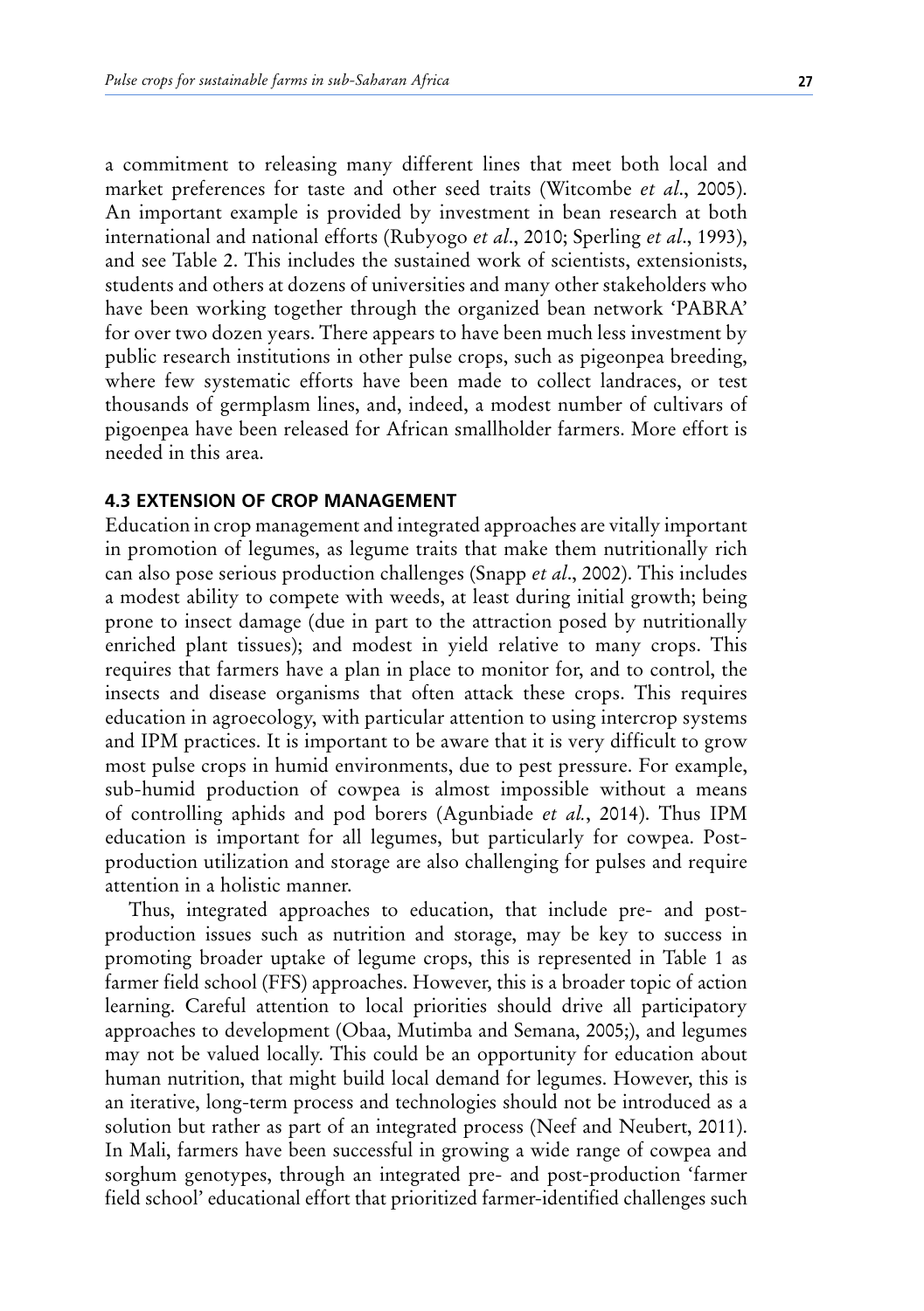as parasitic weed control, post-harvest crop processing and market linkages. Farmer-to-farmer learning was also part of this programme, which took an integrated approach and involved extensive participation by women farmers. FFS educational approaches that involve attention to market chain integration have recently been tried out in Uganda, and show promise (Davis *et al*., 2012).

# **5. Research priorities**

In this section we present an overview of research gaps, and opportunities that are critical to enhancing legume cultivation in Africa. These research priorities need to be addressed, if legumes and their symbiotic partner micro-organisms are to contribute to environmental services, and provide a foundation for sustainable agriculture.

#### *Human nutrition*

Human nutrition, and crop-livestock integration are both dependent on the protein-rich and diverse amino acid content associated with legume products, in combination with grass species. Given this pivotal role, it is startling that research investment has been so limited on tropical legume crops. This is reflected in international agricultural research budgets, as show by CGIAR core funding, which is minuscule for research on pulse crops (Pachico, 2014). Another barrier to research priority setting is the lack of information about which legumes are grown and where in global agro-ecosystems; see earlier discussion. Adoption studies for legume varieties are few and far between, and impact studies very rare indeed. Such research efforts should encouraged, and be in close conjunction with investments in participatory plant breeding and seed systems, to broaden access to farmer-preferred, improved germplasm. Finally, systematic research is lacking on ecosystem services associated with legumes.

Research priorities are considered here for a core set of legume crops, in relationship to genetics, production, post-production and context (Tables 5–9).2 Common bean, cowpea, groundnut and pigeonpea were the primary focus, as the scope of cultivation in Africa for chickpea is primarily confined to Ethiopia, and we did not consider research priorities for this pulse. In terms of minor pulses, the literature available was limited while the research needs are many (Table 9). We suggest that researchers prioritize those genoypes that show particular adaptation to environments and provide multipurpose services, namely tropical lima bean, runner bean, African yam bean, velvet bean and hyacinth bean. There has been limited attention to documentation

<sup>&</sup>lt;sup>2</sup> Based on literature review, these tables present topics that are a priority for research, and technologies that are close to ready for dissemination but where applied research is needed.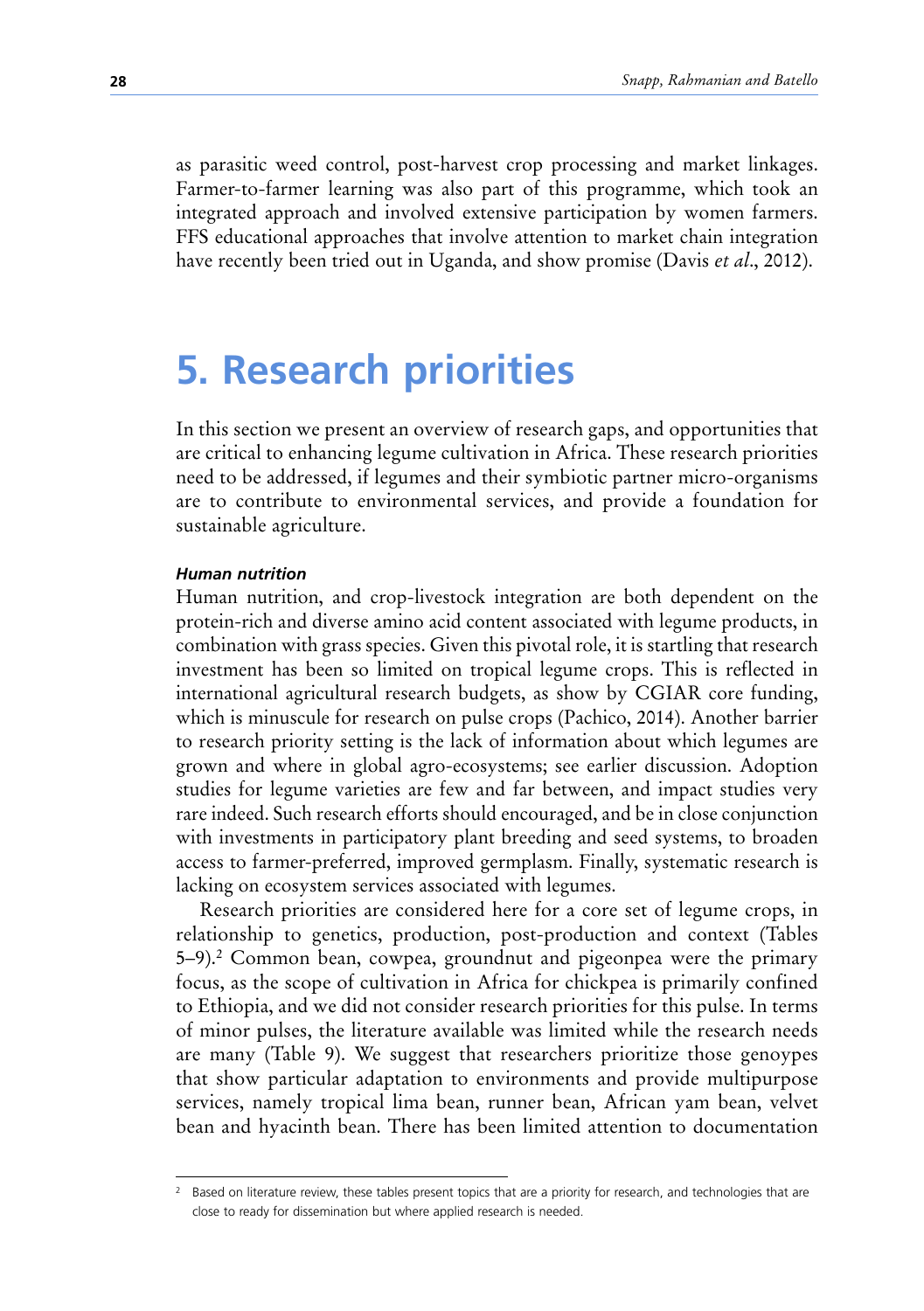| <b>Technology</b>                         | Long-term research                                                                                                             | <b>Applied research</b>                                                                                                                                        | Reference                                                                                                                                                  |
|-------------------------------------------|--------------------------------------------------------------------------------------------------------------------------------|----------------------------------------------------------------------------------------------------------------------------------------------------------------|------------------------------------------------------------------------------------------------------------------------------------------------------------|
| Genetics                                  | Yield, heat and drought<br>tolerance<br>Disease tolerance<br>Nitrogen fixation<br>enhancement<br>Bean varieties for intercrops | Determinant, early maturity<br>Leafy types for vegetable<br>Climbing bean mid-altitude<br>with heat tolerance<br>Leafy types for vegetable<br>Variety mixtures | Checa and Blair, 2012<br>Rodríguez De Lugue and<br>Creamer, 2014<br>Román-Avilés and Beaver, 2016<br>Isaacs et al., 2016a<br>Kamfwa, Cichy and Kelly, 2015 |
| Production and<br>agronomy                | Conservation agriculture                                                                                                       | Banana to provide shade<br>with beans<br>Staking systems for climbers<br>Varieties suited to intercrops<br>Sequencing studies<br>Disease control               | Ssekandi et al., 2016<br>Amare et al., 2014<br>Beebe et al., 2012<br>Isaacs et al., 2016a<br>TerAvest et al., 2015                                         |
| Post-harvest<br>cooking and<br>processing |                                                                                                                                | Short cooking time varieties                                                                                                                                   | Cichy et al., 2015.                                                                                                                                        |

**Table 5. Bean – research priorities for bean on smallholder farms in Africa** 

|  |  |  |  |  |  |  | Table 6. Cowpea – research priorities for cowpea on smallholder farms in Africa |  |  |  |
|--|--|--|--|--|--|--|---------------------------------------------------------------------------------|--|--|--|
|--|--|--|--|--|--|--|---------------------------------------------------------------------------------|--|--|--|

| <b>Technology</b>          | Long-term research                                                                                                                                                                    | <b>Applied research</b>                                                         | Reference                                                                                                                  |
|----------------------------|---------------------------------------------------------------------------------------------------------------------------------------------------------------------------------------|---------------------------------------------------------------------------------|----------------------------------------------------------------------------------------------------------------------------|
| Genetics                   | Insect-tolerant cowpea<br>against polyphagous pests<br>Insect-tolerance against<br>monophagous pests<br>Cowpea with large root<br>systems<br>Cowpea nitrogen fixation<br>in dry areas | Determiant, early maturing<br>type<br>Dual use types<br>Disease resistant types | Agunbiade et al., 2014<br>Kitch et al., 1998<br>Kristjanson et al., 2005<br>Sprent and Gehlot, 2010<br>Geleti et al., 2014 |
| Production and<br>agronomy | Aphid tolerance, to<br>overcome current limits to<br>adoption in subhumid to<br>humid tropic                                                                                          | Microdose fertilizer                                                            | Buerkert and Schlecht, 2013                                                                                                |
| Post-harvest<br>storage    |                                                                                                                                                                                       | Develop improved types of<br>storage                                            | Sudini et al., 2015                                                                                                        |
| Post-harvest               | Processing                                                                                                                                                                            | Leafy types for vegetable                                                       | Geleti et al., 2014                                                                                                        |
| cooking and<br>processing  |                                                                                                                                                                                       | Value added products                                                            | Polreich, Becker and Maass,<br>2016                                                                                        |

of the genetic diversity that exisits, or indeed to *in situ* conservation of this valuable germplasm resource.

Research on characterization of the diversity, and on improvements in grain quality and yield attributes, are important priorities for greater acceptance of these minor legumes. These species are often valued within traditional systems and culture but are not generally widely known, nor have crop science investments been made. Some of these species were historically of widespread importance, such as hyacinth bean, and not surprisingly, these show considerable potential for adaptation to a wide range of environments (Table 9). There are efforts underway to assess germplasm variation using molecular tools (Cullis and Kunert, 2016); however, there has been much less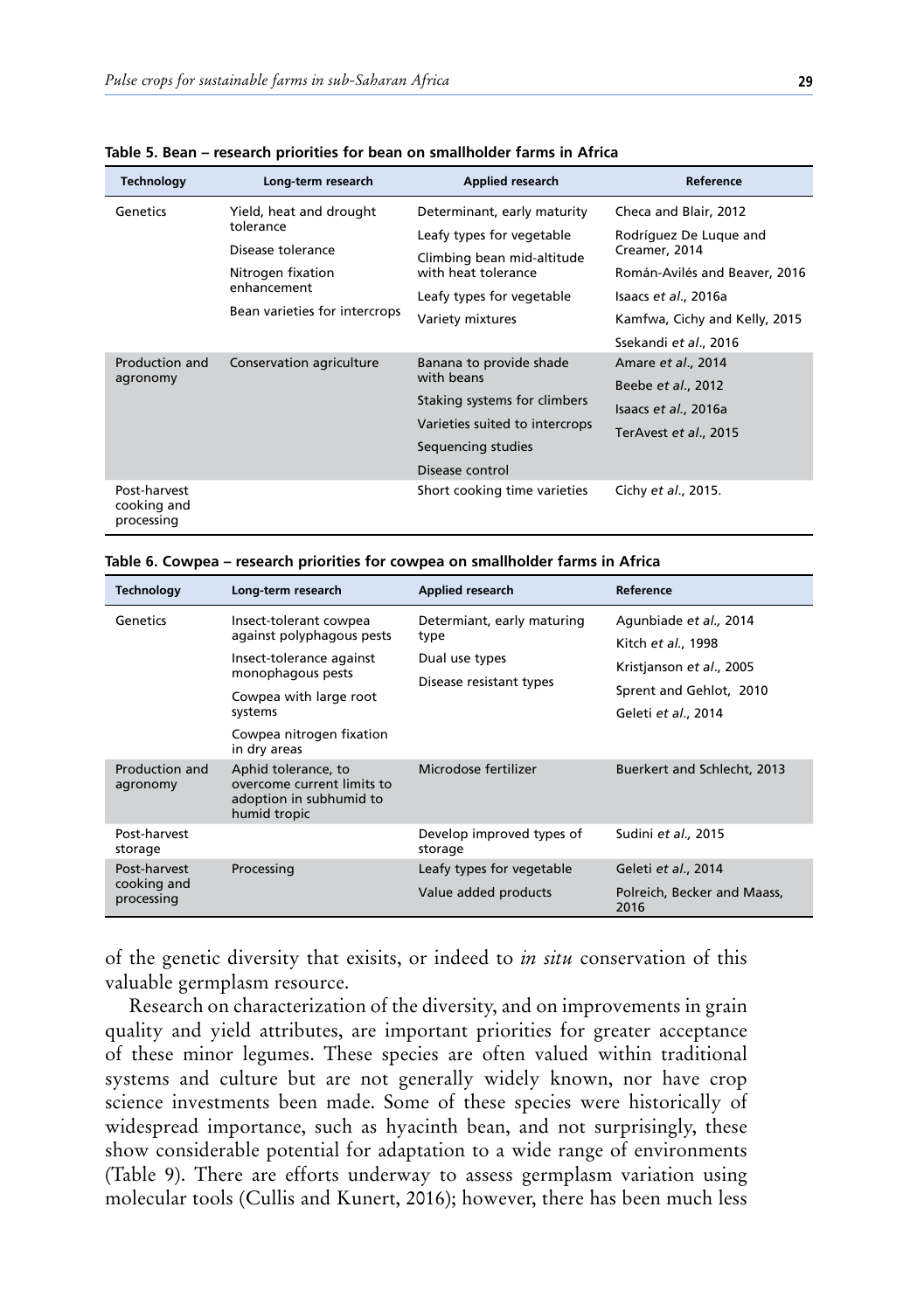|  |                                        |                                                            | Table 7. Grounding – research priorities for grounding on sinamioner family in | Allica                      |
|--|----------------------------------------|------------------------------------------------------------|--------------------------------------------------------------------------------|-----------------------------|
|  | Technology                             | Long-term research                                         | Applied research                                                               | Reference                   |
|  | Genetics                               | Lower labour types of                                      | Disease resistance                                                             | Pasupuleti et al., 2013     |
|  |                                        | varieties (easy to harvest and<br>process)                 | Nematode resistance                                                            | Tsusaka et al., 2016        |
|  |                                        | Abiotic stresses                                           |                                                                                |                             |
|  | Production and                         | Sequencing and                                             | Intercrop systems                                                              | Buerkert and Schlecht, 2013 |
|  | agronomy                               | management for sustainable<br>production and soil building | <b>ISFM</b> sequencing                                                         | Harris et al., 2001         |
|  |                                        |                                                            | Microdosing fertilizer                                                         | Nezomba et al., 2015        |
|  |                                        |                                                            | Seed priming                                                                   | Snapp et al., 2010          |
|  | Postharvest<br>storage                 | Genetic improvement to<br>control aflatoxin                | Aflatoxin management                                                           | Johnson, Atherstone, and    |
|  |                                        |                                                            | PIC and related storage<br>systems                                             | Grace, 2015                 |
|  |                                        |                                                            |                                                                                | Waliyar et al., 2016        |
|  |                                        |                                                            |                                                                                | Sudini et al., 2015         |
|  | Post-harvest<br>cooking/<br>processing | Value-added products                                       | Improved inexpensive<br>aflatoxin screening                                    | Dalton et al., 2012         |
|  | Context (market,                       | Understanding drivers of                                   | Gender-aware studies                                                           | Ashby, 2009                 |
|  | climate, equity)                       | adoption                                                   | Seed systems                                                                   | Pachico, 2014               |
|  |                                        |                                                            |                                                                                | Snapp et al., 2002          |
|  |                                        |                                                            |                                                                                |                             |

**Table 7. Groundnut – research priorities for groundnut on smallholder farms in Africa**

**Table 8 Pigeonpea – r esearch priorities for pigeonpea on smallholder farms in Africa** 

| Technology                             | Long-term research                                                    | A pplied research                                                          | Reference               |  |
|----------------------------------------|-----------------------------------------------------------------------|----------------------------------------------------------------------------|-------------------------|--|
| Genetics                               | Need more long duration<br>and insect tolerant types                  | Pigeonpea widely adapted to<br>different soil types and                    | Wendt and Atemkeng 2004 |  |
|                                        |                                                                       | climate - semi-arid to humid                                               | Waldman et al., 2017    |  |
| Seed system                            | Need for pigeonpea seed                                               | Multipurpose fuel-food                                                     | Orr et al., 2015        |  |
| Supply                                 | systems                                                               | variety ready for scaling                                                  | Waldman et al., 2017    |  |
| Production and<br>agronomy             | Phosphorus solubilization<br>and soil organic matter<br>stabilization | Nitrogen and water<br>availability rotation sequence                       | Ncube et al., 2009      |  |
|                                        |                                                                       |                                                                            | Snapp et al., 2010      |  |
|                                        |                                                                       | Doubled-up lequme system<br>(pigeonpea with understory<br>food lequme)     | FAO, 2016               |  |
| Post-harvest<br>storage                |                                                                       |                                                                            |                         |  |
| Post-harvest<br>cooking/<br>processing | Processing                                                            | Vegetable use                                                              | Snapp et al., 2003      |  |
| Context (market,                       | Climate adaptation and risk<br>mitigation                             | Female headed households<br>valuation of pigeonpea<br>Gender-aware studies | Snapp et al., 2010      |  |
| climate, equity)                       |                                                                       |                                                                            | Mhango et al., 2013     |  |
|                                        |                                                                       |                                                                            | Smith et al., 2016      |  |

attention to phenotypic characterization within a smallholder farming context, to conservation, and landrace evaluation (Dwivedi *et al*. 2016). We recommend that systematic study through collections of land races and using germplasm in international collections should be a major research priority. Next would come studies of adaptation through geneticxenvironment assessment, and participatory on-farm experimentation will also be important .

In the next sections each pulse crop is considered in relationship to key farming system niches.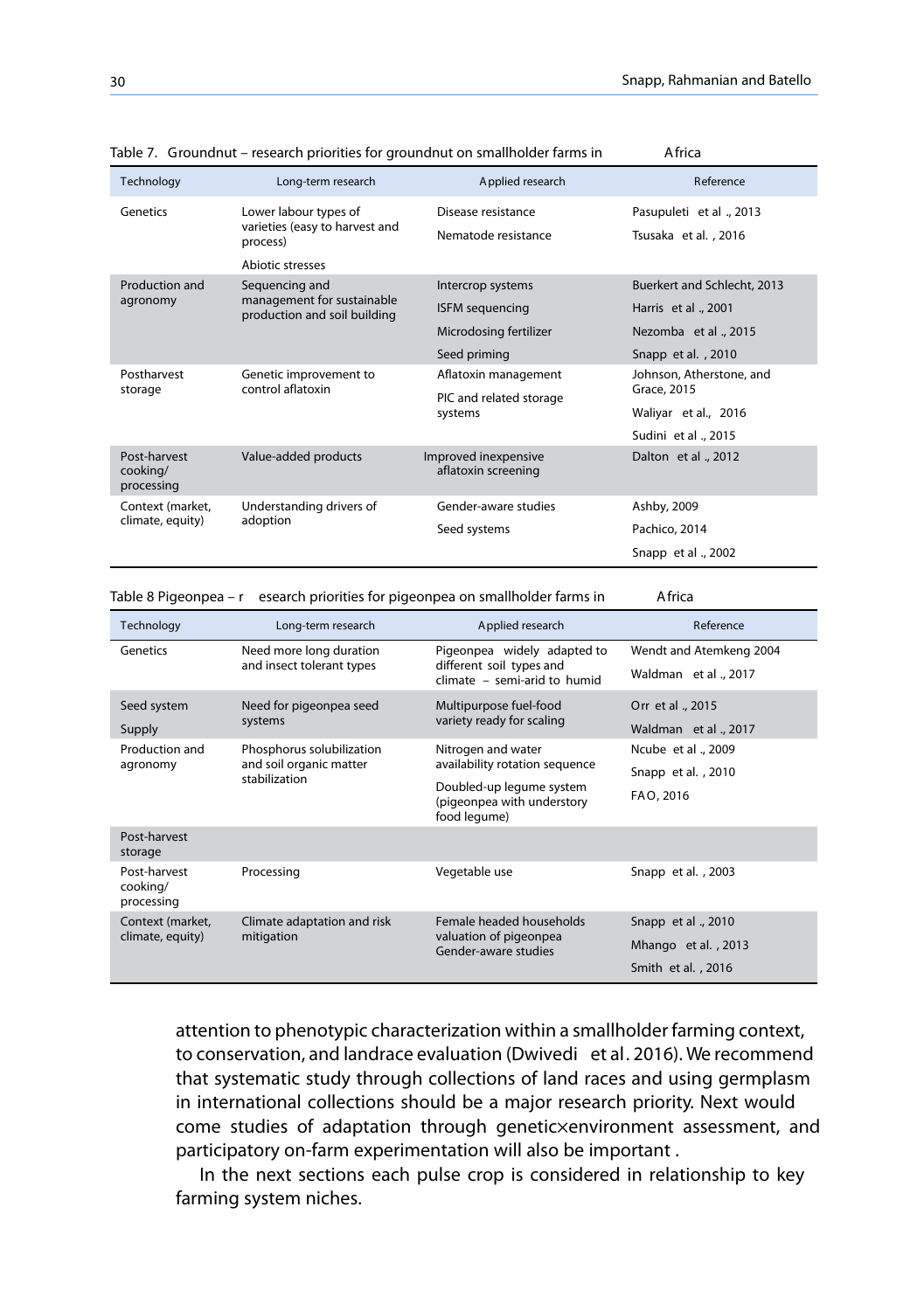| <b>Technology</b>                      | Long-term research                                                            | <b>Applied research</b>                                                                                                        | Reference                                  |  |
|----------------------------------------|-------------------------------------------------------------------------------|--------------------------------------------------------------------------------------------------------------------------------|--------------------------------------------|--|
| Genetics                               | Hyacinth bean                                                                 | Hyacinth bean (also known                                                                                                      | Maass et al., 2010;<br>Geleti et al., 2014 |  |
|                                        | Tarwi lupin                                                                   | as lab lab) as a leafy<br>vegetable                                                                                            |                                            |  |
|                                        | African yam bean<br>Identify hyacinth bean                                    |                                                                                                                                | Varshney et al., 2010                      |  |
|                                        | (improve grain quality,<br>shorten cooking time,<br>develop marketable grain) | varieties for dual use (fodder<br>and food)                                                                                    |                                            |  |
| Production and<br>agronomy             | Weed suppression                                                              | Doubled-up legume system<br>(DLS) technologies<br>Characterization of humid<br>tropics farming systems (lima<br>bean, yambean) | Chikowo et al., 2014                       |  |
|                                        | African yam bean and Lima<br>bean agronomy                                    |                                                                                                                                | Ibeawuchi, 2007                            |  |
|                                        |                                                                               |                                                                                                                                | Snapp et al., 2010                         |  |
| Post-harvest<br>cooking/<br>processing | Velvet bean and hyacinth<br>bean processing of grain                          |                                                                                                                                | Gilbert et al., 2004                       |  |
| Context (market,<br>climate, equity)   | Markets for novel legume<br>types                                             | Hyacinth bean adaptation to<br>drought<br>Gender-aware studies                                                                 | Maass et al., 2010                         |  |
|                                        |                                                                               |                                                                                                                                | N. Miller, pers. comm, 2016                |  |

|  | Table 9. Multipurpose and underutilized, minor legumes |  |
|--|--------------------------------------------------------|--|
|  |                                                        |  |

#### **5.1 Research priorities for pulses of the semi-arid and subhumid tropics**

#### **5.1.1 Common bean (***Phaseolus vulgaris* **L.)**

As a crop adapted to high to mid-altitude areas, bean is widely grown across Africa and represented in almost every agroecology, to some extent. At the same time, bean yields are very responsive to temperature and rainfall patterns, and bean is a particularly vulnerable crop in a warming world, as was reflected in the priorities expressed by bean researchers and discussed below (Redden *et al.*, 2011). Indeed, models predict that bean production area could be restricted by as much as 20 to 80 percent across Africa by 2050, unless heat tolerance is improved (Figure 3; Ramírez-Villegas and Thornton, 2015). Fortunately, progress has been made in the adaptation of climbing beans to heat and midaltitude conditions (MAC), and there is other evidence as well that rapid progress can be made for heat tolerance in bean (Beebe *et al*., 2011; Román-Avilés and Beaver, 2016). Landraces of beans and close relatives provide important adaptation potential, and should be integral to research initiatives to develop beans suited to future conditions of highly variable weather and increased heat (Dwivedi *et al.*, 2016). Longer-term research investments are required for drought tolerance than for heat; however, both are clearly needed.

Research priorities for bean system improvement were documented in a survey of African researchers, where the top priorities were related to improvements in yield under abiotic stress (drought tolerance), and improvements in grain quality (reduction in cooking time; Cichy, Wiesinger and Mendoza, 2015). The second most cited set of priorities were related to seed systems and linking farmers to markets (Rodríguez De Luque and Creamer, 2014). Other priorities included disease and insect tolerance, and notable among these was resistance to bean stem maggot. These priorities closely reflect those highlighted in a recent reviewed by plant improvement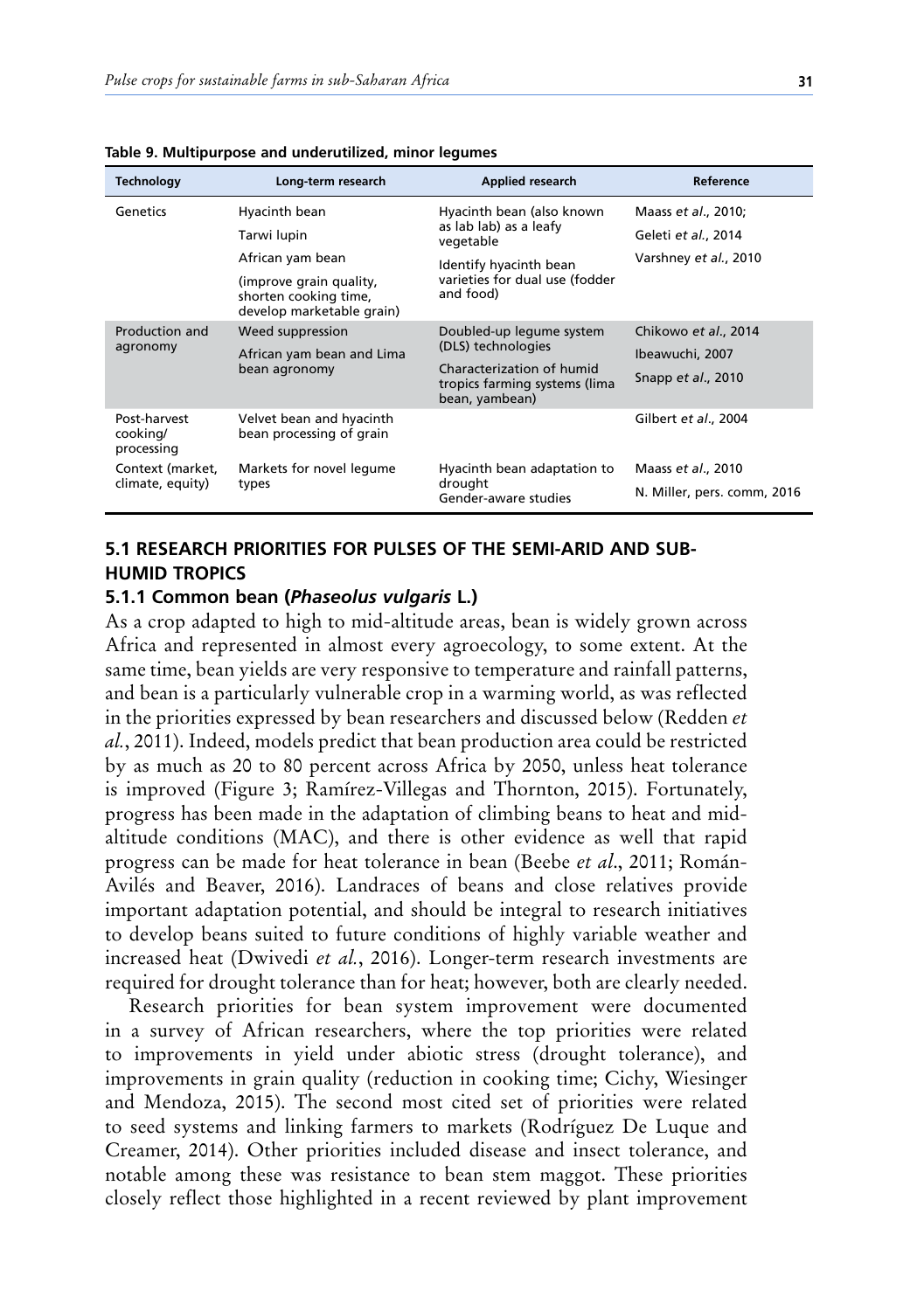

scientists (Beebe *et al,* 2012). Plant breeding efforts have historically primarily targeted disease resistance, with many successes. It was interesting that top priorities in these two recent papers included abiotic stress and seed systems (Beebe *et al.*, 2012; Rodríguez De Luque and Creamer, 2014). This is suggestive that new expertise and investment is urgently needed to address drought, heat tolerance and water use efficiency in beans, which are all complex traits and will require significant research investment to address.

Improvements in BNF has not been prioritized in recent bean research, despite it being an important environmental service that society seeks, particularly in maize-based ecologies, where nitrogen demands are high. The interactions of BNF with drought and other forms of abiotic stress was one additional area noted by Beebe and colleagues (2012) as requiring major, and sustained, research attention. Another research area that has been almost overlooked is that of leaf yield in bean; smallholder farmers utilize bean leaves as an important vegetable and protein source, yet this is not a trait systematically assessed by plant breeders. Rapid progress in this area could be made.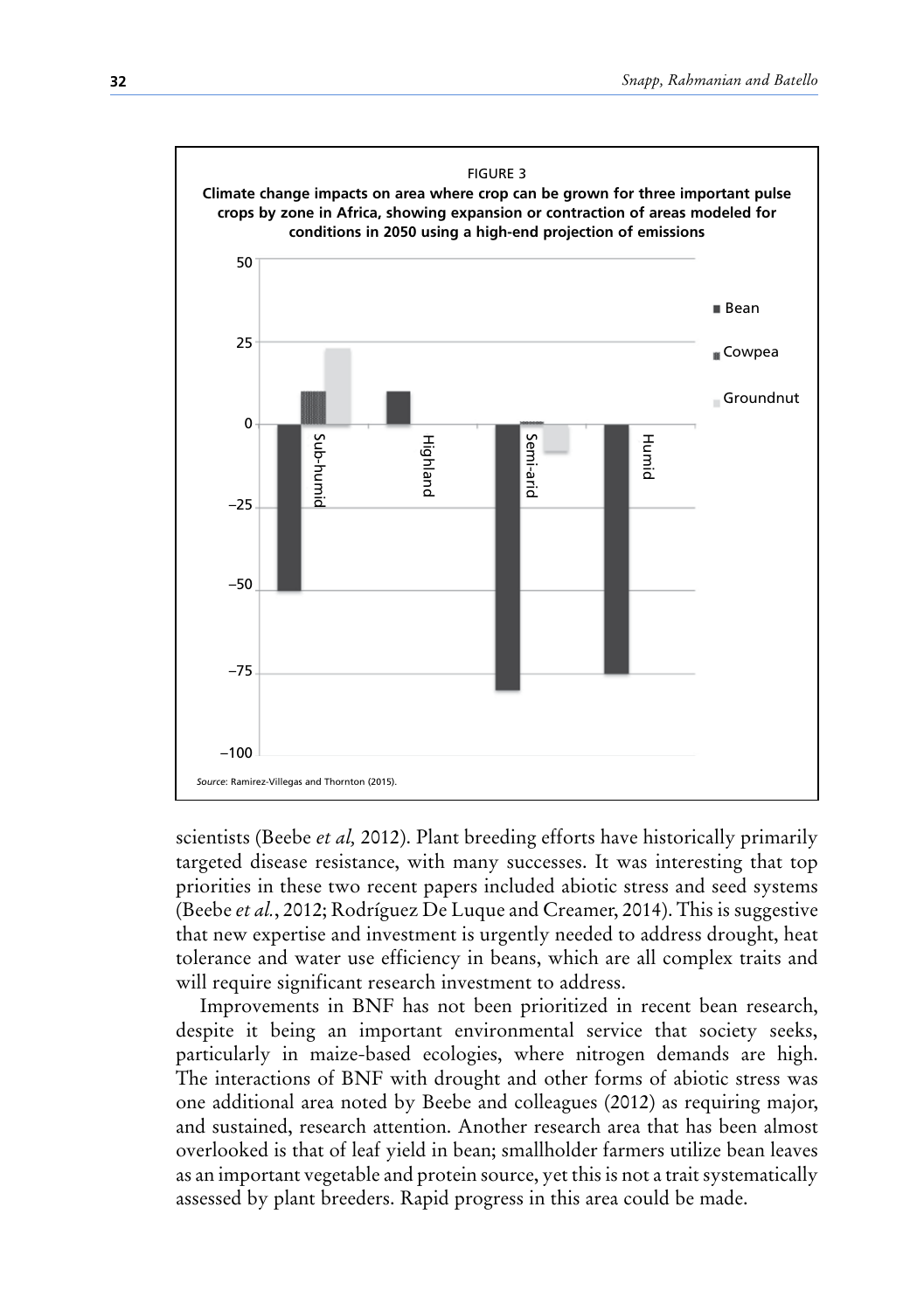#### **5.1.2 Cowpea [***Vigna unguiculata* **(L.) Walp.]**

The top priority for research in improvement of cowpea continues to be insect tolerance. Little progress has been made to date through plant breeding, and this should be urgently addressed. Research into IPM approaches is underway, including important efforts to build on traditional control measures, yet there is little evidence to date of farmer adoption of IPM, and barriers and effective extension methods need to be better understood (Tamò *et al.*, 2012). Understanding agronomic technologies that are profitable and practical to adopt is another challenging area of research, as the semi-arid and marginal lands where cowpea thrives across Africa, require judicious use of inputs and zonal management to optimize return to nutrients (Buerkert and Schlecht, 2013).

There has been rapid growth of cowpea area in recent years across West Africa, where it is an important source of protein, and in some areas, income as well (Box 1). Cowpea is growing in popularity in southern Africa as well (Figure 1). At the same time, there is little research on varieties that have been adopted, yield gaps, or understanding of barriers to adoption and performance (Pachico, 2014). One pioneering study has shown that women often express specific interest in cowpea grain quality traits, including cooking properties, storage, processing and taste, as shown among both consumers and producers in West Africa (Mishili *et al.*, 2009). This type of participatory breeding assessment through engagement with farmers, women and men, could be key to developing farmer-preferred varieties, as well as market-preferred varieties (Ashby, 2009).

#### **5.1.3 Groundnut (***Arachis hypogaea* **L.)**

Research priorities in groundnut need to take into account the role of this crop as a key source of protein, oil and income across the sub-humid tropics, particularly in warmer areas. It is also a very important rotational crop with the potential to improve maize yields in a sustainable manner, and is grown as intercrop in many areas (Waddington *et al*., 2007). Groundnuts face production challenges, but what constrains smallholder farmers the most is the lack of access to high quality seed, high labour demands associated with weed management, harvest and post-harvest, and food safety issues. Harvesting, threshing and shelling have been estimated as requiring 75 person days per tonne of groundnut (Ojiem *et al*., 2014). A 'bunch' growth type variety in Malawi has enjoyed broad adoption in part because it is easier to harvest and to thresh, compared with traditional varieties, saving labour for women in particular (Tsusaka *et al.*, 2016), this could be considered as a trait in other breeding programmes. One major area of plant breeding improvement in groundnut has been the development of disease-resistant varieties. However, the very limited levels of adoption of varieties developed in the last two decades was highlighted in a recent review, and this suggests the need for more research attention to barriers to adoption (Pachico, 2014). This is particularly true in West Africa, where groundnut yields have generally stagnated.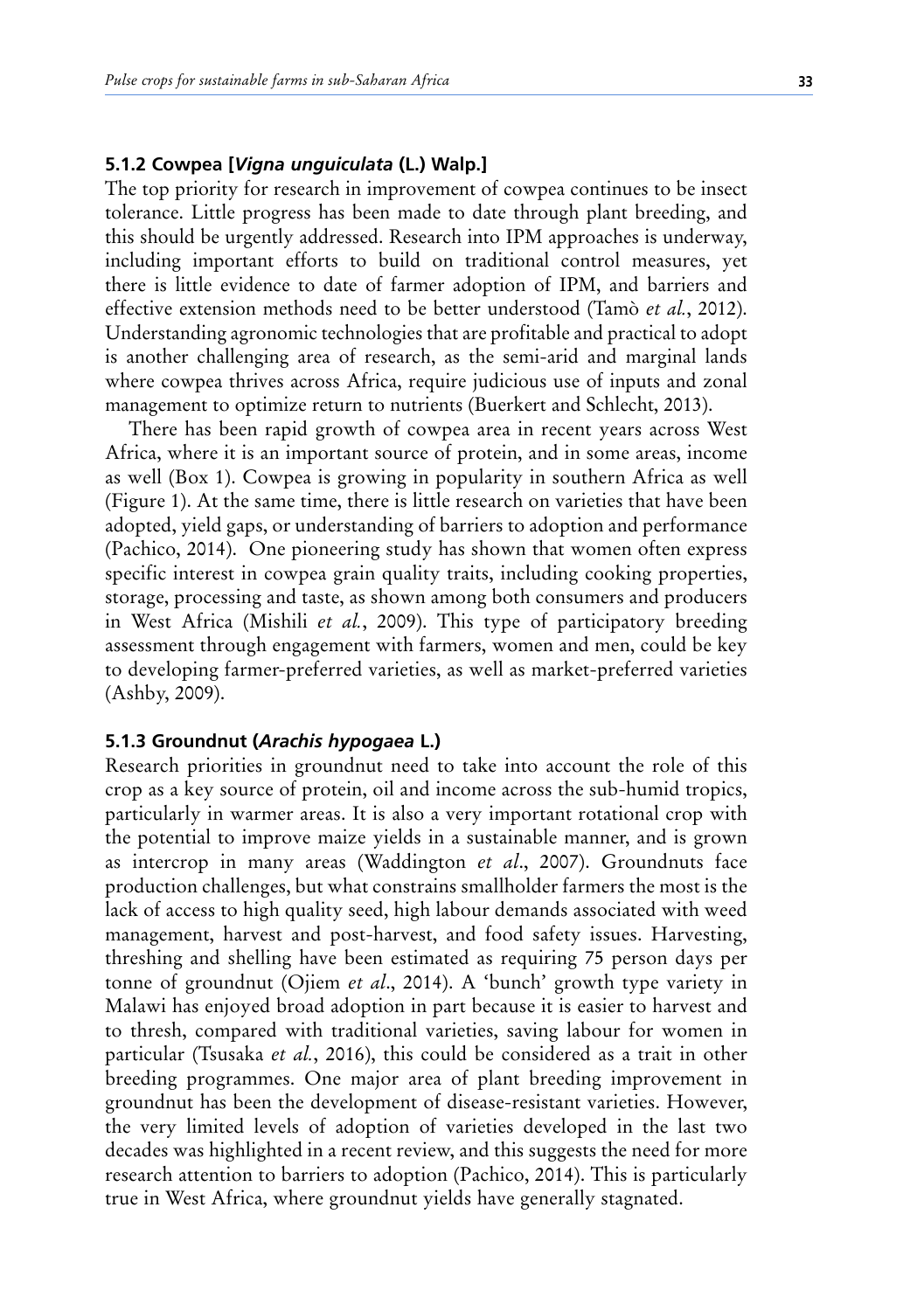Understanding drivers of adoption needs to be integrated with research priority setting, so as to enhance the development of groundnut varieties that fit a complex sets of farming system niches and consider possible gendered differences in requirements (Ortega *et al*., 2016). Attention to gendered preferences as a key aspect of participatory plant breeding is important for successful development of pulse varieties that meet local needs, and are widely adoptable (Ceccarelli, Grando and Baum, 2007; Weltzien, vom Brocke and Rattunde, 2005). Groundnut grain in particular has a wide range of quality factors, including oil content and quality, that influence storability as well as market preference. This might require close attention in the near future if varieties are to be widely adopted (Janila *et al*., 2013).

Maturity groups are important for the fit of a cultivar to a niche, which suggests the need for better understanding of the range of maturity types, and groundnut growth habits, this would help meet the complex preferences related to pulse traits on smallholder farms (Pachico, 2014). Farmers often are looking for a diversity in grain type as well, some grain quality traits for specific markets (condiment, oil-seed) and others with traits such as timing of production that suit needs related to food security and family nutrition. Attention to seed systems and producing a range of cultivars for market classes and home-use has been a successful strategy in bean development for African farmers, and this experience should be reviewed to determine if there are useful lessons for groundnut (Rubyogo *et al*., 2010).

#### **5.1.4. Pigeonpea [***Cajanus cajan* **(L.) Walp.]**

Pigeonpea is an important crop in specific regions of eastern and southern Africa, and the area devoted to pigeonpea has grown rapidly (>10 percent per year) in Malawi and Mozambique over the last seven years (FAOStat, accessed 20 Oct 2016). Pigeonpea has an unusual phenology, with a slow growth habit initially followed by initiation of branches from a central stem after about three or four months. As a shrub, this crop is temporarily compatible with annual crops such as maize and it is almost always grown as an intercrop (Snapp, Blackie and Donovan, 2003). Plant breeding and agronomic research has almost entirely focused on development of shorter-duration types of pigeonpea grown as sole-crops, which is a major disconnect from how pigeonpea is typically used on African farms. Research priority has rarely been given to understanding pigeonpea properties that enhance soil nutrient building, which may include root system architecture and physiological features that support biological nitrogen fixation (BNF) and P solubilization. The root exudates and rhizosphere traits, along with a long growing period, are thought to contribute to the documented ability of pigeonpea to enhance P movement from unavailable, sparingly soluble pools into plant-available pools, but how to enhance these traits has not been investigated in any detail (Myaka *et al.,* 2006). A recent study provided evidence that the role of pigeonpea rhizosphere-mediated soil aggregation may provide a crucial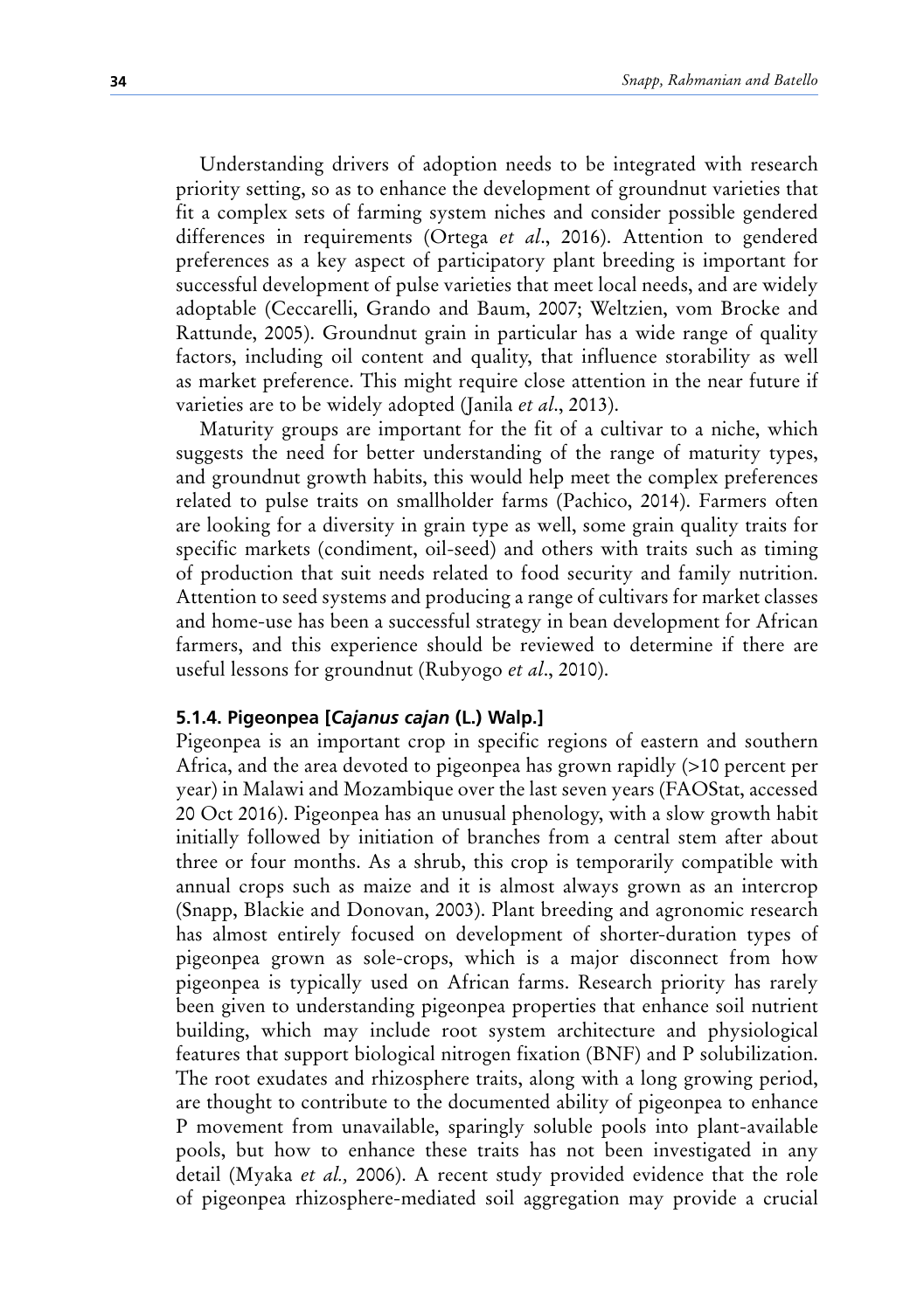intermediate mechanisms that enhances P availability (Garland *et al.*, 2016), this deserves follow up.

Enhanced crop yields and stability of yields of maize sequenced with pigeonpea has been studied in field experiments across Malawi; however, there are almost no mechanistic studies reported (Snapp *et al.*, 2010). At the same time, high grain yields are rarely associated with this crop. Recent studies using selected trials have documented that pigeonpea is grown for different services depending on the farmer, where yields are a priority with some and soil fertility improvement or fuel is a priority with other farmers (Waldman *et al.*, 2017).

There is growing evidence that pigeonpea varieties are in demand that have resistance to insect pests, and that provide multiple services, as discussed above. This is illustrated by the anecdotal evidence that fuelwood, insecttolerance and soil fertility enhancing traits are farmer-preferred attributes of cv. Mthawajumi, a non-commercial variety of pigeonpea that has spread rapidly across Mozambique and Malawi (Orr *et al.,* 2015). Farmer interviews illustrate that ratooning pigeonpea is widely practiced on smallholder farms, which supports the need for systematic research assessment of ratooning ability and association with environmental benefits (Rogé *et al*., 2016).

Farmer interest is often centered on multiple-purpose traits, particularly in an African context. Thus it is surprising and possibly counter-productive that the goal of pigeonpea improvement has primarily focused on market traits such as large seeded type, and growth habits that are extra-short duration and erect architecture with a high harvest index (ICRISAT Happenings, December, 2015). This type of pigeonpea does not produce large stems for fuelwood, and only modest amounts of foliage for other purposes such as fodder. There is growing understanding of the need for dual-purpose types of pigeonpea, but this appears to not yet be reflected in activities or funding (Kaoneka *et al.*, 2016). A concerted effort to collect landrace pigeonpea germplasm and document performance in terms of multiple purposes, this would greatly supplement on-going crop improvement in pigeonpea. Given the observations regarding insect tolerance in a farmer-approved variety recently spreading rapidly in Mozambique and Malawi, this type of assessment of performance on-farm, and systematic documentation of farmer varieties, could lead to rapid improvement (Orr *et al.*, 2015).

#### **5.2 Research priorities for pulses for the humid tropics**

There are very few legumes adapted to hot, humid conditions and developing such should be a priority for future research. It will take a concerted effort, as disease and insect pressure is high under humid tropic conditions and legumes are particularly susceptible to biotic stress as discussed earlier. A few species show potential, such as tropical lima bean and African yam bean, yet we found no evidence of any systematic studies of adaptation, or efforts to improve either of these species as part of a humid tropics farming system (Table 9).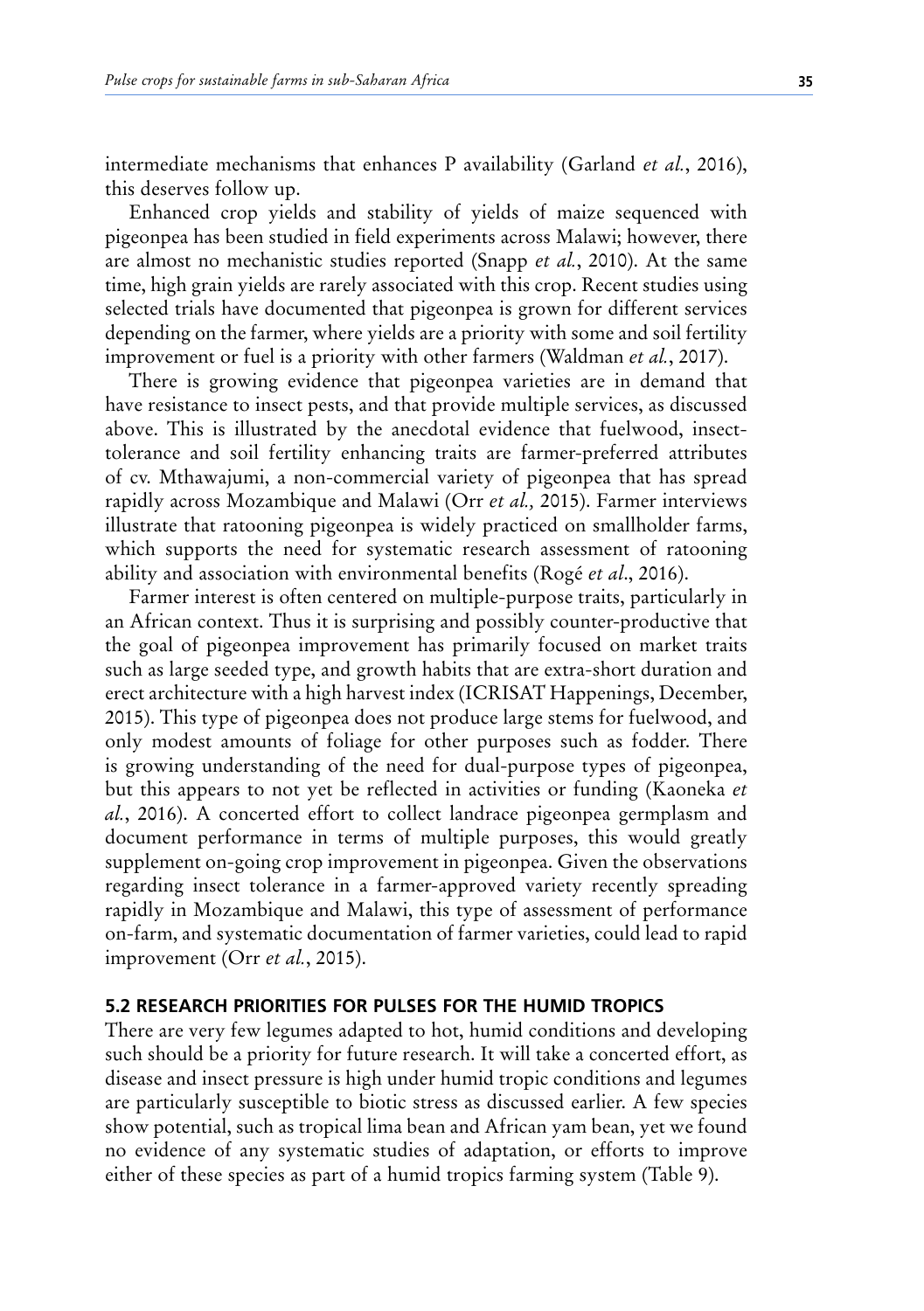#### **5.3 Research priorities for pulses for the highlands**

Crops adapted to the highlands include several *Phaseolus* species, notably runner bean, which can be grown at very high altitudes, >3 000 masl and is grown around the world in the highland agricultural niche. Many *Phaseolus vulgaris* cultivars are also suited to high altitudes, with climbing bean growth types generally grown between 2 000 and 3 200 masl. Andean lupine (*Lupinus mutabilis* Sweet) is another legume adapted to high altitudes, although its production is chiefly restricted to South America. To support broader use of this important multipurpose legume will require development of grain types that meet market demand and local preferences in Africa (Table 9). Pigeonpea can be grown up to 3 000 masl, although the cooler temperatures of high altitude sites are not conducive to high yields, and adaptation studies are urgently required in conjunction with crop improvement and participatory breeding efforts if this crop is to be promoted for highland use (Table 8; Silim *et al.*, 2007).

#### **5.4 Research priorities for pulses for irrigated rice-based systems**

Research has been very limited on legume-diversification with irrigated rice in Africa. The potential for profitable, sustainable soil management of irrigated rice has been shown in field studies exploring integration of green manure legumes and sequencing of a legume crop with a rice crop (Becker and Johnson, 1999). However, adoption has occurred only on a limited scale in South Asia (Lauren *et al*., 2001), and no reports were found of adoption as part of Africa rice cropping. Constraints to adoption should be a major priority for research, to investigate the potential, limitations and opportunities afforded by legume diversification in African rice systems.

#### **5.5 New directions in research**

Legumes play an ecologically key role, due to their BNF ability and the closely related unique biochemical properties that make legume products a source of protein and other diverse nutrients (Topps, 1992). There has been limited attention to harnessing these properties in legumes.

Multipurpose types of legumes are an important option for farmers to incorporate into their farming system as they have unique properties; however this growth type has been largely neglected with the exception of fodder or agroforestry species. Food legumes can be developed, or selected from among traditional varieties, that have long growth periods that support production of copious amounts of vegetation, and deep root systems (Snapp, 2017). The leaves can be eaten as a vegetable from some species (such as bean and cowpea), and used as a fodder in almost all cases. The root system supports micro-organisms, enhances soil aggregation, and associated soil carbon accrual, and in many cases produces root exudates that solubilize P (Ae *et al.,*  1990). This builds the natural resource base and production potential of the entire cropping system. Essential to this effort will be investment in plant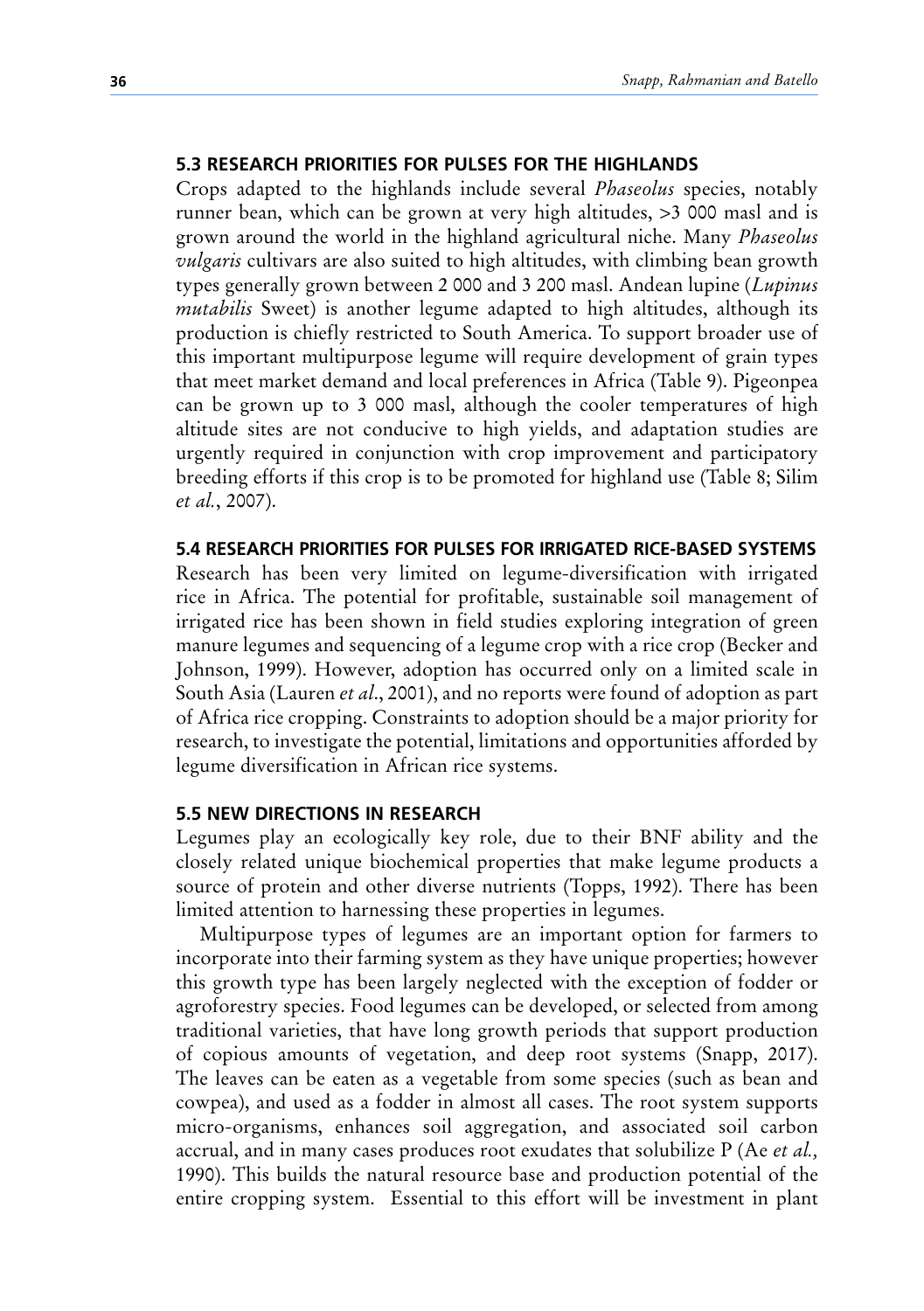breeding efforts to develop a wider range of pulse genotypes with these novel traits, within farmer-preferred germplasm.

# **6. Conclusions and recommendations**

Educators and policy-makers should consider how to promote legumes. The first step needs to be collection of better data to support understanding of where legumes are grown and for what purposes. Agricultural statistics are rather poor for pulses, including aggregated combinations of different bean species and inaccurate reflection of what is grown on the ground in many countries. Policies and protocols are needed that promote more detailed documentation of smallholder cropping systems, including tracking of many neglected legume species and varieties, as well as consumption, so that agricultural statistics would accurately reflect what pulses are grown and where. Malnutrition is an urgent problem, and plant-protein is in short supply. For more diverse, and high quality diets, education is urgently needed about the role of legumes in family nutrition.

Legumes are the basis for an ecologically-sound and farmer-focused agricultural development effort in Africa. Soil organic matter and increasing availability of nitrogen and P in a sustainable manner is fundamental for enhancing productivity around the globe. Research priorities include the need to invest in multipulses for resilient farming systems, as the focus to date on yield indicators is not sufficient to capture the multiple benefits that can be derived from inclusion of diverse legume types in farming. Weather extremes and drought require more resilient farming systems, and promoting diverse types of legume crops will help buffer farming systems. Early, fast growing types of cowpea and bean will produce grain yield even under drought conditions, and long-lived types of pigeonpea and hyacinth bean will produce grain, leaves for vegetable use, and fodder, even under highly erratic weather conditions.

## **7. Key recommendations**

- Strengthen work on statistics reporting for pulses and other legumes.
- Promote legume innovations, such as doubled-up legume systems, climbing beans, short cooking-time beans, seed priming, and farmer-approved varieties of pulses.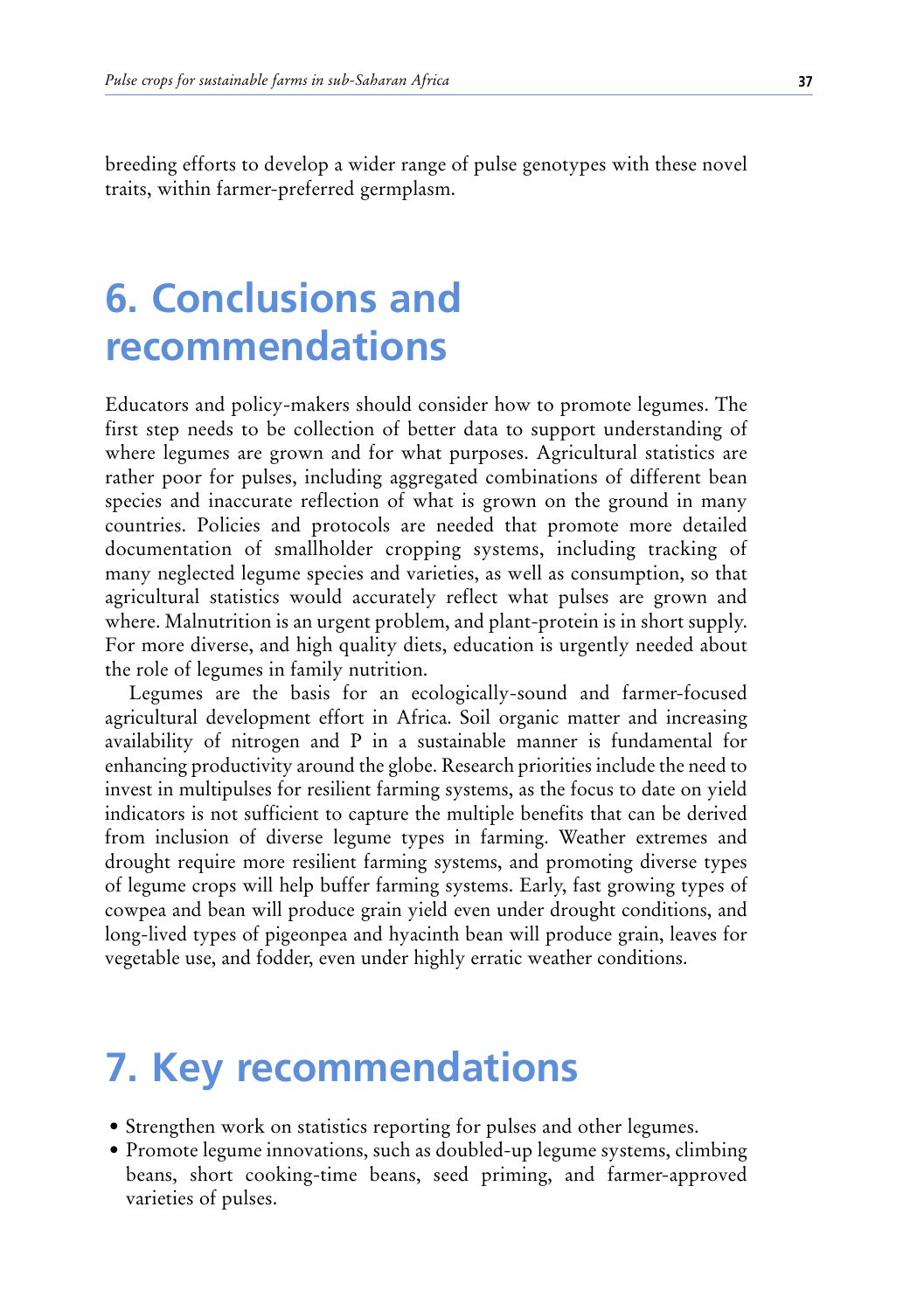- Promote farm family resilience to market and climate shocks through diversification with short- and long-duration legumes.
- Promote judicious diversification with legumes, for crop-livestock integration, and efficient and sustainable fertilizer management.
- • Prioritize plant breeding that focuses on vegetative, indeterminate growth types of legumes for multiple services, pest resistance, nutritional biochemistry, and client-oriented traits.
- • Support research that enhances legume reside quality and management, to improve sustainability of crop yields, through building soil carbon, nitrogen and phosphorus.
- Ensure policy recommendations take into account the significance of legumes for women and families, with attention to nutrition, food safety and processing.

### **References**

- **Abate, T., Alene, A.D., Bergvinson, D., Shiferaw, B., Orr, A. & Aasfaw, S**. 2012. Tropical grain legumes in Africa and South Asia: Knowledge and opportunities. Research Report, ICRISAT, Nairobi.
- **Abdalla, E.A., Osman, A.K., Maki, M.A., Nur, F.M., Ali, S.B. & Aune, J.B.** 2015. The response of sorghum, groundnut, sesame, and cowpea to seed priming and fertilizer micro-dosing in South Kordofan State, Sudan. *Agronomy*, 5(4): 476–490.
- **Ae, N., Arihara, J., Okada, K., Yoshihara, T. & Johansen, C.** 1990. Phosphorus uptake by pigeonpea and its role in cropping systems of the Indian subcontinent. *Science*, 248: 477–480.
- **Agunbiade, T.A., Coates, B.S., Datinon, B., Djouaka, R., Sun, W., Tamò, M. & Pittendrigh, B.R.,** 2014. Genetic differentiation among *Maruca vitrata* F. (Lepidoptera: Crambidae) populations on cultivated cowpea and wild host plants: implications for insect resistance management and biological control strategies. *PloS One*, *9*(3): e92072.
- **Alene, A.D. & Manyong, V.M**. 2006. Farmer-to-farmer technology diffusion and yield variation among adopters: the case of improved cowpea in northern Nigeria. *Agricultural Economics*, 35(2): 203–211.
- **Amare, A., Selvaraj, T. & Amin, M.** 2014. Evaluation of various fungicides and soil solarization practices for the management of common bean anthracnose (Colletotrichum lindemuthianum) and seed yield and loss in Hararghe Highlands of Ethiopia. *Journal of Plant Breeding and Crop Science*, 6(1): 1–10.
- **Ashby, J.** 2009. The impact of participatory plant breeding. *Pp. 649–671*, *in*: S. Ceccarelli, E.P. Guimaraes and E. Weltzien (eds), *Plant breeding and farmer participation.* Rome, Italy, FAO.
- **Asif, M., Rooney, L.W., Ali, R. & Riaz, M.N.** 2013. Application and opportunities of pulses in food system: a review. *Critical reviews in food science and nutrition*, 53(11): 1168–1179.
- **Aune, J.B. & Bationo, A.** 2008. Agricultural intensification in the Sahel the ladder approach. *Agricultural Systems*, 98(2): 119–125.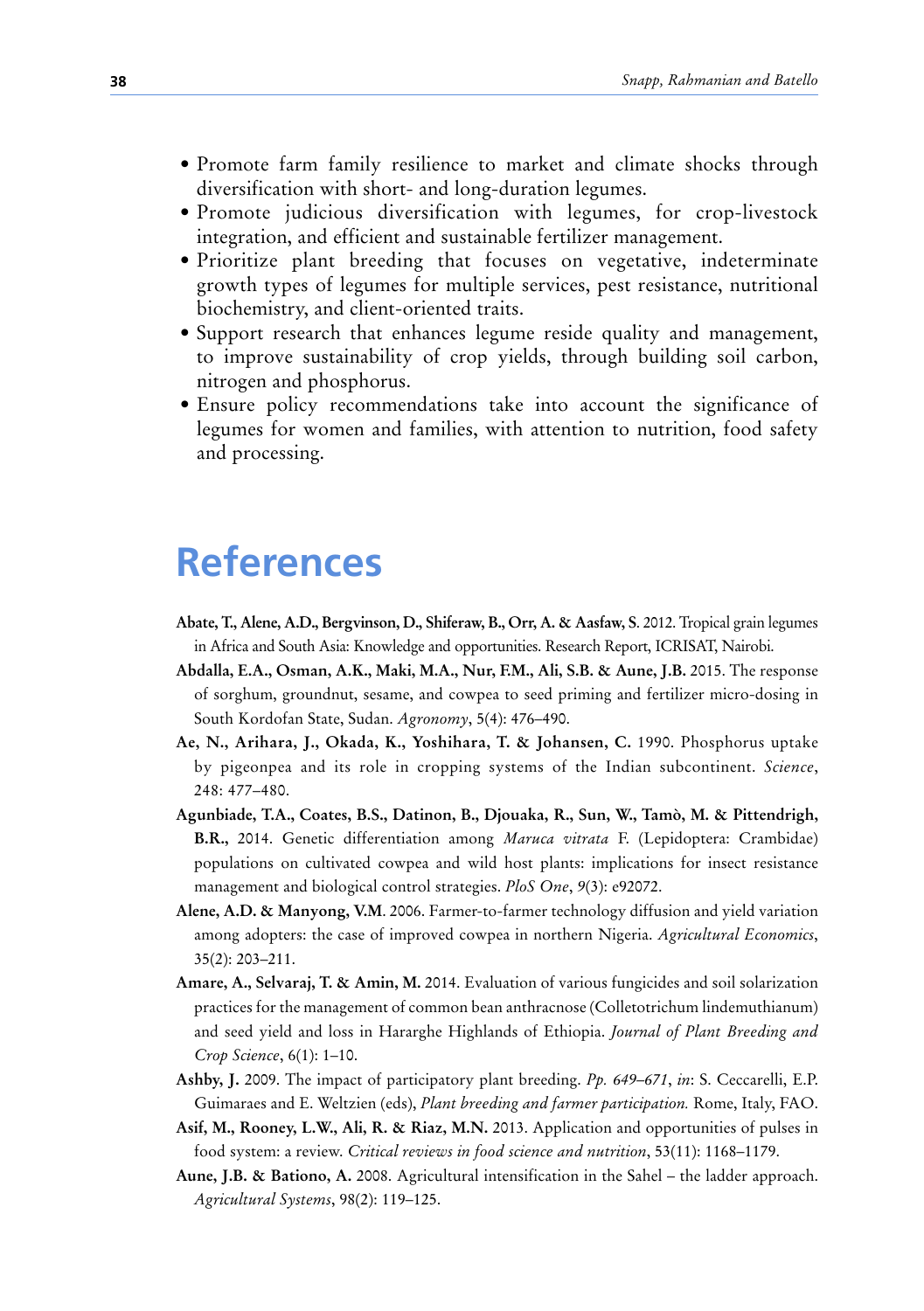- **Bantilan, M.C.S., Kumara Charyula, D., Guar, P., Moses Shyam, D. & Davis, J.S.** 2014. Short duration chickpea technology: Enabling legumes revolution in Andra Pradesh India. Research Report No. 23. Patancheru, India, International Crops Research Institute for the Semi-Arid Tropics. (www.icrisat.org/what-we-do/mip/SPIA/pdf)
- **Baoua, I.B., Amadou, L., Margam, V. & Murdock, L.L.** 2012. Comparative evaluation of six storage methods for postharvest preservation of cowpea grain. *Journal of Stored Products Research*, 49: 171–175.
- **Barrios, E., Buresh, R.J. & Sprent, J.I.** 1996. Organic matter in soil particle size and density fractions from maize and legume cropping systems. *Soil Biology and Biochemistry*, 28(2): 185–193.
- **Becker, M. & Johnson, D.** 1999. The role of legume fallows in intensified upland rice-based systems of West Africa. *Nutrient cycling in Agro-Ecosystems*, 53: 71–81.
- **Beebe, S., Ramírez, J., Jarvis, A., Rao, I.M., Mosquera, G., Bueno, J.M. & Blair, M.W.** 2011. Genetic improvement of common bean and the challenges of climate change. P*p.* 356–370, *in:*  S.S. Yadav, R.J. Redden, J.L. Hatfield, H. Lotze-Campen and A.E. Hall (eds), *Crop adaptation to climate change*. Wiley-Blackwell.
- **Beebe, S.E., Rao, I.M., Mukankusi, C. & Buruchara, R.A.** 2012. Improving resource use efficiency and reducing risk of common bean production in Africa, Latin America, and the Caribbean. *Pp.* 117–134, *in:* C.H. Hershey and P. Nate (eds), *Eco-efficiency: from vision to reality.* CIAT, Cali, Colombia.
- **Bekunda, M., Sanginga, N. & Woomer, P.L**. 2010. Restoring Soil Fertility in sub-Sahara Africa. *Advances in Agronomy*, 108: 183–236.
- **Bezner-Kerr, R.B., Berti, P.R. & Shumba, L.** 2011. Effects of a participatory agriculture and nutrition education project on child growth in northern Malawi. *Public Health and Nutrition*, 14(8): 1466–1472.
- **Blackie M. & Dixon J.** 2016. Maize mixed farming systems: an engine for rural growth. Chapter in: J. Dixon, D. Garrity, J.M. Boffa, T. Williams & T. Amede, with C. Auricht, R. Lott, & G. Mburathi, (eds). *Farming Systems and Food Security in Africa: Priorities for science and policy under global change.* London and New York, USA, Routledge.
- **Bondeau, A., Smith, P.C., Zaehle, S., Schaphoff, S., Lucht, W., Cramer, W., Gerten, D., Lotze-Campen, H., Müller, C., Reichstein, M. & Smith, B.** 2007. Modelling the role of agriculture for the 20th century global terrestrial carbon balance. *Global Change Biology*, 13: 679–706.
- **Buerkert, A. & Schlecht, E.** 2013. Agricultural innnovations in small scale farming systems of Sugano-Sahelian West Africa: Some prerequisites for success. *Secheresse*, 24: 322–329.
- **Ceccarelli, S., Grando, S. & Baum, M.** 2007. Participatory plant breeding in water-limited environments. *Experimental Agriculture,* 43: 411–435.
- **Checa, O.E., & Blair, M.W.** 2012. Inheritance of Yield-Related Traits in Climbing Beans (*Phaseolus vulgaris* L.). *Crop Science* 52(5): 1998–2013. DOI: 10.2135/cropsci2011.07.0368
- **Chikowo, R., Zingore, S., Nyamangara, J., Bekunda, M., Messina, J. & Snapp, S.S.** 2014. Approaches to reinforce crop productivity under water-limited conditions in sub-humid environments in Africa. *Pp.* 235–253, *in:* R. Lal, D. Mwase and F. Hansen (eds), *Sustainable intensification to advance food security and enhance climate resilience in Africa.* Springer.
- **Cichy, K.A., Caldas, G.V. Snapp, S.S. & Blair, M.W.** 2009. QTL analysis of seed iron, zinc, and phosphorus levels in an Andean bean population. *Crop Science,* 49: 1742–1750.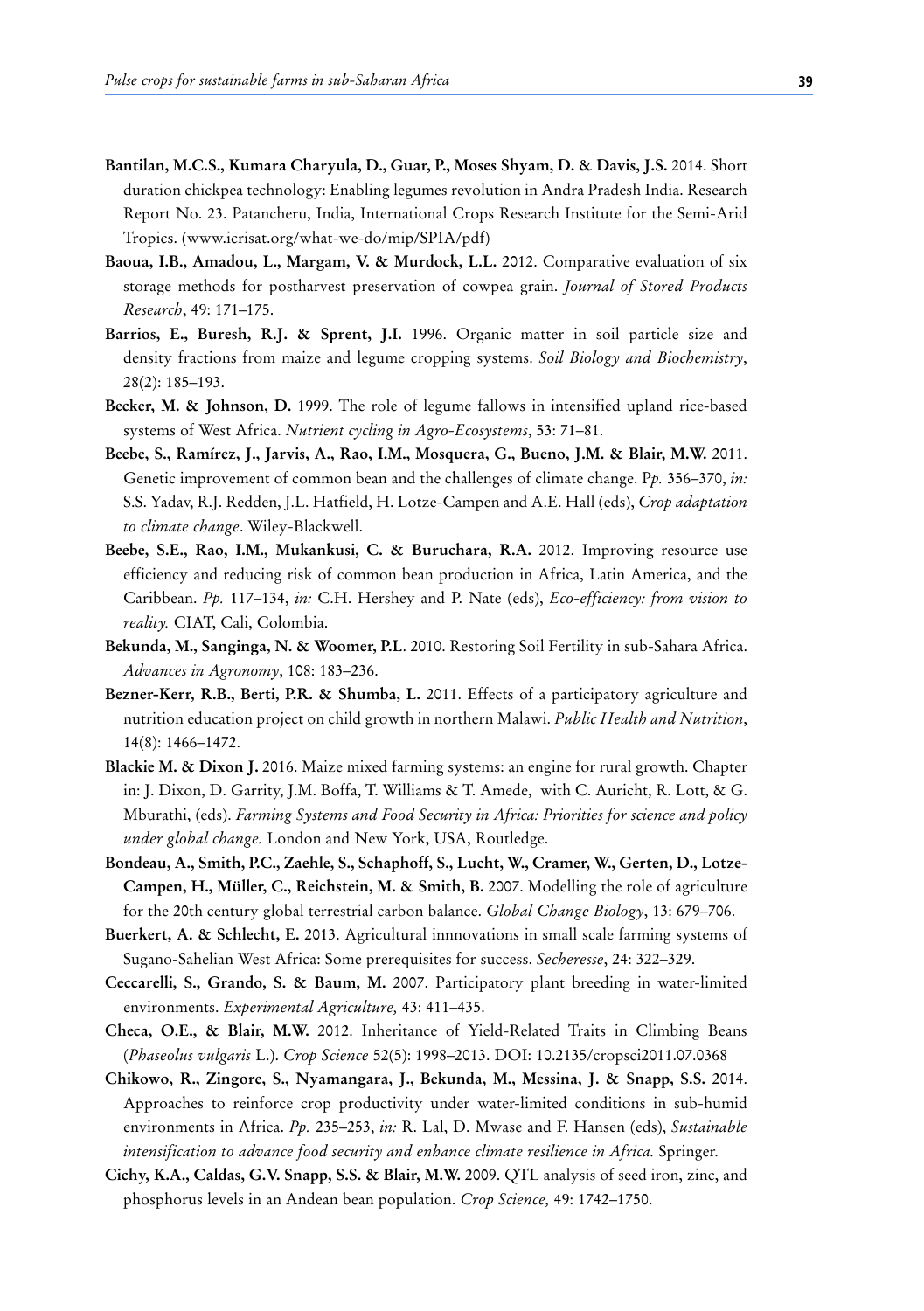- **Cichy, K.A., Wiesinger, J.A. & Mendoza, F.A.** 2015. Genetic diversity and genome-wide association analysis of cooking time in dry bean (*Phaseolus vulgaris* L.). *Theoretical and Applied Genetics*, 128(8): 1555–1567.
- **Cullis, C. & Kunert, K.J.** 2016. Unlocking the potential of orphan legumes. *Journal of Experimental Botany*, 68(8): 1895–1903 Special Issue S1. DOI: 10.1093/jxb/erw437
- **Dalton, T. K. Cardwell & T. Katsvario.** 2012. External evaluation report on the peanut collaborative research support programme. Bureau of Food Security, USAID.
- **David, S. & Sperling, L**. 1999. Improving technology delivery mechanisms: lessons from bean seed systems research in Eastern and Central Africa. *Agriculture and Human Values*, 16: 381–388.
- **Davis, K., Nkonya, E., Kato, E., Mekonnen, D.A., Odendo, M., Miiro, R. & Nkuba J**. 2012. Impact of farmer field schools on agricultural productivity and poverty in eastern Africa. *World Development* 40(2): 402–413.
- Deshpande, S.S., Sathe, S.K., Salunkhe, D.K. & Cornforth, D.P. 1982. Effects of dehulling on phytic acid, polyphenols, and enzyme inhibitors of dry beans (*Phaseolus vulgaris* L.). *Journal of Food Science,* 47(6): 1846–1850.
- **Dixon, R.A. & Sumner, L.W.** 2003. Legume natural products: understanding and manipulating complex pathways for human and animal health. *Plant Physiology,* 131(3): 878–885.
- **Drinkwater, L.E. & Snapp, S.S.** 2008. Nutrients in agroecosystems: Rethinking the management paradigm. *Advances in Agronomy,* 92: 163–186.
- **Dwivedi, S.L., Ceccarelli, S., Blair, M.W., Upadhyaya, H.D., Are, A.K. & Ortiz, R.** 2016. Landrace germplasm for improving yield and abiotic stress adaptation. *Trends in plant science*, 21(1): 31–42.
- **Eitzinger, A., Läderach, P., Rodriguez, B., Fisher, M., Beebe, S., Sonder, K. & Schmidt, A.** 2016. Assessing high-impact spots of climate change: spatial yield simulations with Decision Support System for Agrotechnology Transfer (DSSAT) model. *Mitigation and Adaptation Strategies for Global Change*. DOI: 10.1007/s11027-015-9696-2
- **FAO.** 1994. *Definition and classification of commodities, 4. Pulses and derived products*. Rome. [Cited 22 September 2016]. http://www.fao.org/es/faodef/fdef04e.htm.
- **FAO.** 2014. FAOSTAT: Statistics for the year 2014. Rome. [Cited 7 October 2016]. http:// faostat3.fao.org/home/E.
- **FAO.** 2016. Agroecology profile 'Integrating diverse grain legume for increased land productivity on small farms in Malawi'. Rome. [Cited 4 October 2016]. http://www.fao.org/agroecology/ knowledge/practices/en/
- **Ferguson, A.** 1994. Gendered Science: A Critique of Agricultural Development. *American Anthropologist* 96: 540–552.
- **Fisher, M. & Snapp, S.S.** 2014. Can adoption of modern maize help smallholder farmers manage drought risk? Evidence from southern Malawi. *Experimental Agriculture,* 50: 533–548*.*
- **Fornara, D.A. & Tilman, D.** 2008. Plant functional composition influences rates of soil carbon and nitrogen accumulation. *Journal of Ecology,* 96(2): 314–322.
- **Garland, G., Bünemann, E.K., Oberson, A., Frossard, E. & Six, J.** 2016. Plant-mediated rhizospheric interactions in maize-pigeon pea intercropping enhance soil aggregation and organic phosphorus storage. *Plant and Soil*, 415(1–2): 37–55.
- **Gasparri, N.I., Kuemmerle, T., Meyfroidt, P., Waroux, Y. & Kreft, H.**, 2016. The emerging soybean production frontier in Southern Africa: Conservation challenges and the role of south–south telecouplings. *Conservation Letters*, 9: 21–31.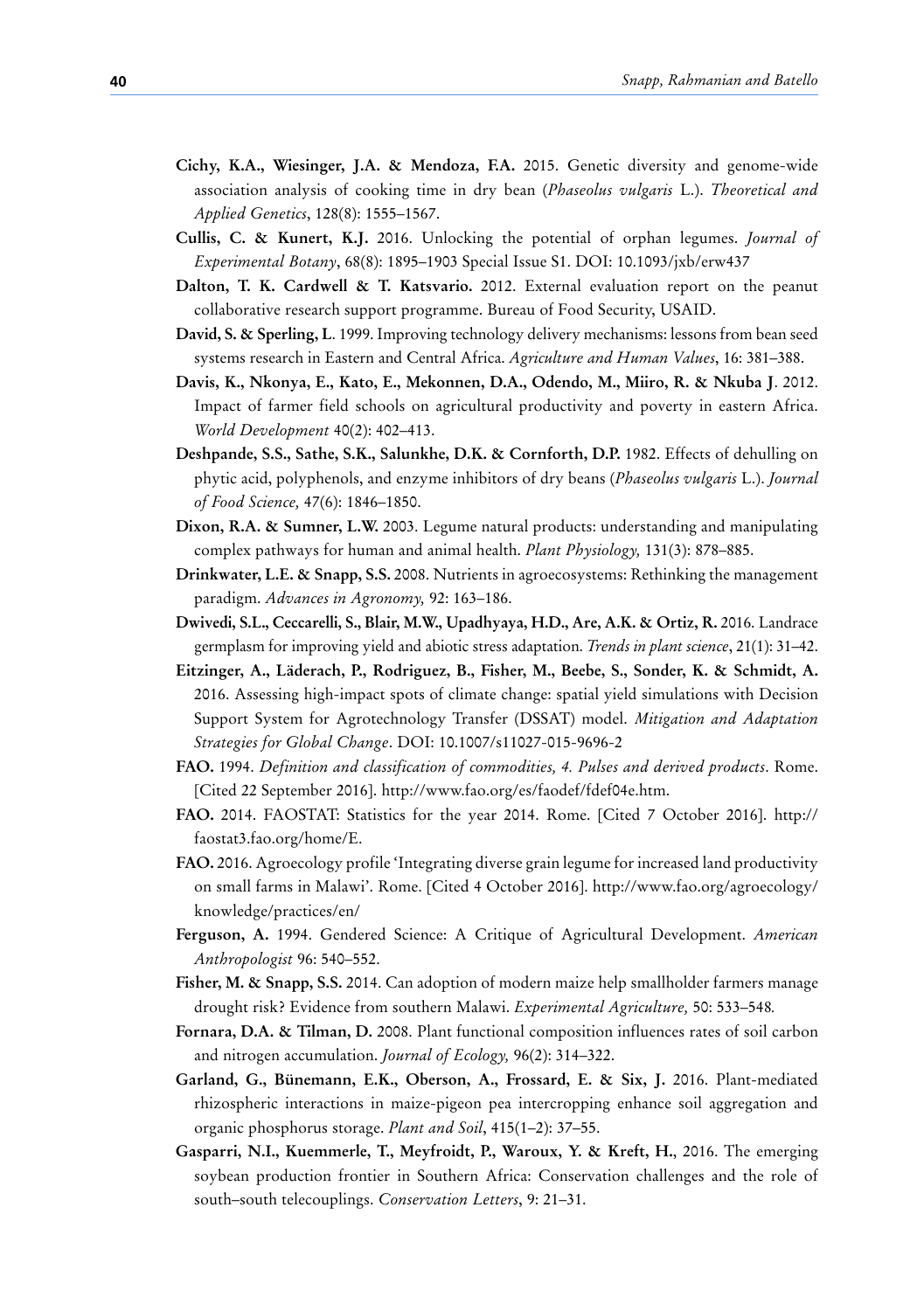- **Geleti, D., Hailemariam, M., Mengistu, A. & Tolera, A.** 2014. Characterization of elite cowpea (*Vigna unguiculata* L. Walp) accessions grown under sub-humid climatic conditions of western Oromia, Ethiopia: Herbage and crude protein yields and forage quality. *Journal of Animal Science Advances*, 4(1): 682–689.
- **Gilbert, R.A**. 2004. Best-bet legumes for smallholder maize-based cropping systems of Malawi. *Pp.* 153–174, *in*: M. Eilittä, J. Mureithi, and R. Derpsch (eds), *Green manure/cover crop systems of smallholder farmers*. Dordrecht, The Netherlands, Springer.
- **Giller, K.E. & Cadisch, G.** 1995. Future benefits from biological nitrogen fixation: An ecological approach to agriculture. *Plant and Soil,* 174: 255–277.
- **Glover, J. D., Reganold, J.P. & Cox, C.M.** 2012. Plant Perennials to Save Africa's Soils. *Nature,* 489 (7416): 359–361.
- **Harris, D., Pathan, A.K., Gothkar, P., Joshi, A., Chivasa, W. & Nyamudeza, P.** 2001. On-farm seed priming: using participatory methods to revive and refine a key technology. *Agricultural Systems*, 69(1): 151–164.
- **Ibeawuchi, I.I.** 2007. Soil-chemical properties as affected by yam/cassava/landrace legumes intercropping systems in Owerri Ultisols Southeastern Nigeria. *International Journal of Soil Science*, 2: 62–68.
- **Isaacs, K.B, Snapp, S.S., Chung, K.R. & Waldman, K.B.** 2016a. Assessing the value of diverse cropping systems under a new agricultural policy environment in Rwanda. *Food Security*, 8(3): 491–506. DOI: 10.1007/s12571-016-0582-x
- **Isaacs, K.B., Snapp, S.S., Kelly, J.D. & Chung, K.R.** 2016b. Farmer knowledge identifies a competitive bean ideotype for maize-bean intercrop systems in Rwanda. *Agriculture & Food Security*, 5(1): 1–6.
- **Janila, P., Nigam, S.N., Pandey, M.K., Nagesh, P. & Varshney, R.K.** 2013. Groundnut improvement: use of genetic and genomic tools. *Frontiers in Plant Science*, 4: Article 23.
- **Jere, P., Orr, A. & Simtowe, F**. 2013. *Assessment of smallholder seed groups performance and market linkages in Southern Malawi*. Series Paper Number 12. Nairobi, Kenya ICRISAT.
- **Johnson, N., Atherstone, C. & Grace, D.** 2015. The potential of farm-level technologies and practices to contribute to reducing consumer exposure to aflatoxins: A theory of change analysis. IFPRI Discussion Paper 01452. Washington, D.C., USA, International Food Policy Research Institute.
- **Johnson, N.L., Lilja, N. & Ashby, J.A.** 2003. Measuring the impact of user participation in agricultural and natural resource management research. *Agricultural Systems*, 78(2): 287–306.
- **Kadyampakeni, D.M., Mloza-Banda, H.R. Singa, D.D., Mangisoni, J.H. Ferguson, A. & Snapp, S**. 2013. Agronomic and socio-economic analysis of water management techniques for dry season cultivation of common bean in Malawi. *Irrigation Science,* 31: 537–544.
- **Kamara, A.Y., Tefera, H., Ewansiha, S.U., Ajeigbe, H.A., Okechukwu, R., Boukar, O. & Omoigui, L.O.** 2011. Genetic gain in yield and agronomic characteristics of cowpea cultivars developed in the Sudan savannas of Nigeria over the past three decades. *Crop Science*, 51(5): 1877–1886.
- **Kamfwa, K., Cichy, K.A. and Kelly, J.D.** 2015. Genome-wide association analysis of symbiotic nitrogen fixation in common bean. *Theoretical and Applied Genetics*, 128(10): 1999–2017.
- **Kane, D., Rogé, P. & Snapp, S.** 2016. A systematic review of perennial staple crops literature using topic modeling and bibliometric analysis. *PLoS One*, 11: e0155788
- **Kanyama-Phiri, G.Y., Snapp, S.S. & Minae, S.** 1998. Partnership with Malawian farmers to develop organic matter technologies. *Outlook on Agriculture* 27: 167–175.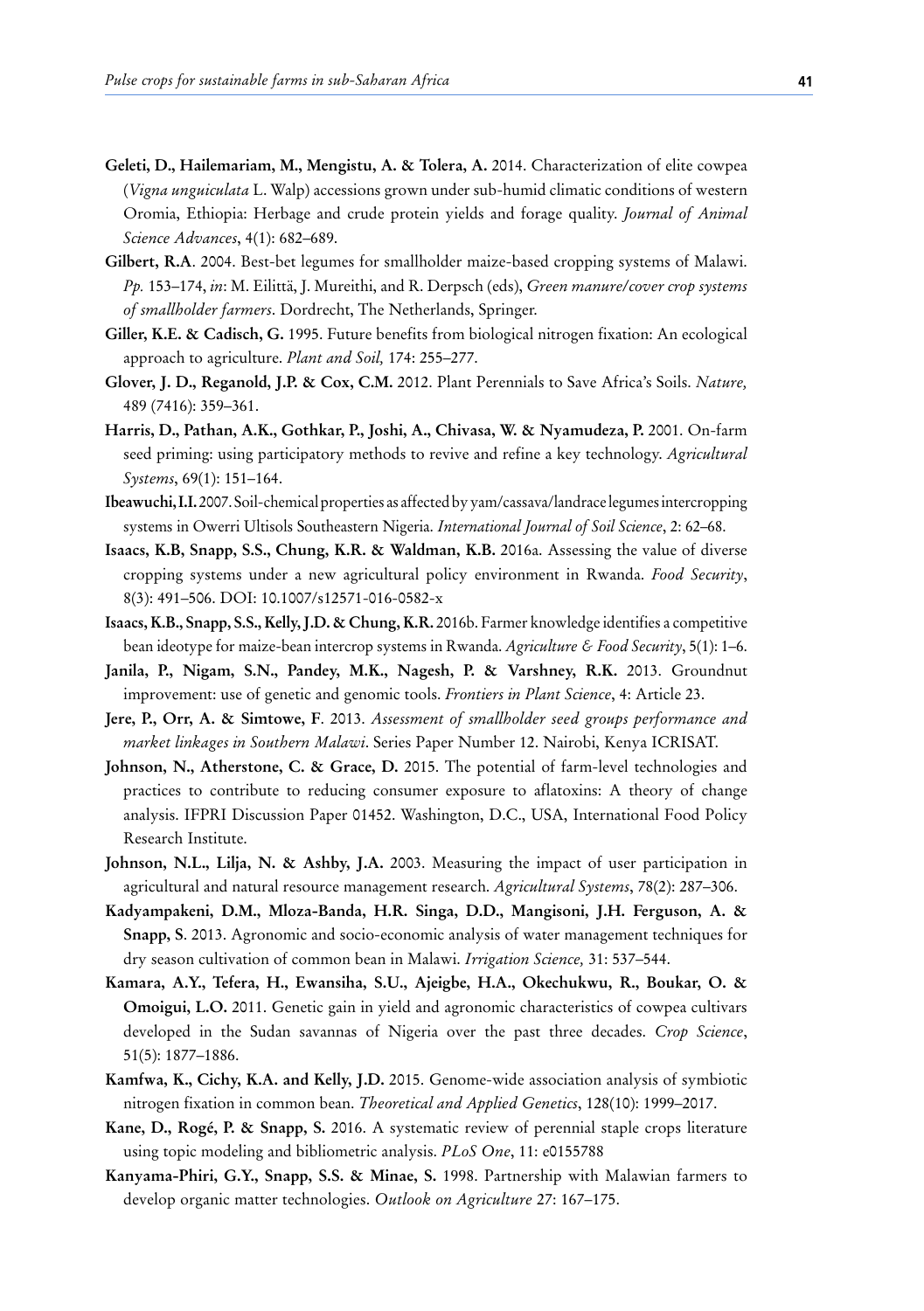- **Kaoneka, S. R., Saxena, R.K., Silim, S.N., Odeny, D.A., Ganga Rao, N.V.P.R., Shimelis, H.A., Siambi, M. & Varshney, R.K.** 2016. Pigeonpea breeding in eastern and southern Africa: challenges and opportunities. *Plant Breeding,* 135: 148–154. DOI: 10.1111/pbr.12340
- **Kee-Tui, S.H.K., Valbuena, D., Masikati, P., Descheemaeker, K., Nyamangara, J., Claessens, L., Erenstein, O., Van Rooyen, A. & Nkomboni, D.** 2015. Economic trade-offs of biomass use in crop-livestock systems: Exploring more sustainable options in semi-arid Zimbabwe. *Agricultural Systems*, 134: 48–60.
- **Kitch, L.W., Boukar, O., Endondo, C. & Murdock, L.L.** 1998. Farmer acceptability criteria in breeding cowpea. *Experimental Agriculture*, 34(4): 475–486.
- **Koroma, S., Molina, P.B., Woolfrey, S., Rampa, F. & You, N.** 2016. *Promoting regional trade in pulses in the Horn of Africa*. Accra, Ghana, FAO.
- **Koutika, L.S., Nolte, C., Yemefack, M., Ndango, R., Folefoc, D. & Weise, S.** 2005. Leguminous fallows improve soil quality in south-central Cameroon as evidenced by the particulate organic matter status. *Geoderma,* 125: 343–354.
- **Kristjanson, P., Okike, I., Tarawali, S., Singh, B.B. & Manyong, V.M.** 2005. Farmers' perceptions of benefits and factors affecting the adoption of improved dual-purpose cowpea in the dry savannas of Nigeria. *Agricultural Economics*, 32(2): 195–210.
- **Larochelle, C., Alwang, J., Norton, G.W., Katungi, E. & Labarta, R.A.** 2015. Impacts of improved bean varieties on poverty and food security in Uganda and Rwanda. *Pp.* 314–337, *in*: T.S. Walker and J.R. Alwang (eds), *Crop improvement, adoption and impact of improved varieties in food crops in sub-Saharan Africa*. Montpellier, France, CGIAR Consortium of International Agricultural Research Centers and Wallingford, UK, CAB International.
- **Lauren, J.G., Shrestha, R., Sattar, M.A. & Yadav, R.L.** 2001. Legumes and Diversification of the Rice-Wheat Cropping System. *Journal of Crop Production*, 3: 67–102.
- **Lewis, G., Schrire, B., Mackinder, B. & Lock, M.** 2005. *Legumes of the world.* Kew, UK, The Royal Botanic Gardens.
- **Maass, B.L., Knox, M.R., Venkatesha, S.C., Angessa, T.T.,Ramme, S.B. & Pengelly, C.** 2010 *Lablab purpureus* – A crop lost for Africa? *Tropical Plant Biology*, 3(3): 123–135.
- **Marinus, W., Ronner, E., van de Ven, G.W., Kanampiu, F.K., Adjei-Nsiah, S. & Giller, K.E.** 2016. What role for legumes in sustainable intensification? – Case studies in Western Kenya and Northern Ghana for PROIntensAfrica. [Cited 7 October 2016]. www.N2Africa.org.
- **McGuire, S. & Sperling, L.** 2016. Seed systems smallholder farmers use. *Food Security*, 8: 179– 195. DOI: 10.1007/s12571-015-0528-8
- **Mhango, W., Snapp, S.S. & Kanyama-Phiri, G.Y.** 2013. Opportunities and constraints to legume diversification for sustainable cereal production on African smallholder farms. *Renewable Agriculture and Food Systems,* 28: 234–244.
- **MBG [Missouri Botanical Garden]**. 2016. Taxonomic database Tropicos. Saint Louis. [Cited 30 September 2016]. http://www.tropicos.org.
- **Messina, M.J.** 1999. Legumes and soybeans: overview of their nutritional profiles and health effects. *The American Journal of Clinical Nutrition*, 70: 439–450.
- **Mishili, F.J., Fulton, J., Shehu, M., Kushwaha, S., Marfo, K., Jamal, M., Kergna, A. & Lowenberg-DeBoer, J.** 2009. Consumer preferences for quality characteristics along the cowpea value chain in Nigeria, Ghana, and Mali. *Agribusiness,* 25(1): 16–35.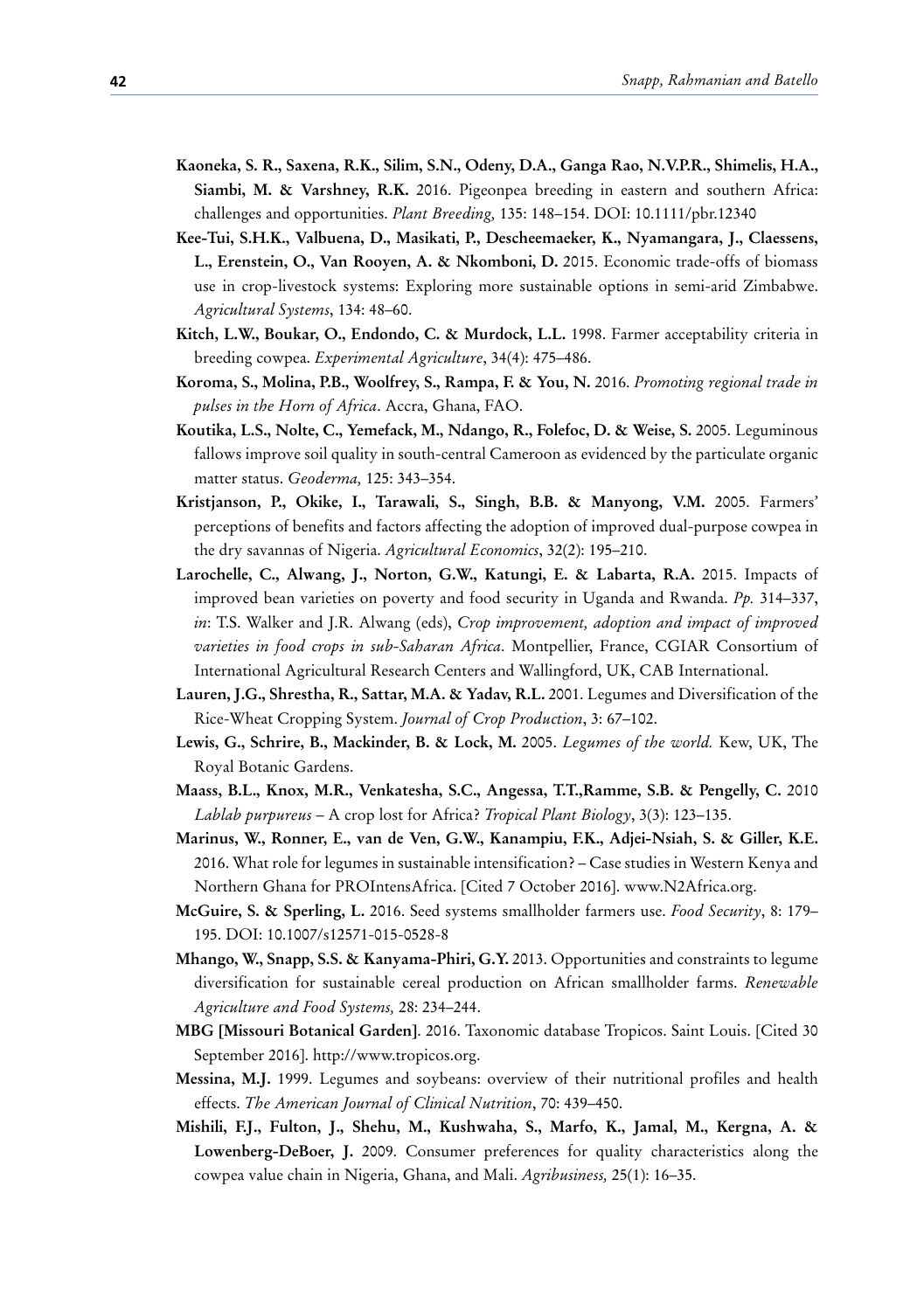- **Monyo, E.S. & Varshney, R.K**. 2016. *Seven seasons of learning and engaging smallholder farmers in the drought-prone areas of sub-Saharan Africa and South Asia through Tropical Legumes, 2007–2014.* Patancheru, India, International Crops Research Institute for the Semi-Arid Tropics.
- **Moussa, B.M., Diouf, A., Abdourahamane, S.I., Axelsen, J.A., Ambouta, K.J. & Mahamane, A**. 2016. Combined traditional water harvesting (Zaï) and mulching techniques increase available soil phosphorus content and millet yield. *Journal of Agricultural Science*, 8: 126–139.
- **Muthoni, R.A. & Andrade, R. 2015**. The performance of bean improvement programmes in sub-Saharan Africa from the perspectives of varietal output and adoption. *Pp.* 148–163, *in*: T.S. Walker and J.R. Alwang (eds), *Crop improvement, adoption and impact of improved varieties in food crops in sub-Saharan Africa*. Montpellier, France, CGIAR Consortium of International Agricultural Research Centers and Wallingford, UK, CAB International.
- **Myaka, F.A., Sakala, W.D., Adu-Gyamfi, J.J., Kamalongo, D., Ngwira, A., Odgaard, R., Nielsen, N.E. & Høgh-Jensen, H.** 2006. Yields and accumulations of N and P in farmermanaged maize-pigeonpea intercrops in semi-arid Africa. *Plant and Soil*, 285: 207–220.
- **NAS (National Academy of Sciences).** 1979. Tropical Legumes: Resources for the Future. Washington, D.C., USA, National Academy of Sciences.
- **Ncube, B., Dimes, J.P., van Wijk, M.T., Twomlow, S.J. & Giller, K.E.** 2009. Productivity and residual benefits of grain legumes to sorghum under semi-arid conditions in south-western Zimbabwe: Unravelling the effects of water and nitrogen using a simulation model. *Field Crops Research*, 110(2): 173–184.
- **Nederlof, E.S. & Dangbégnon, C.** 2007. Lessons for farmer-oriented research: experiences from a West African soil fertility management project. *Agriculture and Human Values*, 24: 369–387.
- **Neef, A. & Neubert, D.** 2011. Stakeholder participation in agricultural research projects: a conceptual framework for reflection and decision-making. *Agriculture and Human Values*, 28(2): 179–194.
- **Nezomba, H., Mtambanengwe, F., Chikowo, R. & Mapfumo, P.** 2015. Sequencing integrated soil fertility management options for sustainable crop intensification by different categories of smallholder farmers in Zimbabwe. *Experimental Agriculture*, 51(1): 17–41.
- **Obaa, B., Mutimba, J., & Semana, A.R.** 2005. Prioritizing farmer's extension needs in a publicly-funded contract system of extension: A case study from Mujono District, Uganda. *Agricultural Research and Extension Network Paper*, 147.
- **Odeny, D.A.** 2007. The potential of pigeonpea (*Cajanus cajan* (L.) Millsp.) in Africa. *Natural Resources Forum,* 31(4): 297–305.
- **Odhiambo, W., Ngigi, M., Lagat, J., Binswanger, H.P. & Rubyogo, J.-C**. 2016. Analysis of quality control in the informal seed sector: case of smallholder bean farmers in Bondo Sub-County, Kenya. *Journal of Economics and Sustainable Development*, 7(8): 8–29.
- **Ojiem, J.O., De Ridder, N., Vanlauwe, B. & Giller, K.E.** 2006. Socio-ecological niche: a conceptual framework for integration of legumes in smallholder farming systems. *International Journal of Agricultural Sustainability,* 4: 79–93.
- **Ojiem, J.O., Franke, A.C. Vanlauwe, B. de Ridder, N. & Giller, K.E.** 2014. Benefits of legumemaize rotations: Assessing the impact of diversity on the productivity of smallholders in Western Kenya. *Field Crops Research*, 168: 75–85.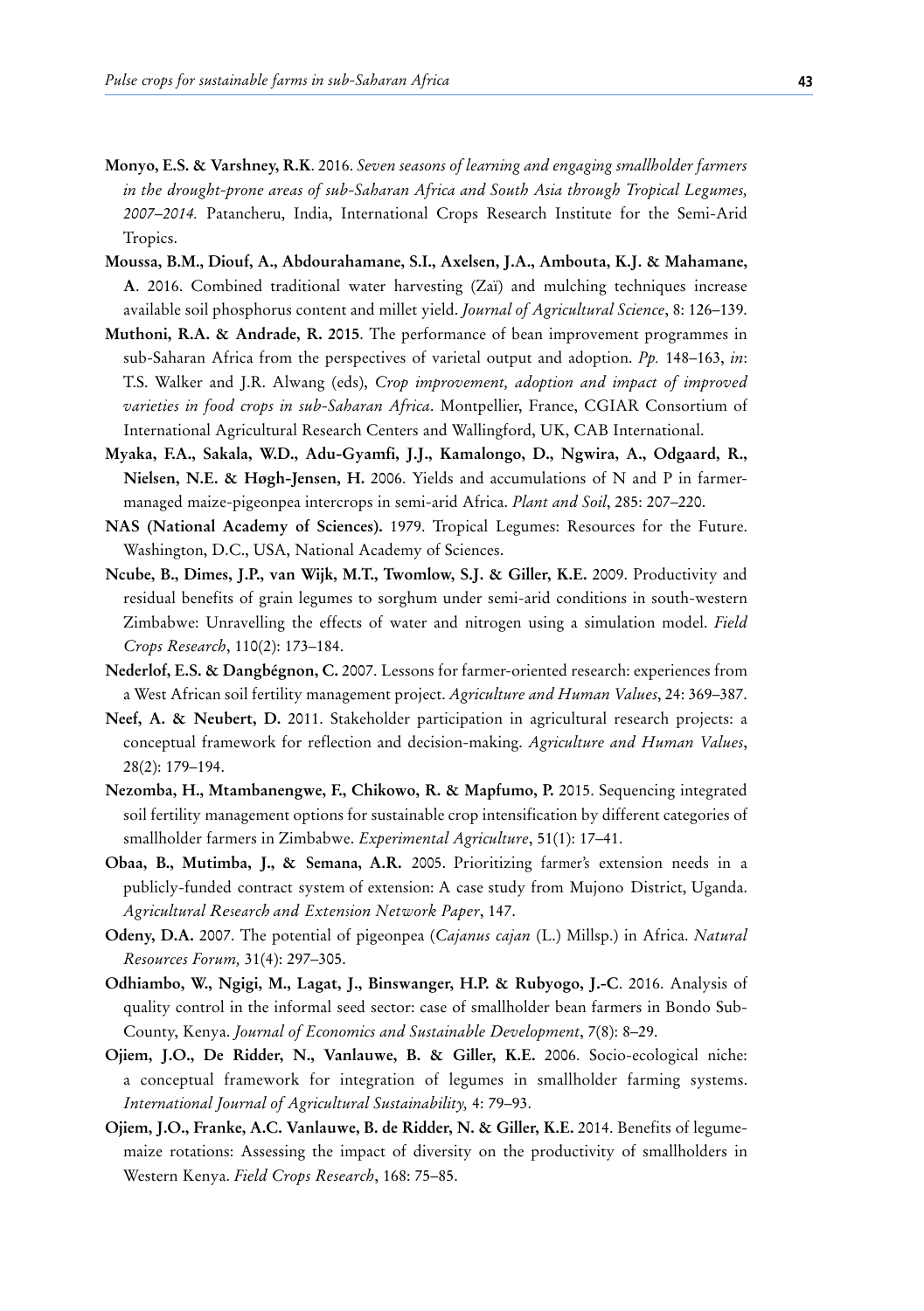- **Okello, D.K., Akello, L.B., Tukamuhabwa, P., Odong, T.L., Adriko, J. & Deom, C.M.** 2014. Groundnut rosette disease symptoms types distribution and management of the disease in Uganda. *African Journal of Plant Science*, 8(3): 153–163.
- **Orr, A., Kambombo, B., Roth, C, Harris, D. & Doyle, V.** 2015. Adoption of Integrated Food-Energy Systems: improved cookstoves and pigeonpea in southern Malawi. *Experimental Agriculture*, 51: 191–209.
- **Ortega, D.L., Waldman, K.B., Richardson, R.B., Clay, D. & Snapp, S.S.** 2016. Sustainable intensification and farmer preferences for crop system attributes: Evidence from Malawi's Central and Southern regions. *World Development*, 87: 139–151.
- **Oshone, K., Gebeyehu, S. & Tesfaye, K.** 2014. Assessment of common bean (*Phaseolus vulgaris* L.) seed quality produced under different cropping systems by smallholder farmers in eastern Ethiopia. *African Journal of Food, Agriculture, Nutrition and Development*, 14: 8566–8584.
- **Pachico, D.** 2014. Towards appraising the impact of legume research: A synthesis of evidence. Rome Italy, Standing Panel on Impact Assessment (SPIA) and CGIAR Independent Science and Partnership Council (ISPC).
- **Pasupuleti, J., Nigam, S.N., Pandey, M.K., Nagesh, P. & Varshney, R.K.** 2013. Groundnut improvement: Use of genetic and genomic tools. *Frontiers in Plant Science*, 4: 23.
- **Peoples, M.B., Brockwell, J., Herridge, D.F., Rochester, I.J., Alves, B.J.R., Urquiaga, S., Boddey, R.M., Dakora, F.D., Bhattarai, S., Maskey, S.L., Sampet, C., Rerkasem, B., Khan, D.F., Hauggaard-Nielsen, H. & Jensen, E.S.** 2009. The contributions of nitrogen-fixing crop legumes to the productivity of agricultural systems. *Symbiosis,* 48: 1–17. DOI: 10.1007/BF03179980
- **Polreich, S., Becker, H.C. & Maass, B.L.** 2016. Accession-specific effects of repeated harvesting of edible cowpea leaves on leaf yield, stability, and reliability. *International Journal of Vegetable Science*, 22(3): 295–315.
- **Powell, J.M., Pearson, R.A. & Hiernaux, P.H.** 2004. Crop-livestock interactions in the West African drylands. *Agronomy Journal*, 96(2): 469–483.
- **Ramírez-Villegas, J. & Thornton, P.K.** 2015. Climate change impacts on African crop production. *CCAFS Working Paper* No. 119. Copenhagen, Denmark, CGIAR Research Program on Climate Change, Agriculture and Food Security (CCAFS).
- **Rao, M.R., Rego, T.J. & Willey, R.W.** 1987. Response of cereals to nitrogen in sole cropping and intercropping with different legumes. *Plant and Soil*, 101(2): 167–177.
- **Rao, V.** 2000. Price heterogeneity and "real" inequality: A case study of prices and poverty in rural South India. *Review of Income and Wealth*, 46: 201–211.
- **Rashid, A., Harris, D., Hollington, P.A. & Rafiq, M.** 2004. Improving the yield of mungbean (*Vigna radiata*) in the North West Frontier Province of Pakistan using on-farm seed priming. *Experimental Agriculture*, 40(2): 233–244.
- **Redden, R.J., Yadav, S.S., Hatfield, J.L., Prasanna, B.M., Vasal, S.K. & Lafarge, T.** 2011. The potential of climate change adjustment in crops: A synthesis. *America*, *97*: 147–152.
- **Richardson, A.E., Lynch, J.P., Ryan, P.R., Delhaize, E., Smith, F.A., Smith, S.E., Harvey, P.R., Ryan, M.H., Veneklaas, E.J., Lambers, H. & Oberson, A.** 2011. Plant and microbial strategies to improve the phosphorus efficiency of agriculture. *Plant and Soil*, 349: 121–156.
- **Rockström, J., Williams, J., Daily, G., Noble, A., Matthews, N., Gordon, L., Wetterstrand, H., DeClerck, F., Shah, M., Steduto, P. & de Fraiture, C.** 2016. Sustainable intensification of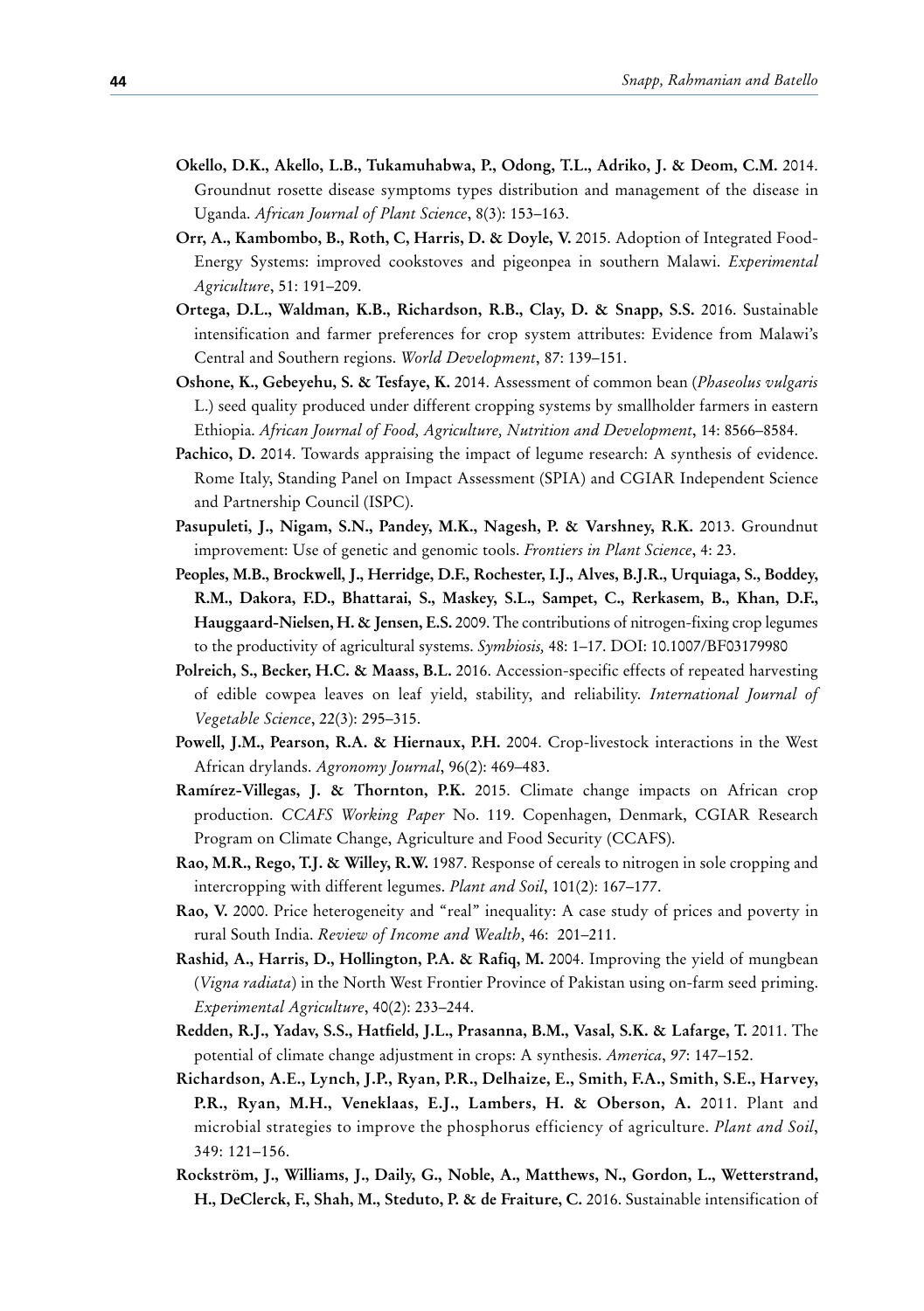agriculture for human prosperity and global sustainability. *Ambio*, 46(1): 4–17. DOI: 10.1007/ s13280-016-0793-6

- **Rodríguez De Luque, J.J. & Creamer, B.** 2014. Principal constraints and trends for common bean production and commercialization; establishing priorities for future research. *Agronomía Colombiana*, 32(3): 423–431.
- **Rogé, P., Snapp, S., Kakwera, M.N., Mungai, L., Jambo, I. & Peter, B.** 2016. Ratooning and perennial staple crops in Malawi. A review. *Agronomy for Sustainable Development*, 36(3): 50. DOI: 10.1007/s13593-016-0384-8
- **Román-Avilés, B. & Beaver, J.S.** 2016. Inheritance of heat tolerance in common bean of Andean origin. *The Journal of Agriculture of the University of Puerto Rico*, 87: 113–121.
- **Rubyogo, J.C., Sperling, L., Muthoni, R. & Buruchara, R.** 2010. Bean seed delivery for small farmers in sub-Saharan Africa: The power of partnerships. *Society and Natural Resources*, 23(4): 285–302.
- **Rusinamhodzi, L., Corbeels, M., Nyamangara, J. & Giller, K.E.** 2012. Maize-grain legume intercropping is an attractive option for ecological intensification that reduces climatic risk for smallholder farmers in central Mozambique. *Field Crops Research*, 136: 12–22.
- **Sanginga, N., Dashiell, K.E., Diels, J., Vanlauwe, B., Lyasse, O., Carsky, R.J., Tarawali, S., Asafo-Adjei, B., Menkir, A., Schulz, S. & Singh, B.B.** 2003. Sustainable resource management coupled to resilient germplasm to provide new intensive cereal-grain-legume-livestock systems in the dry savanna. *Agriculture, Ecosystems & Environment*, 100(2): 305–314.
- **Scherr, S.J.** 1999. Soil degradation, a threat to developing-country food security by 2020? Food, Agriculture and the Environment Discussion Paper 27. Washington, D.C., USA, International Food Policy Research Institute.
- **Silim, S.N., Gwataa, E.T., Coeb, R. & Omanga, P.A.** 2007. Response of pigeonpea genotypes of different maturity duration to temperature and photoperiod in Kenya. *African Crop Science Journal* 15: 73–81
- **Slingerland, M.A. & Stork, V.E.** 2000. Determinants of the practice of Zaï and mulching in North Burkina Faso. *Journal of Sustainable Agriculture*, 16: 53–76.
- **Singh, B.B., Ajeigbe, H.A., Tarawali, S.A., Fernández-Rivera, S. & Abubakar, M.** 2003. Improving the production and utilization of cowpea as food and fodder. *Field Crops Research,* 84: 169–177.
- **Smith, A., Snapp, S.S. Dimes, J. Gwenambira, C. & Chikowo, R.** 2016. Doubled-up legume rotations improve soil fertility and maintain productivity under variable conditions in maizebased cropping systems in Malawi. *Agricultural Systems*, 145: 139–149.
- **Snapp, S.S.** 2017. Agroecology: Principles and practice. *Pp.* 33–72, *in:* S.S. Snapp and B. Pound (eds), *Agricultural systems: Agroecology and rural innovation for development.* Second edition. San Diego, USA, Academic Press.
- **Snapp, S.S., Aggarwal, V.D., & Chirwa, R.M.** 1998. Note on phosphorus and genotype enhancement of biological nitrogen fixation and productivity of maize/bean intercrops in Malawi. *Field Crops Research*, 58: 205–212.
- **Snapp, S.S., Blackie, M.J. & Donovan, C.** 2003. Re-aligning research and extension services: Experiences from southern Africa. *Food Policy* 28: 349–363.
- **Snapp, S.S., Blackie, M.J., Gilbert, R.A., Bezner-Kerr, R. & Kanyama-Phiri, G.Y.** 2010. Biodiversity can support a greener revolution in Africa. *Proceedings of the National Academy of Sciences of the United States of America*, 107: 20 840–20 845.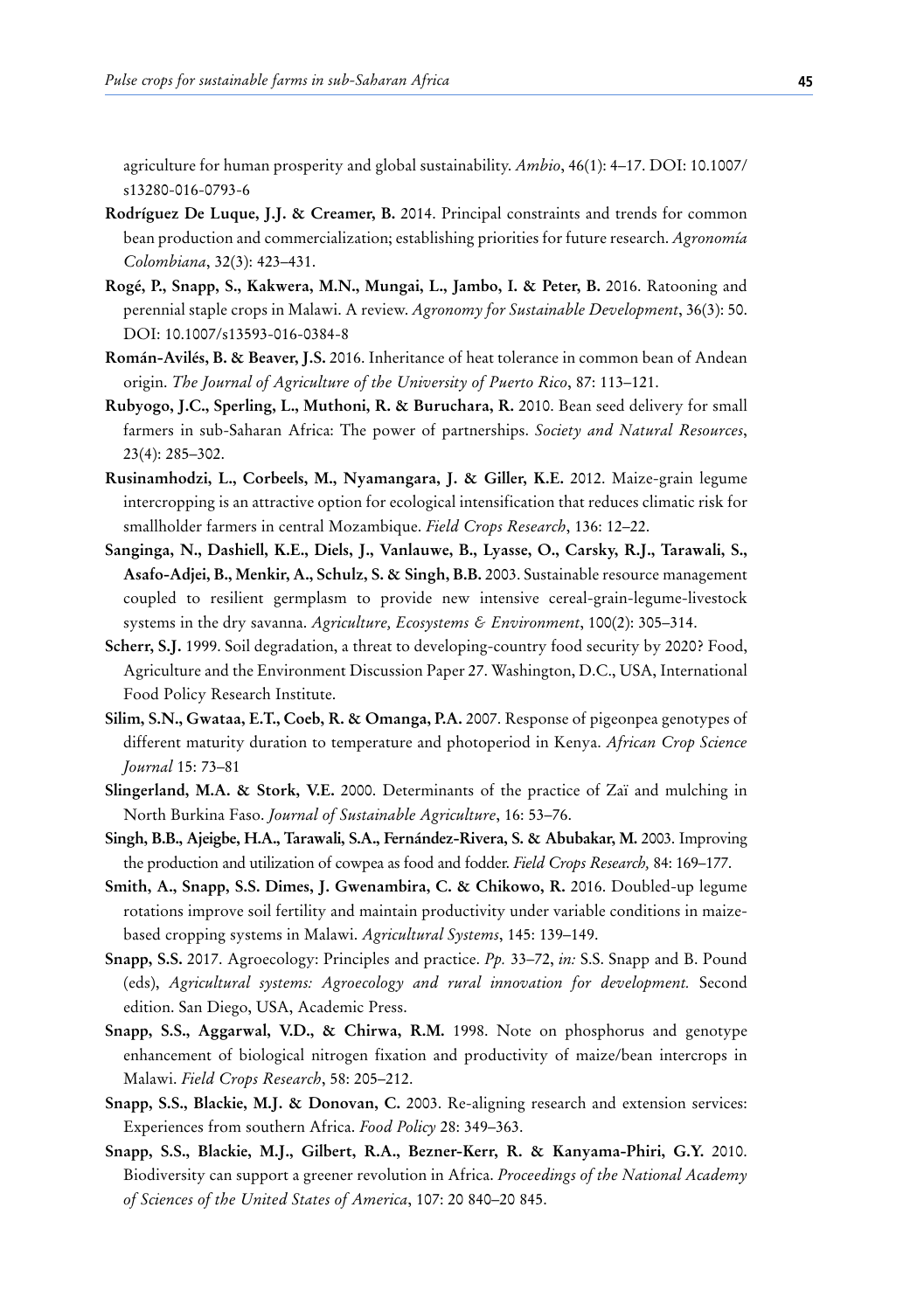- **Snapp, S.S., Mafongoya, P.L. & Waddington, S.** 1998. Organic matter technologies to improve nutrient cycling in smallholder cropping systems of Southern Africa. *Agriculture, Ecosystems & Environment,* 71: 187–202.
- **Snapp, S.S., Jones, R.B., Minja, E.M., Rusike, J. & Silim, S.N.** 2003. Pigeon pea for Africa: A versatile vegetable – and more. *HortScience,* 38: 1 073–1 078.
- **Snapp, S.S., Rohrbach, D.D., Simtowe, F. & Freeman, H.A.** 2002. Sustainable soil management options for Malawi: can smallholder farmers grow more legumes? *Agriculture Ecosystems & Environment,* 91: 159–174.
- **Sperling, L., & Munyanesa, S.,** 1995. Intensifying production among smallholder farmers: the impact of improved climbing beans in Rwanda. *African Crop Science Journal,* 3: 117–125.
- **Sperling, L., Loevinsohn, M.E. & Ntabomvura, B.** 1993. Rethinking the farmer's role in plant breeding: Local bean experts and on-station selection in Rwanda. *Experimental Agriculture*, 29(4): 509–519.
- **Sprent, J.I. & Gehlot, H.S. 2010.** Nodulated legumes in arid and semi-arid environments: Are they important? *Plant Ecology and Diversity*, 3(3): 211–219.
- **Ssekandi, W., Mulumba, J.W., Colangelo, P., Nankya, R., Fadda, C., Karungi, J., Otim, M., De Santis, P. & Jarvis, D.I.** 2016. The use of common bean (*Phaseolus vulgaris*) traditional varieties and their mixtures with commercial varieties to manage bean fly (*Ophiomyia* spp.) infestations in Uganda. *Journal of Pest Science*, 89(1): 45–57.
- **Steele, P.E.** 2011. *Southern Africa Region legumes and pulses: Appraisal of the prospects and requirements for improved food industry value addition and technical efficiency of the regional food legumes Industry. Unpublished FAO Report.* http://www.fao.org/fsnforum/sites/ default/files/discussions/ contributions/FoodLegumesSouthernAfricaVersion.doc
- **Sudini, H., Rao, G.R., Gowda, C.L.L., Chandrika, R., Margam, V., Rathore, A. & Murdock, L.L.** 2015. Purdue Improved Crop Storage (PICS) bags for safe storage of groundnuts. *Journal of Stored Products Research*, 64: 133–138.
- **Sumberg, J.** 2002. The logic of fodder legumes in Africa. *Food Policy*, 27(3): 285–300.
- **Tamò, M., Srinivasan, R., Dannon, E., Agboton, C., Datinon, B., Dabire, C., Baoua, I., Ba, M., Haruna, B. & Pittendrigh. B.R.** 2012. Biological control: a major component for the long-term cowpea pest management strategy. *Pp*. 249–259, *in:* O. Boukar, C. Coulibaly, K. Fatokun, M. Lopez and M. Tamò (eds), *Improving livelihoods in the cowpea value chain through advancements in science.* Proceedings of the 5th World Cowpea Research Conference.
- **Tarawali, G., Manyong, V.M., Carsky, R.J., Vissoh, P.V., Osei-Bonsu, P. & Galiba, M.** 1999. Adoption of improved fallows in West Africa: lessons from mucuna and stylo case studies. *Agroforestry systems*, 47: 93–122.
- **TerAvest, D., Carpenter-Boggs, L., Thierfelder, C. & Reganold, J.P.,** 2015. Crop production and soil water management in conservation agriculture, no-till, and conventional tillage systems in Malawi. *Agriculture, Ecosystems & Environment*, 212: 285–296.
- **Topps, J.H.** 1992. Potential, composition and use of legume shrubs and trees as fodders for livestock in the tropics. *The Journal of Agricultural Science*, 118(1): 1–8.
- **Tsusaka, T.W., Msere, H.W., Siambi, M., Mazvimavi, K. & Okori, P**. 2016. Evolution and impacts of groundnut research and development in Malawi: An ex-post analysis. *African Journal of Agricultural Research*, 11: 139–158.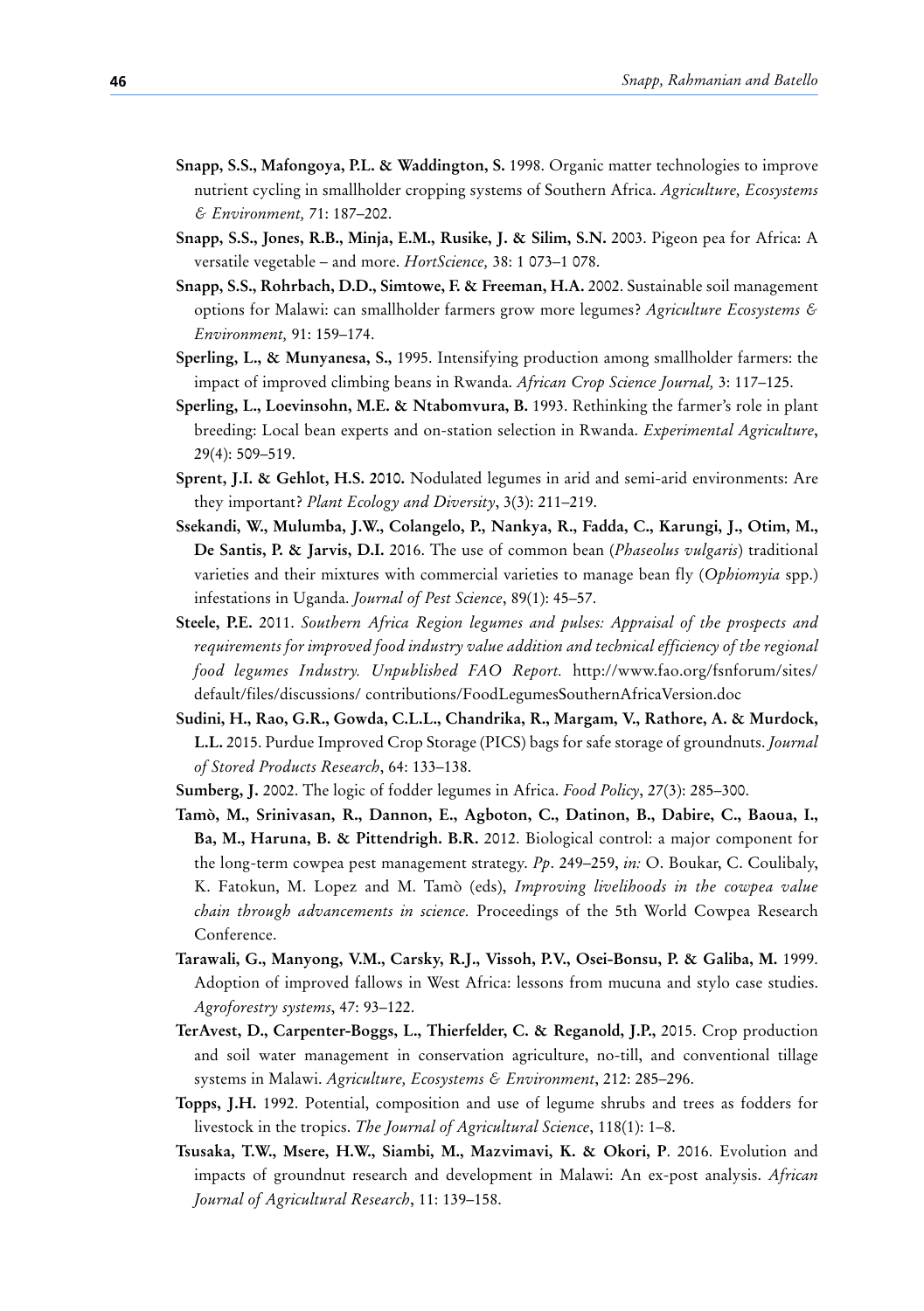- **Twomlow, S., Rohrbach, D., Dimes, J., Rusike, J., Mupangwa, W., Ncube, B., Hove, L., Moyo, M., Mashingaidze, N. & Mahposa, P.** 2010. Micro-dosing as a pathway to Africa's Green Revolution: Evidence from broad-scale on-farm trials. *Nutrient Cycling in Agroecosystems*, 88(1): 3–15.
- **Valbuena, D., Erenstein, O., Tui, S.H.K., Abdoulaye, T., Claessens, L., Duncan, A.J., Gérard, B., Rufino, M.C., Teufel, N., van Rooyen, A. & van Wijk, M.T.** 2012. Conservation Agriculture in mixed crop-livestock systems: Scoping crop residue trade-offs in sub-Saharan Africa and South Asia. *Field Crops Research*, 132: 175–184.
- **Varshney, R.K., Glaszmann, J.C., Leung, H. & Ribaut, J.M.** 2010. More genomic resources for less-studied crops. *Trends in Biotechnology*, 28(9): 452**–**460.
- **Waddington, S.R., Mekuria, M., Siziba, S. & Karigwindi, J.** 2007. Long-term yield sustainability and financial returns from grain legume-maize intercrops on a sandy soil in subhumid north central Zimbabwe. *Experimental Agriculture*, 43(4): 489–503.
- **Waldman, K.B., Ortega, D.L., Richardson, R.B. & Snapp, S.S.** 2017. Estimating demand for perennial pigeon pea in Malawi using choice experiments. *Ecological Economics,* 131: 222–230.
- **Waliyar, F., Kumar, K.V.K., Diallo, M., Traore, A., Mangala, U.N., Upadhyaya, H.D. & Sudini, H.** 2016. Resistance to pre-harvest aflatoxin contamination in ICRISAT's groundnut mini core collection. *European Journal of Plant Pathology*, 145(4): 901**–**913.
- **Walker, T.S., Alwang, J., Alene, A., Ndjuenga, J., Labarta, R., Yigezu, Y., Diagne, A., Andrade, R., Andriatsitohaina, R.M., De Groote, H. & Mausch, K.** 2015. Varietal adoption, outcomes and impact. *Pp*. 388–405, *in*: T.S. Walker and J. Alwang (eds), *Crop improvement, adoption and impact of improved varieties in food crops in sub-Saharan Africa*. Montpellier, France, CGIAR Consortium of International Agricultural Research Centers and Wallingforn, UK, CAB International.
- **Weltzien, E., vom Brocke, K., & Rattunde, H.F.W.** 2005. Planning plant breeding activities with farmers. *Pp*. 123–152, *in:* A. Christinck, E. Weltzien, and V. Hamann (eds), *Setting breeding objectives and developing seed systems with farmers*. Weikersheim, Germany, Margraf Verlag and Wageningen, The Netherlands, CTA.
- **Wendt, J.W. & Atemkeng, M.F.** 2004. Soybean, cowpea, groundnut, and pigeonpea response to soils, rainfall, and cropping season in the forest margins of Cameroon. *Plant and soil*, 263(1): 121–13.
- **Williams, S.B., Baributsa, D. & Woloshuk, C.** 2014. Assessing Purdue Improved Crop Storage (PICS) bags to mitigate fungal growth and aflatoxin contamination. *Journal of Stored Products Research,* 59: 190–196.
- **Witcombe, J.R., K.D. Joshi, S. Gyawali, A.M. Musa, C. Johansen, D.S. Virk & Sthapit, B.R.** 2005. Participatory plant breeding is better described as highly client-oriented plant breeding. I. Four indicators of client-orientation in plant breeding *Experimental Agriculture*, 41: 299–319.
- **Wu, F. &** Khlangwiset, **P.** 2010. Evaluating the technical feasibility of aflatoxin risk reduction strategies in Africa. *Food Additives & Contaminants: Part A*, 27: 658–676.
- **Yu, Y., Stomph, T.J., Makowski, D., Zhang, L. & van der Werf, W.** 2016. A meta-analysis of relative crop yields in cereal/legume mixtures suggests options for management. *Field Crops Research*, 198: 269–279.